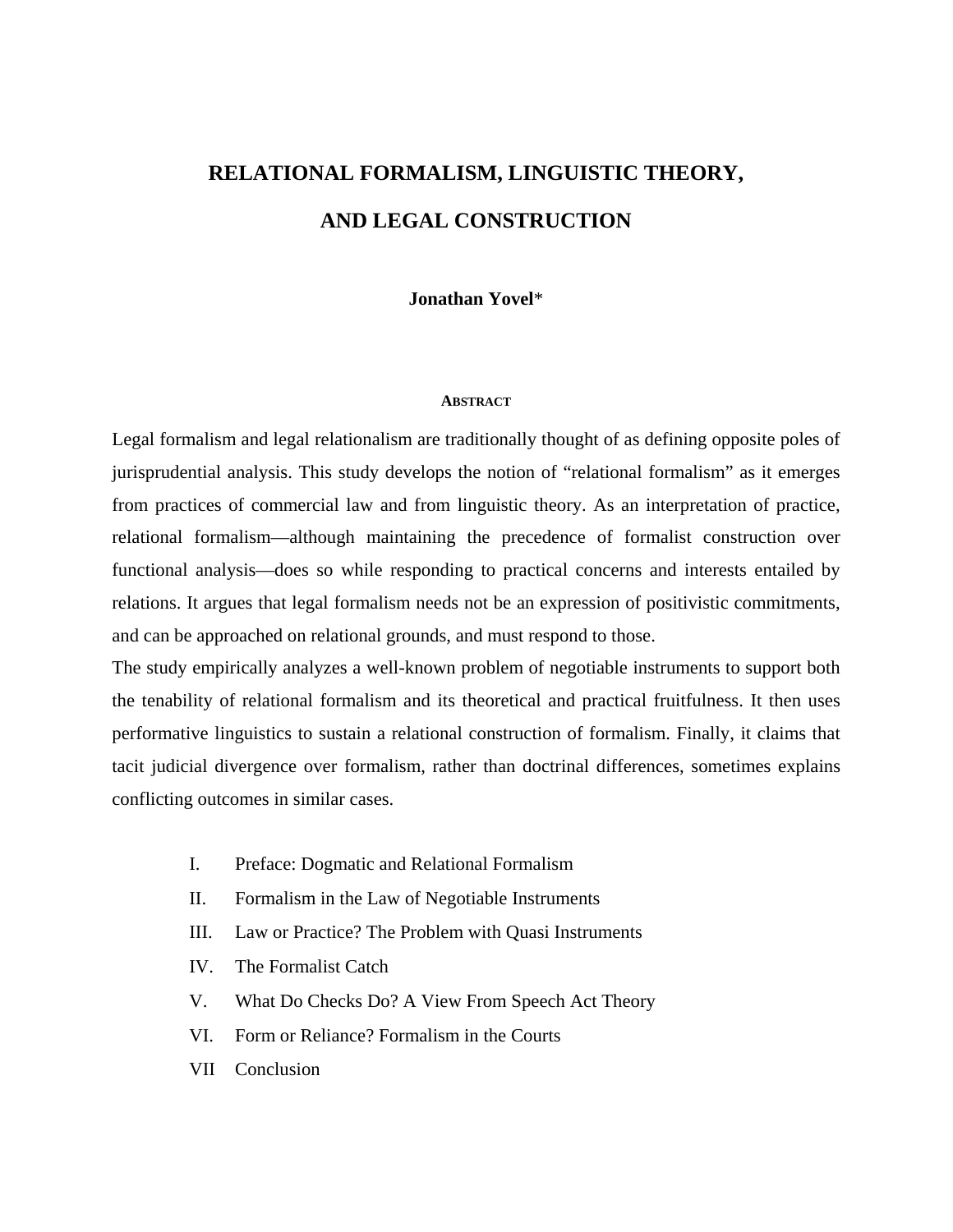#### **I. Preface**

1

This study develops the concept of "relational formalism" in the context of financial law to support both the tenability of the concept and its fruitfulness in interpreting practice.

As an interpretative and theoretical approach, relational formalism—although maintaining the precedence of formalist construction over functional analysis and policy considerations does so while responding to practical concerns and interests entailed by the relations between the relevant parties and in particular, reliance relations. Legal formalism thus needs not be a manifestation of positivistic commitments,<sup>1</sup> but can be justified in some areas on relational and functional grounds.<sup>2</sup> Thus formalism does not necessarily stem from an independent commitment

\* Senior Research Scholar, Yale Law School. Acknowledgements to be added. Comments are very welcome at jonathan.yovel@yale.edu.

<sup>1</sup> *See* Felix Cohen, *Transcendental Nonsense and the Functional Approach*, 35 CULM. L. REV. 809 (1935) (according to Cohen, formalism (or "conceptualism") supplies the philosophical basis for "objectifying" legal concepts or assuming that they stand for objects in the real world, namely normative entities rather than artifacts or constructions, or ways of talk. The critique today may be typified as "metapragmatic," because its salient point concerns about how certain modes of talk—here, conceptual—frame and determine both discourse and further modes of action (linguistic and otherwise). *See* Michael Silverstein, *Metapragmatic discourse and metapragmatic function*, in Reflexive Language: Reported Speech and Metapragmatics 33 (John Lucy ed., 1993).

2 For literature dealing with functional analyses of formalist strategies *see infra* notes 3, 5, 7, 10, 11, 20 and *passim*. Works that were especially helpful in shaping the present study are Anthony T. Kronman, *Jurisprudential Responses to Legal Realism*, 73 CORNELL L. REV. 335 (1988); Duncan Kennedy, *Legal Formalism* in INTERNATIONAL ENCYCLOPEDIA OF THE SOCIAL AND BEHAVIORAL SCIENCES, vol. 13, 8634 (Amsterdam: Elsvier, 2001); Richard H. Pildes, *Forms of Formalism*, CHI. L. REV. 607 (1999); ANTHONY J. SEBOK, LEGAL POSITIVISM IN AMERICAN JURISPRUDENCE (1998) (especially pp. 83-104). Hanoch Dagan, *The Realist*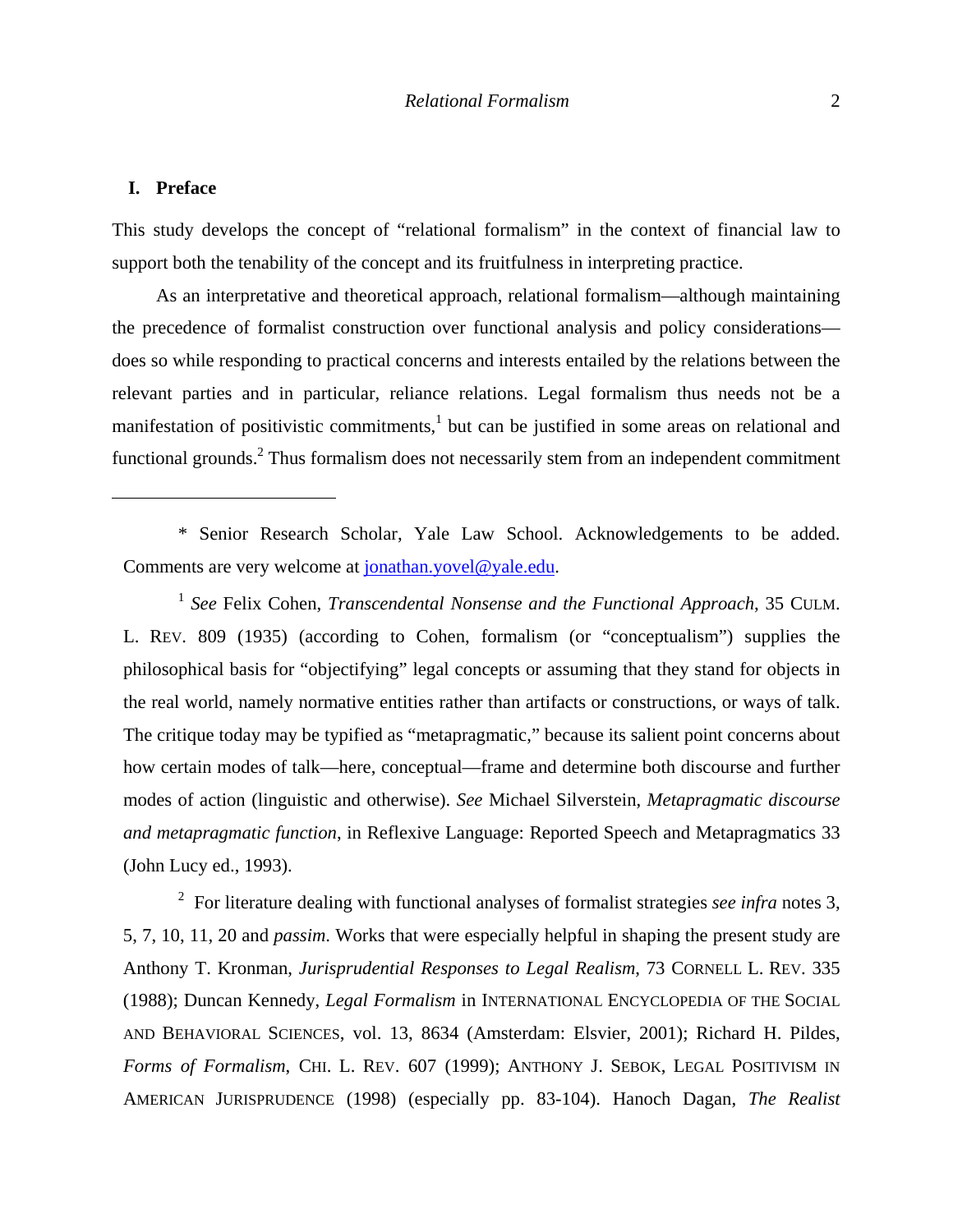to the precedence of form over function,<sup>3</sup> or to coherentist deontic logic over experience and practice. It does, however, hold in contexts where, as a legal architecture, formalism is preferable to other modes of construction because it best serves the reliance, expectation, enforcement and other concerns typical of the given legal relationship (in the case explored below, the relationship is a financial or payment transaction). <sup>A</sup> Nor should the idea that formalism is a

 $\overline{a}$ 

*Conception of Law*, 57 TOR. L. JOUR 607 (2007) offers a sophisticated critique of the collapse of some legal realist approaches into new formalism in the law and economics school; it also offers extensive references. *See also* Thomas C. Grey, The New Formalism, Stanford Law School Public Law and Legal Theory Working Paper, No. 4, 1999 (SSRN 200732) and a symposium devoted to "Formalism Revisited" in 66 U. CHI. L. REV. 529 (1999); FREDERICK SCHAUER, PLAYING BY THE RULES: A PHILOSOPHICAL EXAMINATION OF RULE-BASED DECISION-MAKING IN LAW AND IN LIFE (1991); and of course, MORTON HOROWITZ, THE TRANSFORMATIONS OF AMERICAN LAW, 1870-1960 (1977), which deals also with a major theme that the present study does not attempt to trace or reconstruct, namely the realistformalist tension in its historical background. Further references are found below, in notes 3, 5, 7, 8, 10, 11, 20, and 42.

<sup>3</sup> In its most offensive—for realists—manifestation, formalistic jurisprudence is a "science for the sake of science" engrossed with "the niceties of [law's] internal structure and the beauty of its logical processes," Roscoe Pound*, Mechanical Jurisprudence*, 8 COLUM. L. REV. 605, 605 (1908).

<sup>4</sup> Relational formalism does not call for ignoring context, but for contextualizing how form operates. On such basis I have elsewhere opposed "new formalism" in contract doctrine and interpretation; but *see* Alan Schwartz & Robert E. Scott, *Contract Theory and the Limits of Contract Law*, 113 YALE L.J. 541 (2003) (advocating, inter alia, strict rules of construction in contract interpretation on functional grounds). Another argument favoring rigid default rules in contract interpretation and performance is offered in Omri Ben-Shahar, *The Tentative Case*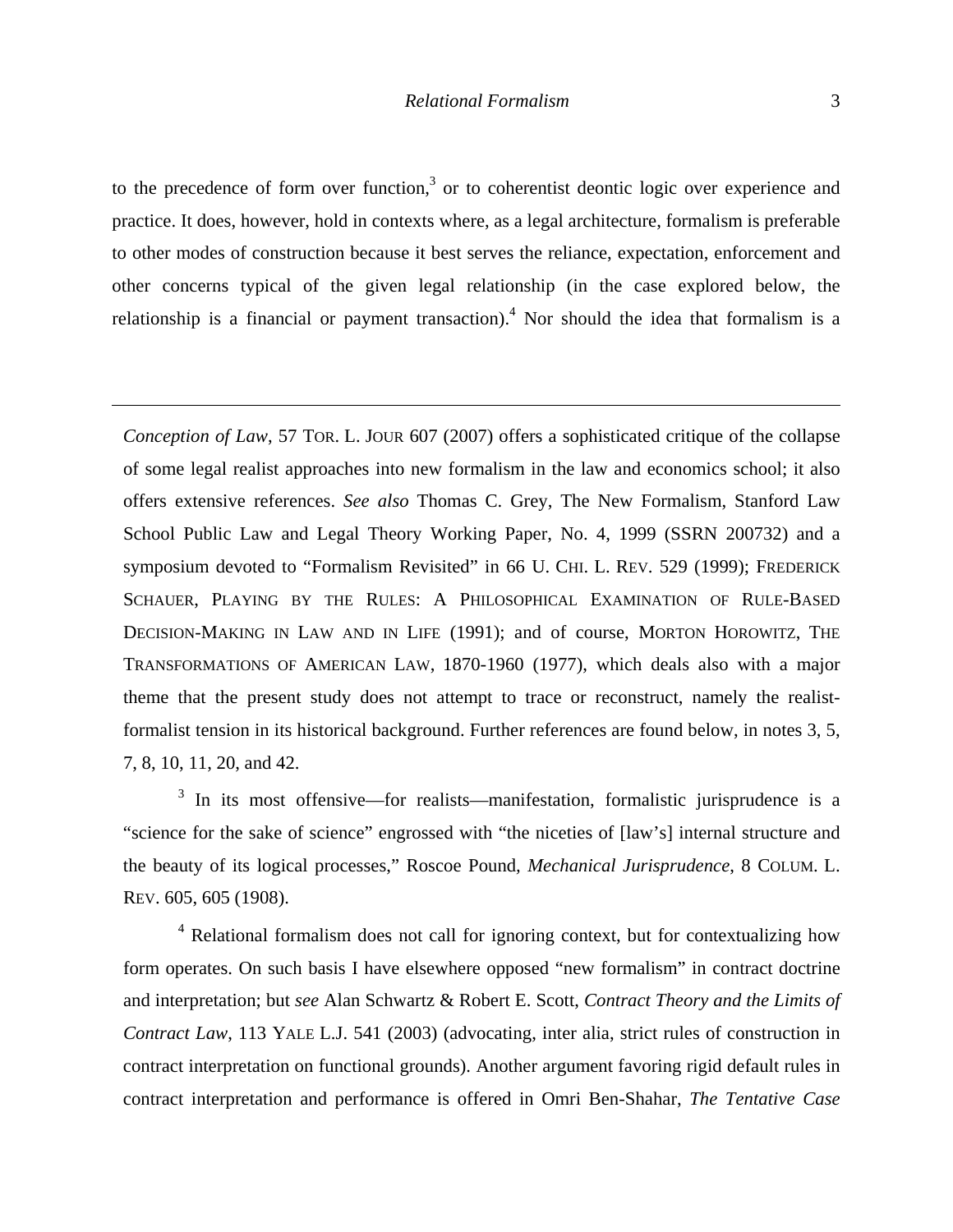category that suffers contextualization and functional nuances come as a surprise, except for its staunchest critics.<sup>5</sup>

Questions of form in devising and regulating performance are germane to language as much as they are to law. The second part of this study applies modern linguistic theory to support the insights generated in the first part. It outlines a "speech act analysis of legal instruments." The argument is that analysis based on pragmatic and performative linguistics supports a relational construction of formalism, independently of its normative appeal. In the last two decades, linguistic theory has contributed both directly and indirectly to a critical understanding of legal concepts, legal discourse and legal practice and institutions, and this study follows in this vain.<sup>6</sup>

The matter itself involves a certain type of persistent problems in the law of negotiable instruments, relating to so-called "quasi instruments," that allows to typify and explore relational formalism against traditional conceptions of "strict" or "dogmatic" formalism.<sup>7</sup> The

*Against Flexibility in Commercial Law*, 66 U. CHI. L. REV. 781 (1999) (balancing incentives for "flexibility effects" and "rigidity effects")*.*

<sup>5</sup> *See* MORTON WHITE, SOCIAL THOUGHT IN AMERICA: THE REVOLT AGAINST FORMALISM (1957).

<sup>6</sup> *See infra*, notes 10 and 59.

1

7 For work dealing with forms of formalism *see* Richard H. Pildes, *Forms of Formalism*, CHI. L. REV. 607 (1999). Relational formalism does not fall into either of the categories Pildes explores (formalism as non-consequentialism, as "apurposive rule following," or as an instrument of "optimal efficiency" in contracts). For the efficiency justification for formalism *see* Schwartz & Scott; Ben-Shahar, both *supra* note 4; Bernstein, *infra* note 93; Merril & Smith, *infra* note 20.

Excellent explorations of "strict" or dogmatic formalism are offered in Thomas C. Grey, *Langdell's Orthodoxy*, 45 U. PITT. L. REV. 1 (1983) and in Mark L. Movsesian, Formalism in American Contract Law: Classical and Contemporary, Hofstra Legal Studies Research Paper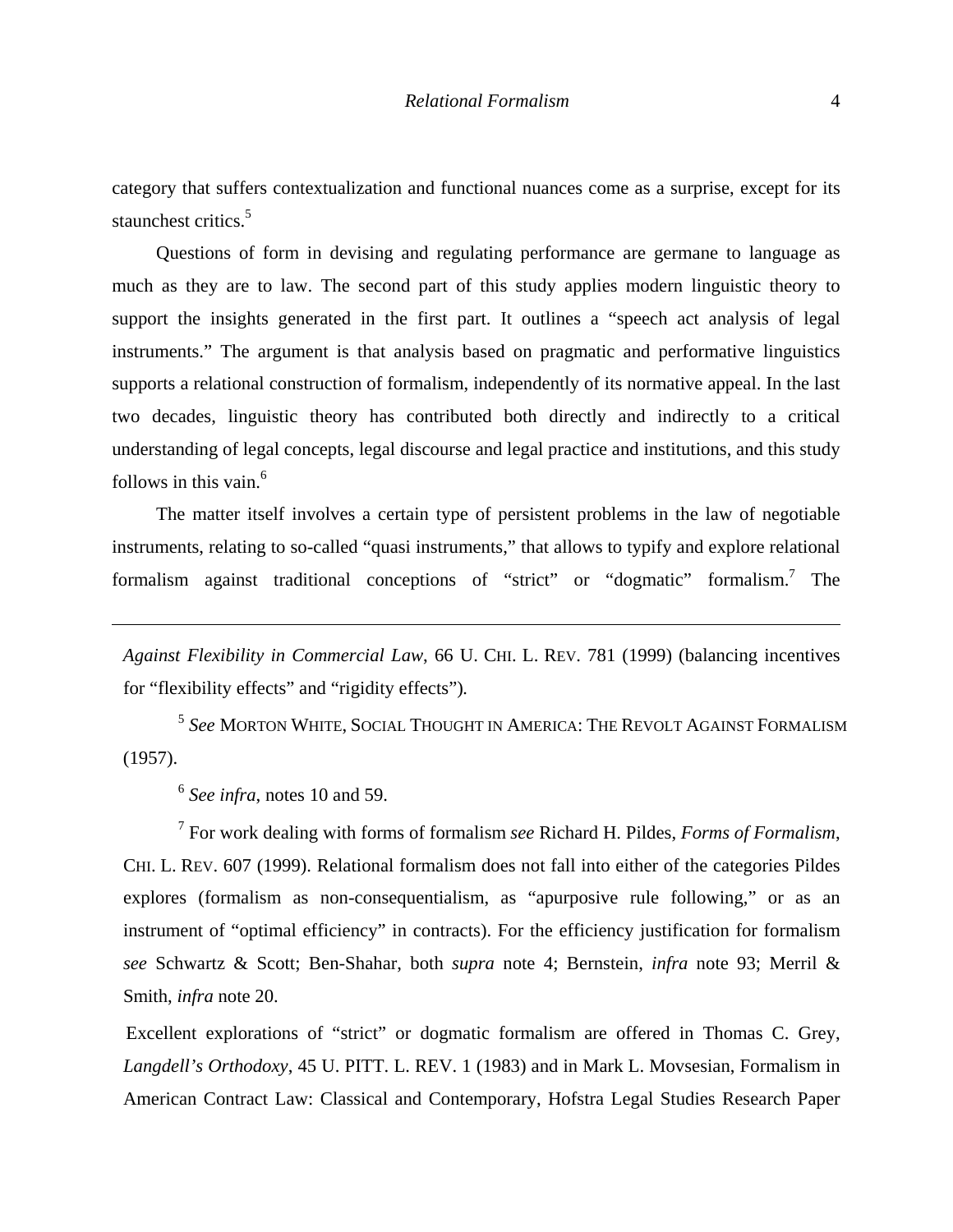jurisprudence of negotiability, on top of its legal and practical importance, ${}^{8}$  provides a rewarding case study for the application of relational formalism. The reason is that albeit legal doctrine that

 $\overline{a}$ 

Series, Research Paper No. 06-8, 5 (n.d.) (http://ssrn.com/abstract=894281) (contrasting Langdell's dogmatic formalism with Williston's more pragmatic approach). *See also* Daniel R. Ernst, *The Critical Tradition in the Writings of American Legal History*, 102 YALE L.J. 1019 (1993) at 1037-44 (doubting that Langdellian formalism really ever dominated American jurisprudence as the realists like to think).

<sup>8</sup> Although such has been seriously critiqued and undermined, recently on the basis of the claim that novel technology is better equipped—and at a much lower cost—to provide for the kind of protection of reliance that negotiability does. *See* Albert J. Rosenthal, *Negotiability — Who Needs It?* 71 COLUM. L. REV. 375 (1971); Ronald Mann, *Searching for Negotiability in Payment and Credit Systems*, 44 U.C.L.A. L. Rev. 951 (1997); *Symposium on Negotiability in an Electronic Environment*, 31 IDAHO L. REV. 679 (1995); Jane Kaufman Winn, *Couriers Without Luggage: Negotiable Instruments and Digital Signatures*, 49 S.C. L. REV. 739, 742 (1998). A claim I cannot elaborate on here is that the ongoing popularity of checks and other negotiable instruments owes to the ability to tender them in a "secondary" circle of business payments, whereby they are not presented by the original payee (or subsequent holders) and thus not subjected to such defenses as overdraft, liens, or bankruptcy. For the six months of its effective validity, the check—although sometimes discounted from its face value—may function for most purposes as cash.

 While it may certainly be claimed that the role of negotiable instruments (and thus of their constitutive category, negotiability) has eroded in favor of other payment systems—in particular, electronic transfers—studies show that checks still make for the bulk of noncash transactions, and their negotiability still considered essential, especially for small business transactions (this includes their secondary usage as credit devices, e.g. in the form of postmarked checks). The numbers are telling: in the year 2000 checks were used almost twice as much as debit and credit cards combined—over 42.5 billion check transactions per annum (down from almost 49.5 billion in 1995, when checks dominated almost seventy-seven percent of retail transactions); Geoffrey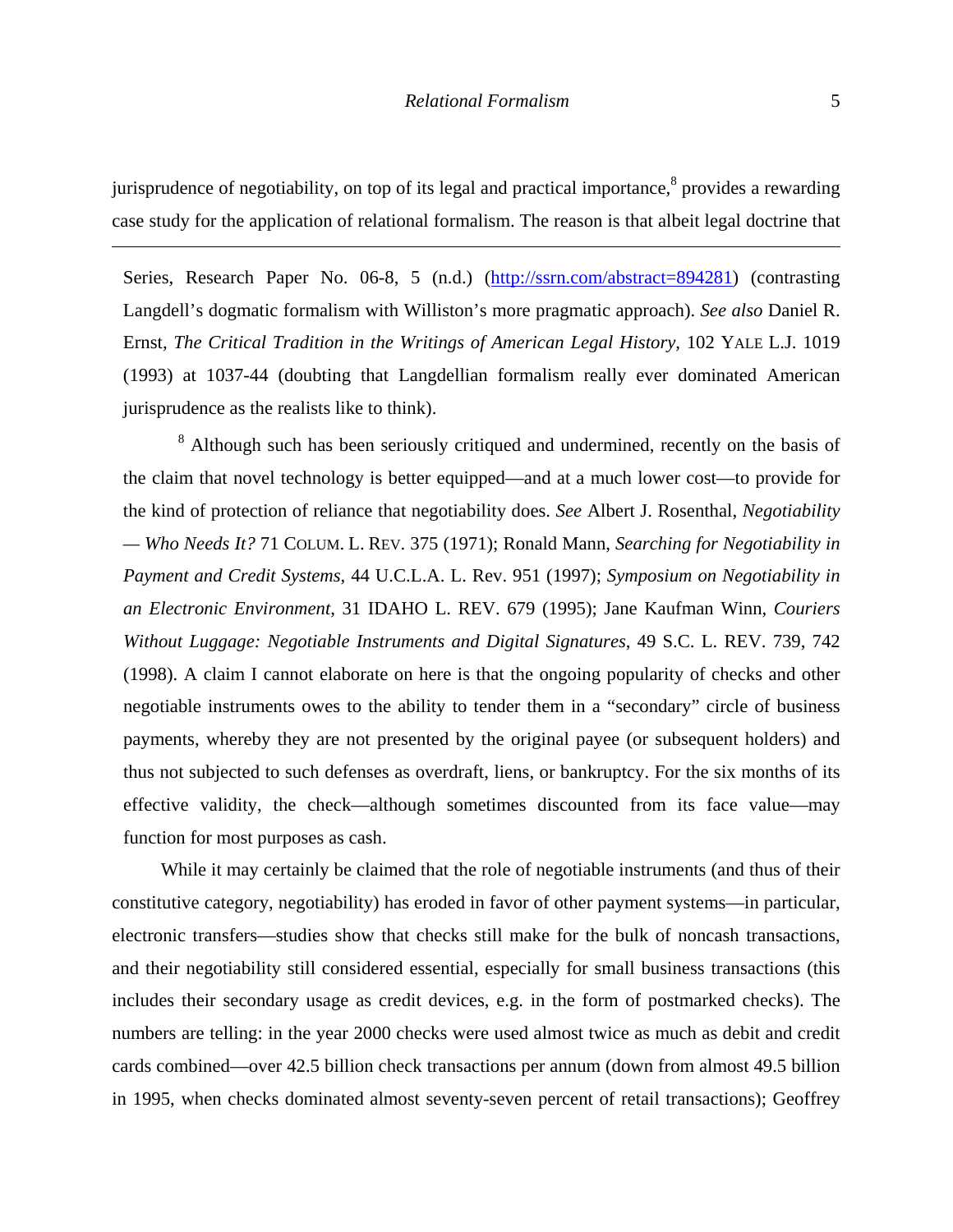#### *Relational Formalism* 6

is clearer than most, different courts have in fact generated opposite opinions in essentially similar cases involving negotiable instruments (i.e., applying the same Uniform Commercial Code rules to virtually identical fact-patterns and coming up with opposite conclusions on the validity of the purported instruments.<sup>9</sup>) I shall claim that this discrepancy rests on the various

 $\overline{a}$ 

R. Gerdes & Jack K. Walton II, *The Use of Checks and Other Noncash Payment Instruments in the United States*, 88 FED. RES. BULL. 360, 360 fig. 1; it was still the case that "the paper check continues to be the most commonly used type of noncash payment instrument in the U.S. economy," *id.* at 360. By 2003 electronic payments were made for slightly over fifty-three percent of the eighty billion noncash transactions in the U.S. economy; Geoffrey R. Gerdes et al., *Trends in the Use of Payment Instruments in the United States*, 91 FED. RES. BULL. 180, 180 fig. 1 (2005), although checks continued to be the largest noncash payment type by value and exceeded the combined value of all the other noncash payment types; *id*. at 182. The average annual rate of decline in the number of checks paid is estimated to have been 3.3 percent between 1995 and 2000 and 4.3 percent between 2000 and 2003. The number of checks quoted is "net": it represents the number of checks used and paid as such, and does not include checks converted to electronic payments at the point of sale or during the process of collection. For more recent data that backs this trend *see* Ron Borzekoeski, K. Kiser Elizabeth, Ahmed Shaista, *Consumers' Use of Debit Cards: Patterns, Preferences, and Price Response,* 40 JOURNAL OF MONEY, CREDIT AND BANKING 149 (2008); The Boston Fed Study of Consumer Behavior and Payment Choice (2007), available online at http://www.bos.frb.org/economic/ppdp/2007/ppdp0701.htm.

<sup>9</sup> *In rem* validity of negotiable instruments is determined as such—*qua* instruments independently from other kinds of legal effect that they may hold, such as being contractually binding *in personam*. For a more detailed discussion *see infra*, text relating to note.

<sup>9</sup> *In rem* validity of negotiable instruments is determined as such—*qua* instruments independently from other kinds of legal effect that they may hold, such as being contractually binding *in personam*. For a more detailed discussion *see infra*, text relating to note.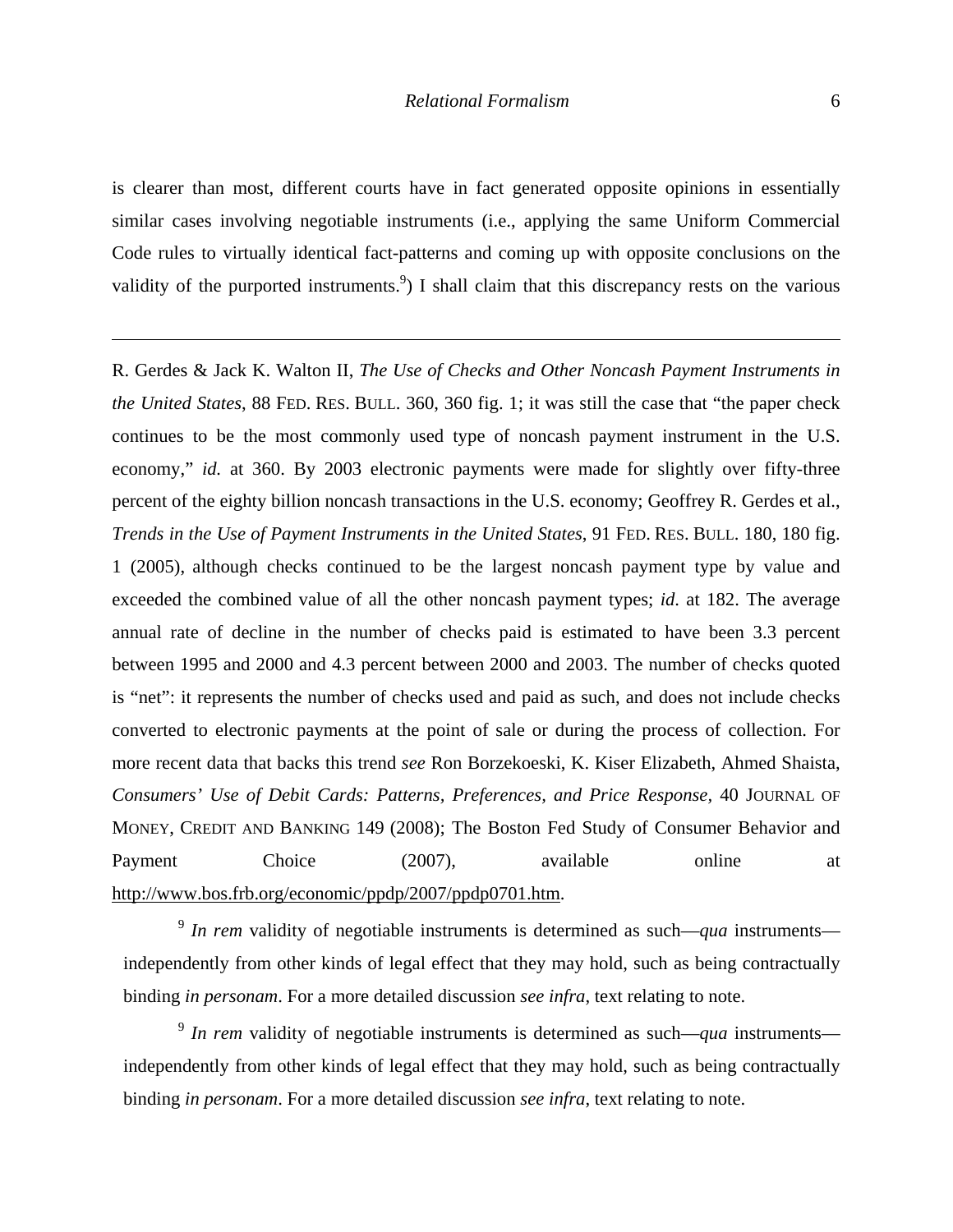courts' approach to formalist construction and to what this entails, rather than simple variation in application or judicial discretion. The snag in following the case study is that it requires a little more detail of positive law than is usually the case with theoretical works. To a degree, this is unavoidable for any persuasive relational argument; however, most technicalities are relegated to the notes. A few introductory comments are added for the benefit of readers possibly less versed in this area.

The notion that formalist construction appears in degrees and can be functionally motivated while not collapsing into realism has been offered in other contexts, especially contract and property, and the present study benefits from previous work that develops this insight.<sup>10</sup> The case of negotiability should count as a prime arena for the challenge of relational formalism. This owes to the combination of the normative underpinnings that propel negotiability, which urgently suggest themselves to relational and functional analysis, with an apparently formalist structure of regulation (in particular, the UCC Article 3).<sup>11</sup> And because

 $\overline{a}$ 

<sup>10</sup> *See* especially Henry E. Smith, *The Language of Property: Form, Context, and Audience*, 55 STAN. L. REV. 1105, 1151-53 (2003) (offering a spectrum of formalism in contract interpretation and in communication in general); Alan Schwartz & Robert E. Scott, *Contract Theory and the Limits of Contract Law*, 113 YALE L.J. 541 (2003) (identifying degree of formalism with size of evidentiary base); and Thomas W. Merrill & Henry E. Smith, *Optimal Standardization in the Law of Property: The Numerous Clausus Principle*, 110 YALE L.J. 1 (2000). A useful general work offering a functionalist approach to formalism in terms of relative independence from context is Francis Heylighen, *Advantages and Limitations of Formal Expression*, 4 FOUNDATIONS OF SCIENCE 25 (1999), although, like much of traditional philosophy, this work's main concern is epistemological rather than performative (i.e. it deals more with formalism as an architecture for crystallizing and expressing truth than for exploring conditions for valid or felicitous performance).

11 On the formalist structure of Article 3 *see* Grant Gilmore, *Formalism and the Law of Negotiable Instruments*, 13 CREIGHTON L. REV. 441 (1979); Kurt Eggert, *Held Up in Due*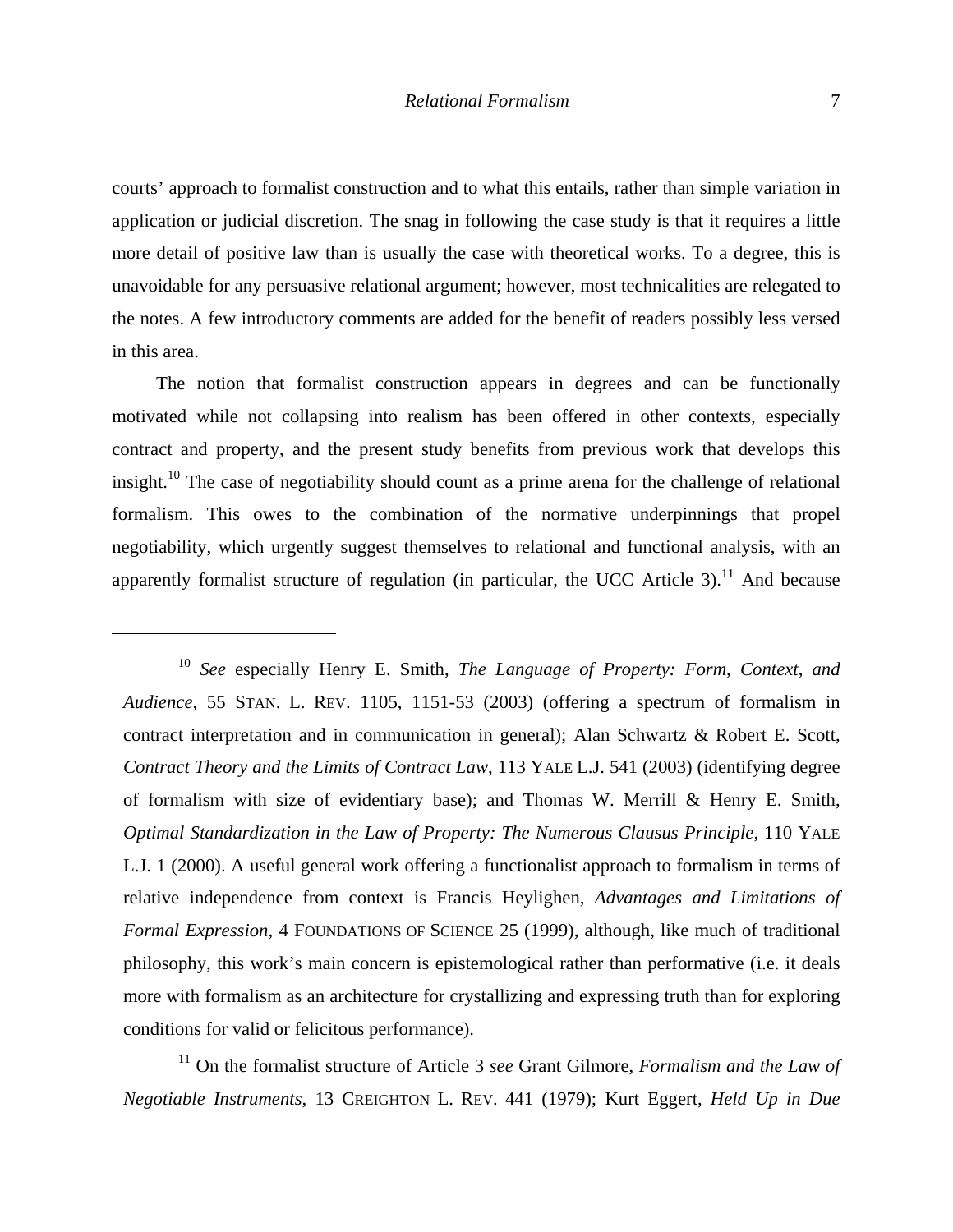#### *Relational Formalism* 8

instruments are always textual artifacts—and relatively succinct ones, at that—they are especially suitable for careful linguistic analysis, not less so when the analysis focuses, as in this study, on matters of linguistic performativity ("what does this communicative act *do*?") rather than on more traditional approaches to meaning ("what does this text *mean*?").

The following case study begins with a discussion of so-called "quasi instruments" commercial paper that lacks certain constitutive aspects of form and thus fails to be, e.g., a check or a note under the relevant UCC provisions. The study then moves away from conceptual analysis to examine various courts' construction and application of what "formalism" entails in approaching quasi instruments. Explaining these decisions requires unfolding the divergent approaches to formalism tacitly applied by the several courts. The study concludes that rather than doctrinal preferences, it is the distinct approach to formalism—on a continuum ranging from "relational formalism" to dogmatic constructions—that typically determines the outcome of such cases.

#### **II. Formalism in the UCC Article 3**

1

*Course: Codification and the Victory of Form over Intent in Negotiable Instruments Law*, 35 CREIGHTON L. REV. 363 (2002). Gilmore condemns contemporary negotiable instruments law for what he sees as being woefully behind the times: "[T]ime seems to have been suspended, nothing has changed, the late twentieth century law of negotiable instruments is still a law for clipper ships and their exotic cargoes from the Indies." *Id*., at 448. In this study, among other things, I hope to show that under relational formalism, Gilmore's position is overly skeptical. *See also* Grant Gilmore, *On the Difficulties of Codifying Commercial Law*, 57 YALE L.J. 1341 (1948). For interesting links on this and related issues between scholars a generation apart *see*  Rosenthal, *infra* note 39, and Ronald Mann, *Searching for Negotiability in Payment and Credit Systems*, 44 U.C.L.A. L. Rev. 951 (1997). This article does not deal with the general question of the desirability of negotiability as a legal category, addressed critically by Rosenthal and Mann.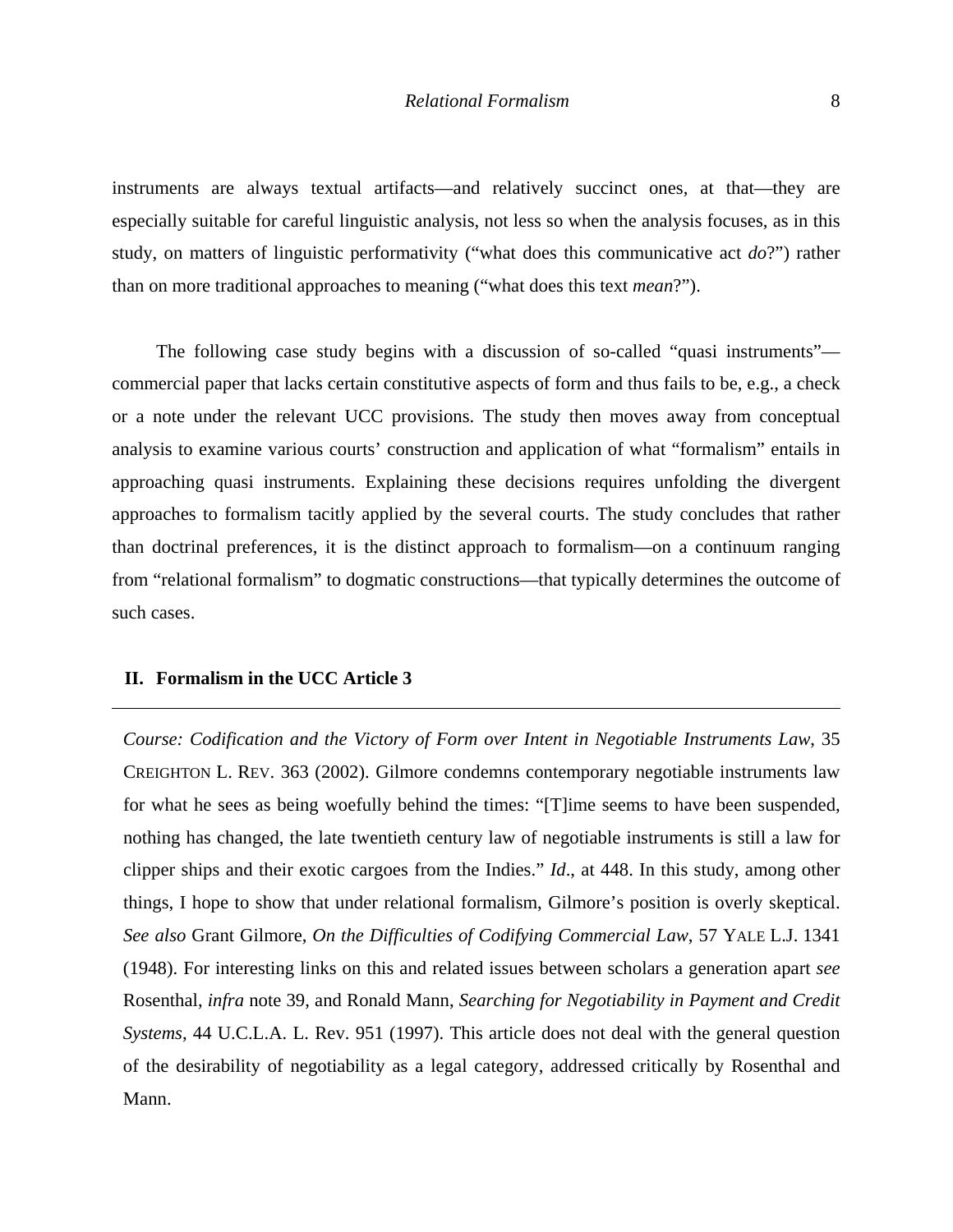The revised UCC Article  $3$ ,<sup>12</sup> which deals with negotiable instruments and is in force in all States but New York,<sup>13</sup> is characterized by incorporation of several provisions that respond to challenges posed to prior regulation by realities of practice. Some of these feature obvious patchwork intended to respond to particular problematic situations that the pre-revision Article 3 ran into.

The primary function of the law of negotiable instruments is to facilitate exchange by enhancing the attractiveness of cash substitutes such as drafts, checks, promissory notes, etcetera.14 This requires that such questions as whether an instrument is negotiable, or whether by taking it a person becomes entitled to enforce it relatively free of defenses—e.g., a holder in due course<sup>15</sup>—be resolvable easily, accurately, and at minimal cost and administrative hassle. We could imagine a number of normative architectures that would accomplish this: e.g., establishing an accessible, inexpensive and expeditious agency to provide pre-rulings on specific cases, or following a Continental-style code enumerating various commercial occurrences, etc. Another architecture is formalism: the creation of relatively-strict definitions in the form of cumulative necessary conditions for validity that, when satisfied and *only* when satisfied, meet

1

<sup>&</sup>lt;sup>12</sup> "Revision" here and throughout this study indicates the post-1990 revision Article 3; all references are to the revised Article 3 unless otherwise indicated. "Pre-revision" indicated the Code prior to the 1990 revision.

<sup>13</sup> For the subject-matter of Article 3 *see* UCC §3-102. Negotiable instruments are defined in UCC §3-104, analyzed closely below. Article 3 does not deal with money, funds transfers, and investment instruments or securities. *See* UCC §1-102(a).

<sup>&</sup>lt;sup>14</sup> Another function—the creation of credit mechanisms—will not be discussed in this study.

 $15$  A "holder in due course" is a holder of an instrument who took it for value, in good faith, and without any of a series of notices pertaining to the instrument's integrity or claims against it; *see* UCC §3-302. Such a holder's claim preempts any prior property rights in the instrument. *See* UCC §3-306. *See infra*, note 19.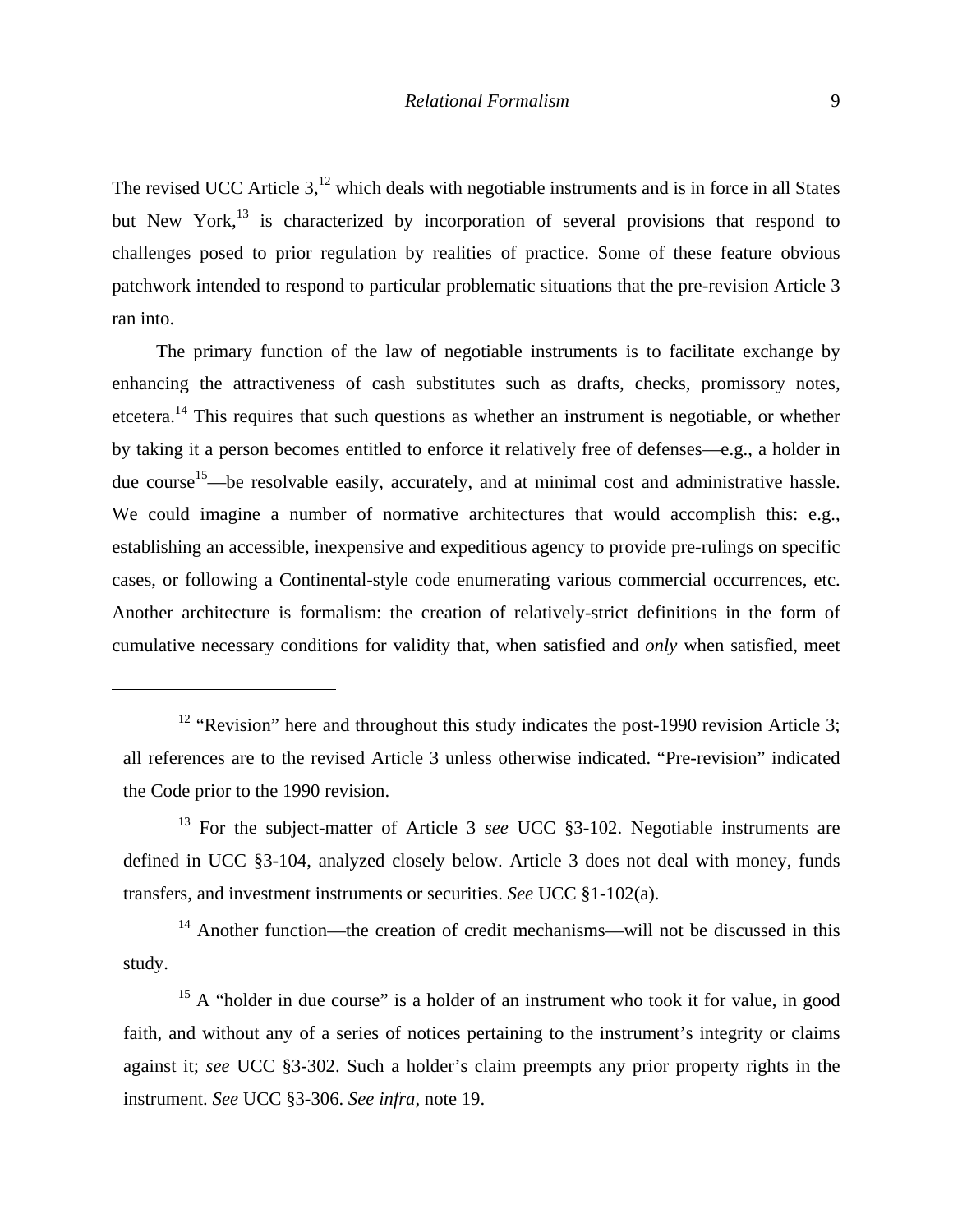the sufficient condition of negotiability. "Formalistic" is thus a kind of logical structure, a normative architecture that typically narrows the scope of "family likeness" open-ended definitions to sets of necessary and sufficient conditions.<sup>16</sup> Formalism also entails a mode of construction that separates legal application from normative or policy considerations. This is entailed by a "positivist fiction," according to which the process that produced the legal norms has exhausted the applicable normative and policy considerations, and these should not reappear at the level of construction.

In contrast to the legal-realistic and even relational character of various provisions of UCC Articles 1 and  $2<sup>17</sup>$  Article 3 is generally characterized as "formalistic."<sup>18</sup> This, however, should

 $\overline{a}$ 

<sup>16</sup> For a discussion contrasting the "classical" (more precisely, Aristotelian) conception of definition with Wittgenstein's concept of "family likeness," *see infra*, text accompanying notes 105-107.

<sup>17</sup> Comments on the Code's legal-realistic biases are numerous. Some helpful sources are Richard Danzig, *A Commentary on the Jurisprudence of the Uniform Commercial Code*, 26 STAN. L. REV. 621 (1975); Alan Schwartz, *Karl Llewellyn and the Origins of Contract Theor*y, *in* THE JURISPRUDENTIAL FOUNDATIONS OF CORPORATE AND COMMERCIAL LAW 12 (Jody S. Kraus and Steven D. Walt eds., 2000); James J. White, *The Influence of American Legal Realism on Article 2 of the Uniform Commercial Code*, *in* PRESCRIPTIVE FORMALITY AND NORMATIVE RATIONALITY IN MODERN LEGAL SYSTEMS: FESTSCHRIFT FOR ROBERT S. SUMMERS 401 (Werner Krawietz et al. eds., Berlin: Duncker & Humblot, 1994); Eugene F. Mooney, *Old Kontract Principles and Karl's New Kode: An Essay on the Jurisprudence of Our New Commercial Law,* 11 VILL. L. REV. 213 (1966); Karl Llewellyn, *Remarks on the Theory of Appellate Decision and the Rules and Canons about how Statutes are to be Construed*, 3 VAND. L. REV. 396 (1950). Some new and illuminating insights are offered in Dagan, *supra* note 2.

<sup>18</sup> *See* Gilmore, Eggert, *supra* note 11. Apparently, the Article 3 revision committee discussed and rejected switching from a formalist to a functional structure; *see* ROBERT L. JORDAN, WILLIAM D. WARREN, AND STEVEN D. WALT, NEGOTIABLE INSTRUMENTS, PAYMENTS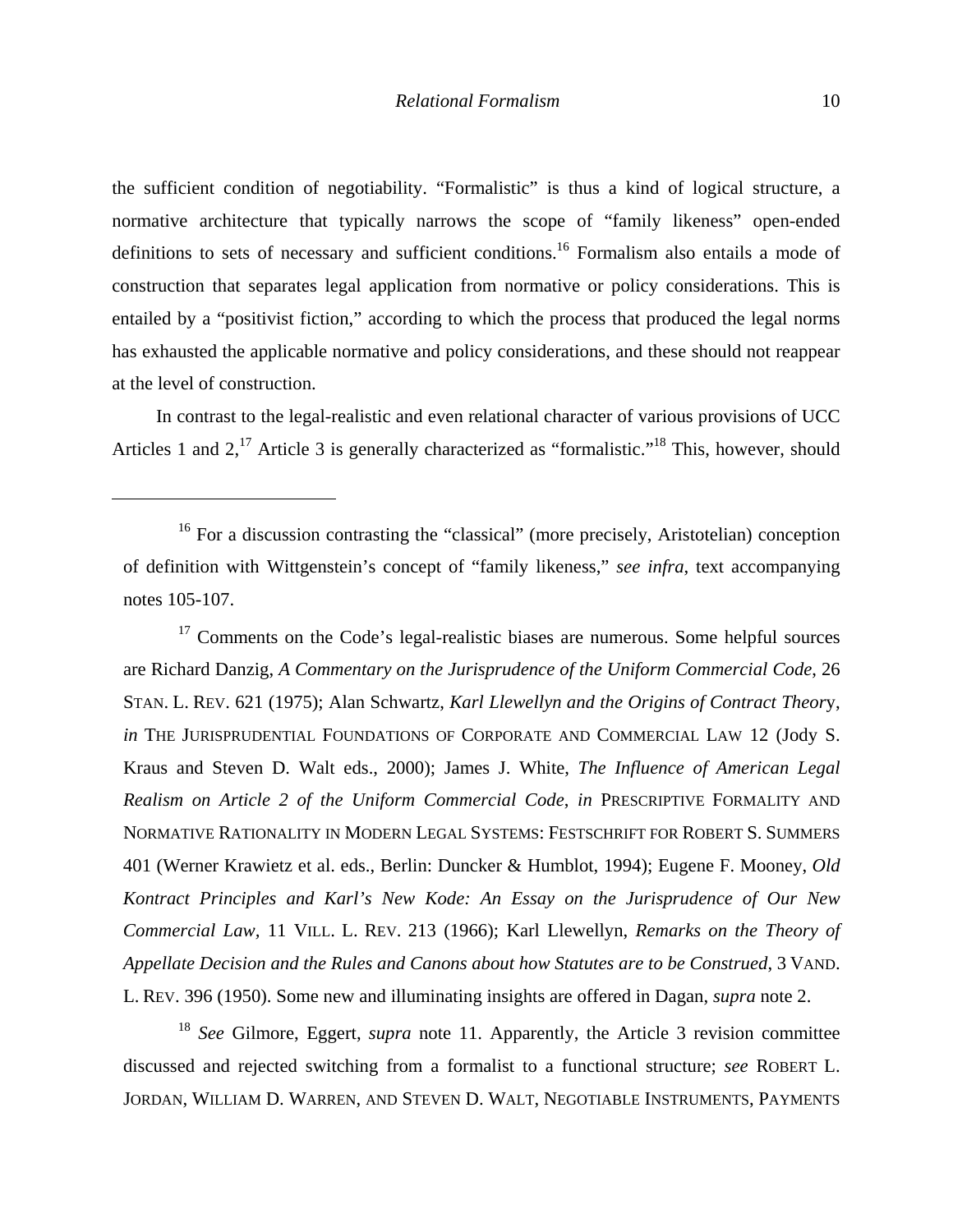not mislead us to construct any and all versions of formalism as strict or dogmatic formalism. The overall character of Article 3, I argue, is much more attractive when construed in terms of an instrumental, reliance-responsive formalism, generated not so much by an ideology of formalist jurisprudence as by the interest of creating relatively sharp distinctions and clear categories in an area of practice characterized by intense private policing and stronger than usual claims of action—at times at the expense of innocent parties—as well as otherwise preemptive defenses, such as property defenses.<sup>19</sup> As Merrill and Smith note, "Negotiability imposes very strict formality requirements precisely in order to reduce the need to measure the reliability of an

 $\overline{a}$ 

AND CREDITS 26-28 ( $5<sup>th</sup>$  ed. 2000). A model for such a structure is offered in FRED H. MILLER AND ALVIN C. HARRELL, THE LAW OF MODERN PAYMENT SYSTEMS AND NOTES  $2-7$   $(2^{nd}$  ed. 1992). Gilmore condemns contemporary negotiable instruments law for what he sees as being woefully behind the times: "[T]ime seems to have been suspended, nothing has changed, the late twentieth century law of negotiable instruments is still a law for clipper ships and their exotic cargoes from the Indies." *Id*., at 448. In this study, among other things, I hope to show that under relational formalism, Gilmore's position is overly skeptical. *See also* Grant Gilmore, *On the Difficulties of Codifying Commercial Law*, 57 YALE L.J. 1341 (1948). For interesting links on this and related issues between scholars a generation apart *see* Rosenthal, *infra* note 39, and Ronald Mann, *Searching for Negotiability in Payment and Credit Systems*, 44 U.C.L.A. L. Rev. 951 (1997). This article does not deal with the general question of the desirability of negotiability as a legal category, addressed critically by Rosenthal and Mann.

 $19$  Thus the right of a "holder in due course" in an instrument overrides property defenses: the law here must adjudicate a-priori between innocent parties in situations where shifting risk to the least cost avoider—ostensibly, the defendant—may seem artificial, unsupported by real life situations (the defendant—whether a drawer or previous holder/indorser—may never be in any actual sense in a position to avoid losing an instrument or having it stolen, than a later—and equally innocent —holder is from verifying any lack of prior claims or defenses). *See supra*, note 15.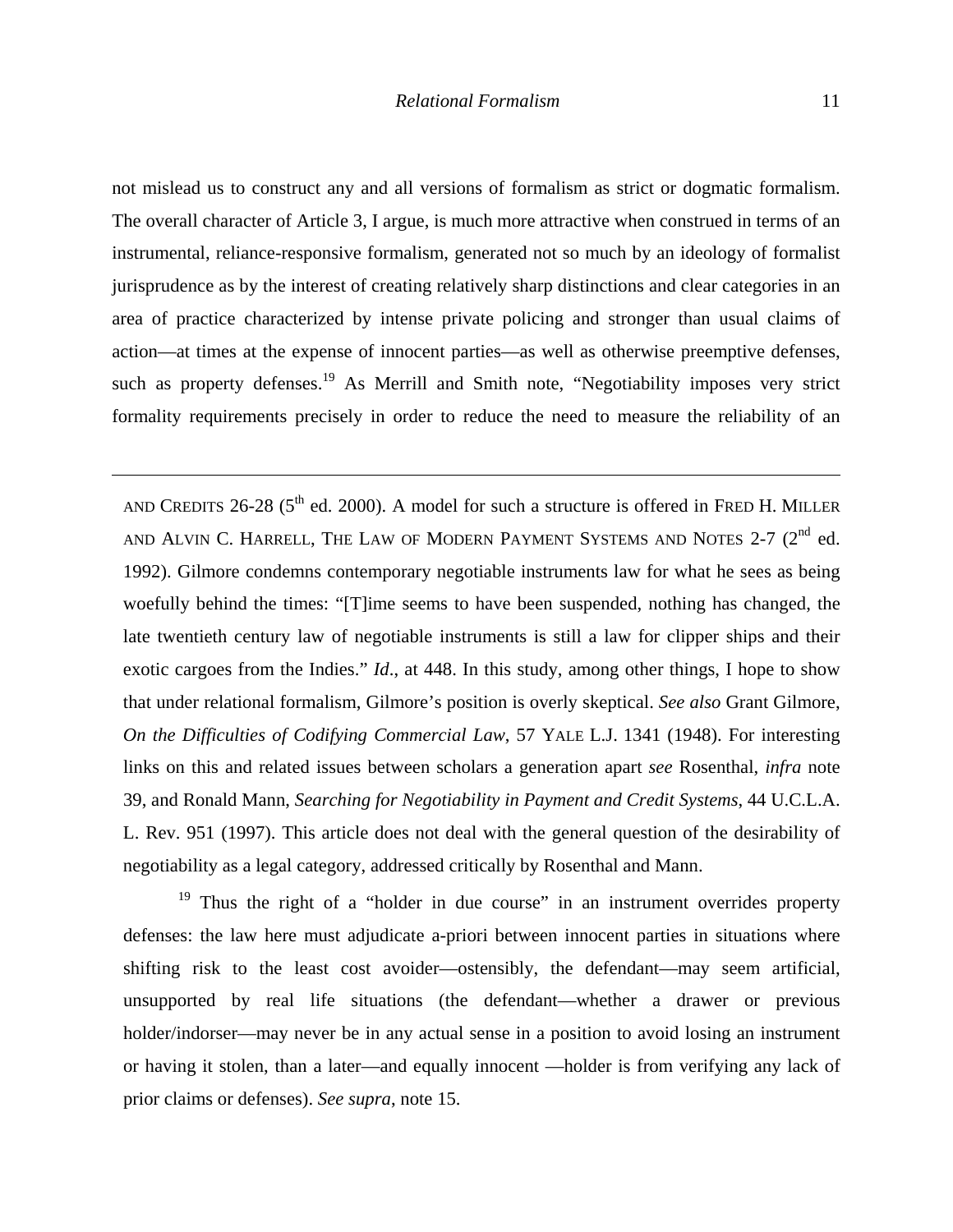instrument."20 Thus—the formalist position argues—the question whether any person in possession of a negotiable instrument is a holder in due course requires relatively clear and formal demarcation standards, because the ability to become a holder in due course is a weighty consideration for anyone who considers taking an instrument as a cash substitute or a credit mechanism.

The central provision of the UCC Article 3 that governs negotiability ("the definition clause") presents a list of requirements that any document must meet in order to count as a negotiable instrument, $^{21}$  in contradistinction to the non-formalistic, family resemblance-style definitions that govern other parts of the Code (significantly, the open-ended definition of "contract.")<sup>22</sup> What happens, then, when entrenched, widespread patterns of practice "violate" the definition clause?<sup>23</sup> The case at point is the seemingly innocuous custom among many

21 UCC §3-104(a) requires that A negotiable Instrument must be in *writing* (UCC §§3- 103(6) for "order" and 3-103(9) for "promise"), *signed* (*id*.), *unconditional* (UCC §§3-104(a), 3-106), a *promise* or an *order* (UCC §3-104(e)) *to pay* a *fixed amount* of money (*see* Official Comments to UCC §§3-104(a), 3-112 for provisions regarding interest).

 $22$  UCC  $$1-201(11)$ .

 $\overline{a}$ 

 $23$  A typical example is when technology preempts law, such as in some banking practices (in fact, the Code can be shown to continually yield to technology). A case in point are postdated checks. Under pre-revision Article 4, such a check was not "properly payable" until the indicated date, and thus a bank was not allowed to charge the customer's account on it

<sup>20</sup> Thomas W. Merrill & Henry E. Smith, *Optimal Standardization in the Law of Property: The Numerous Clausus Principle*, 110 YALE L.J. 1, 42 (2000). The authors add that "when technology furnishes alternative means of promoting reliance (including lowering the need to measure risk), there is less need for the standardization provided for by the requirements of negotiability. In general, to the extent that technological change allows cheaper notice of relevant interests, the need for standardization by the law will be somewhat diminished." *Id.*, *see also supra* note 8.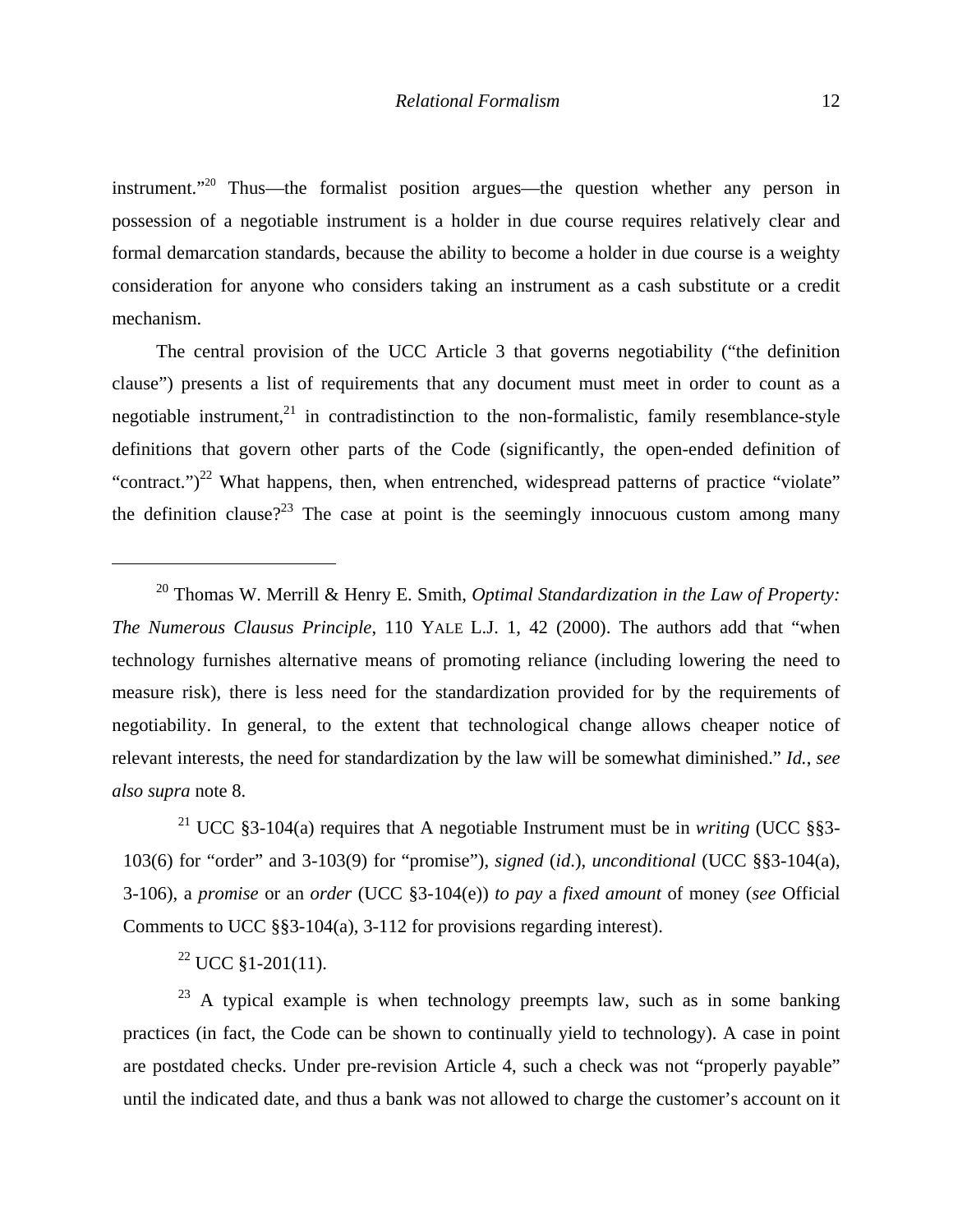drawers of checks to cross out the "order" or "bearer" language on a standard (or "legended") check in an attempt to limit its transferability, thus ostensibly "falling out" of the scope of application of the definition clause that requires such language.<sup>24</sup> One way to go about such cases would be to leave such drawers to their own devices, falling back on default regulation of instruments that are nonnegotiable, or simply on general contract  $law<sup>25</sup>$ . A jurisprudence that holds by independent justifications to formalist architecture may choose this way to deal with formal defects in instruments. It would then risk forsaking unsuspecting parties who take quasi

prior to that date. Under post-revision Code (UCC §4-401), banks are not required to check for postdated checks, and may pay such instruments before the date indicated on them, unless the drawer specifically requires dated payment for each and every check. The official comment to §4-401 justifies allocating the risk for untimely payment to the drawer rather than the bank "because automated check collection system cannot accommodate postdated checks." This seems not to be the case, as large numbers of checks are drawn manually and require preparation for the automated system, during which they may in fact be scrutinized for postdating or irregularities (e.g. private customer and small business checks; typically, only commercial and payroll checks are fully machine-readable).

## $^{24}$  UCC §3-104(a).

 $\overline{a}$ 

 $25$  Under no statutory regulation, the common law of contracts and assignment of rights and obligations would apply as matter of *lex generalis*, complete with the interpretative procedures that govern contractual allocation of risks and the defenses relevant to that area of law. Common law applies to negotiable instruments whenever it is not trumped by Code provisions, as stated in UCC §1-103, which White and Summers consider as "probably the most important single provision in the Code," JAMES J. WHITE AND ROBERT S. SUMMERS, UNIFORM COMMERCIAL CODE 8 (5<sup>th</sup> ed. 2000). *See also* Grant Gilmore, *Article 9: What it Does for the Past*, 26 LA. L. REV. 285 (1966), emphasizing the parallel and continuing application of common law in jurisdictions that have adopted the Code; *see also* Danzig, *supra* note 17.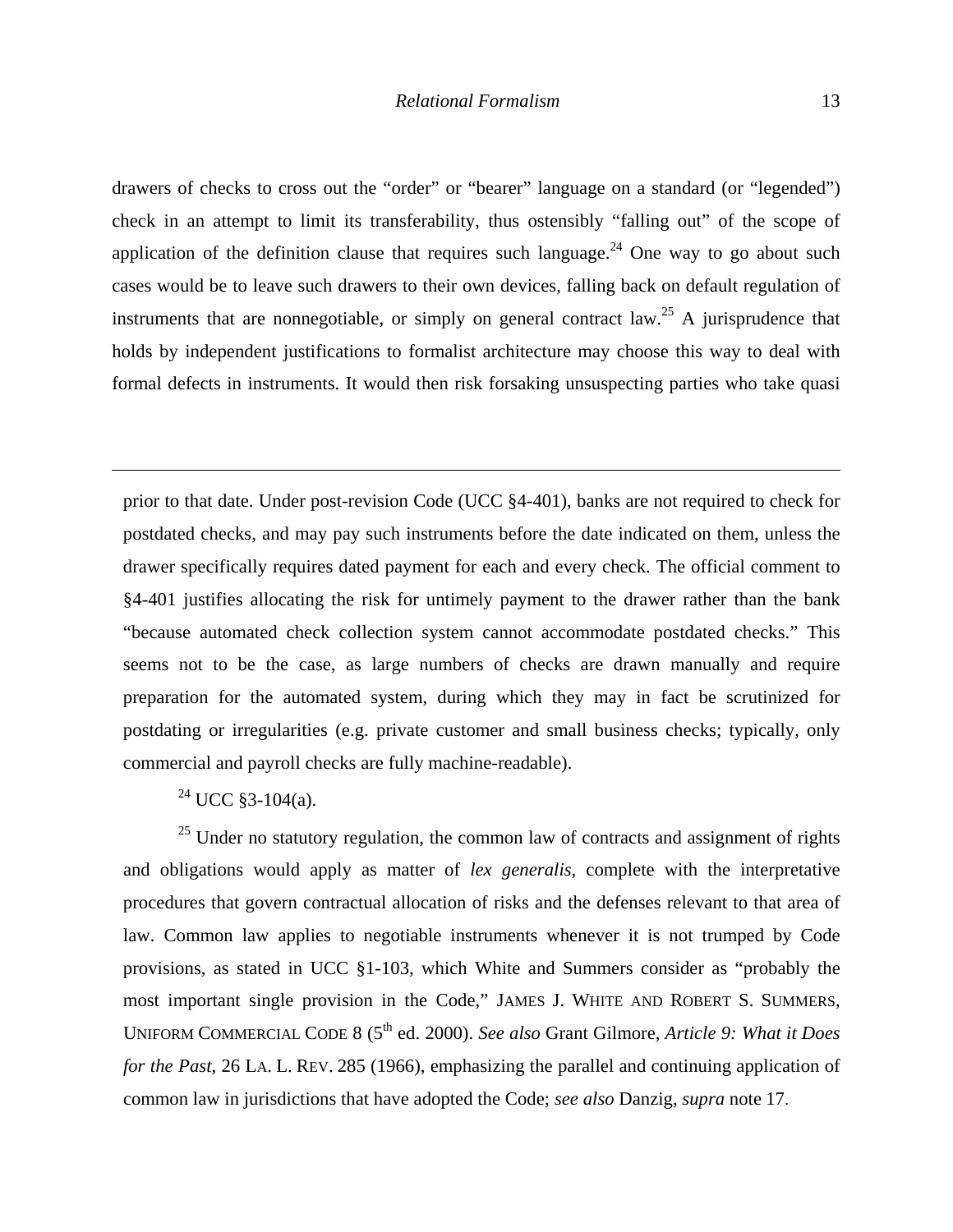instruments inadvertently, in misguided reliance and while employing a mistaken allocation of risks.

A different, or "relational" strategy would be to understand formalism in a way that, while retaining the significance of form, does not divorce it from the functional context of relations.<sup>26</sup> Indeed, in 1990 the revisers of UCC Article 3 revealed a tacit preference for "relational formalism": instead of treating "violations" as transgressing the scope of application of the

1

 $26$  The term "relational" is used here in the sense it was given by scholars of relational contract theory, an approach that has since been applied to torts and restitution law as well. Under the relational approach, contracts are not distinct legal instruments that exist independently of relations between the parties, but the aggregate of these relations, only some of which are articulated. While relational contract theorists supplied insights into understanding long-term and complex contractual relations, they also drew away from the view of contract as such being merely a mechanism for the rational allocation of risks. Reliance and future relations are important parameters of relational contracts. *See* Richard Speidel, *Court-Imposed Price Adjustments in Long-Term Agreements*, 76 NW. U. L. REV. 369 (1981); IAN MACNEIL, THE NEW SOCIAL CONTRACT: AN INQUIRY INTO MODERN CONTRACTUAL RELATIONS (1980); idem, *Economic Analysis of Contractual Relations: Its Shortfalls and the Need for a "Rich" Classificatory Apparatus* 75 Nw. L. Rev. 1018 (1981); idem, *Contracts: Adjustment of Long-Term Economic Relations under Classical, Neoclassical, and Relational Contract Law*, 72 NW. L. REV. 854 (1978); idem, *Relational Contract: What we do and do not Know*, 1985 WIS. L. REV. 483, VALUES IN CONTRACT: INTERNAL AND EXTERNAL, 78 Nw. U. L. Rev. 342 (1983); Stewart Macaulay, *Non-contractual Relations in Business: A Preliminary Study,* 28 AM. SOC. REV. 55 (1963); idem, *Elegant Models, Empirical Pictures, and the Complexities of Contract*, 11 LAW & SOCIETY REV. 507-28 (1977); idem, *Contracts, New Legal Realism, and Improving the Navigation of The Yellow Submarine*, 80 TUL. L. REV. 1161 (2006); Robert W Gordon, *Macaulay, Macneil and the Discovery of Solidarity and Power in Contract Law*, 1985 WIS. L. REV. 565; John P. Esser, *Institutionalizing Industry: The Changing Forms of Contract*, 21 LAW & SOCIAL INQUIRY 593 (1996).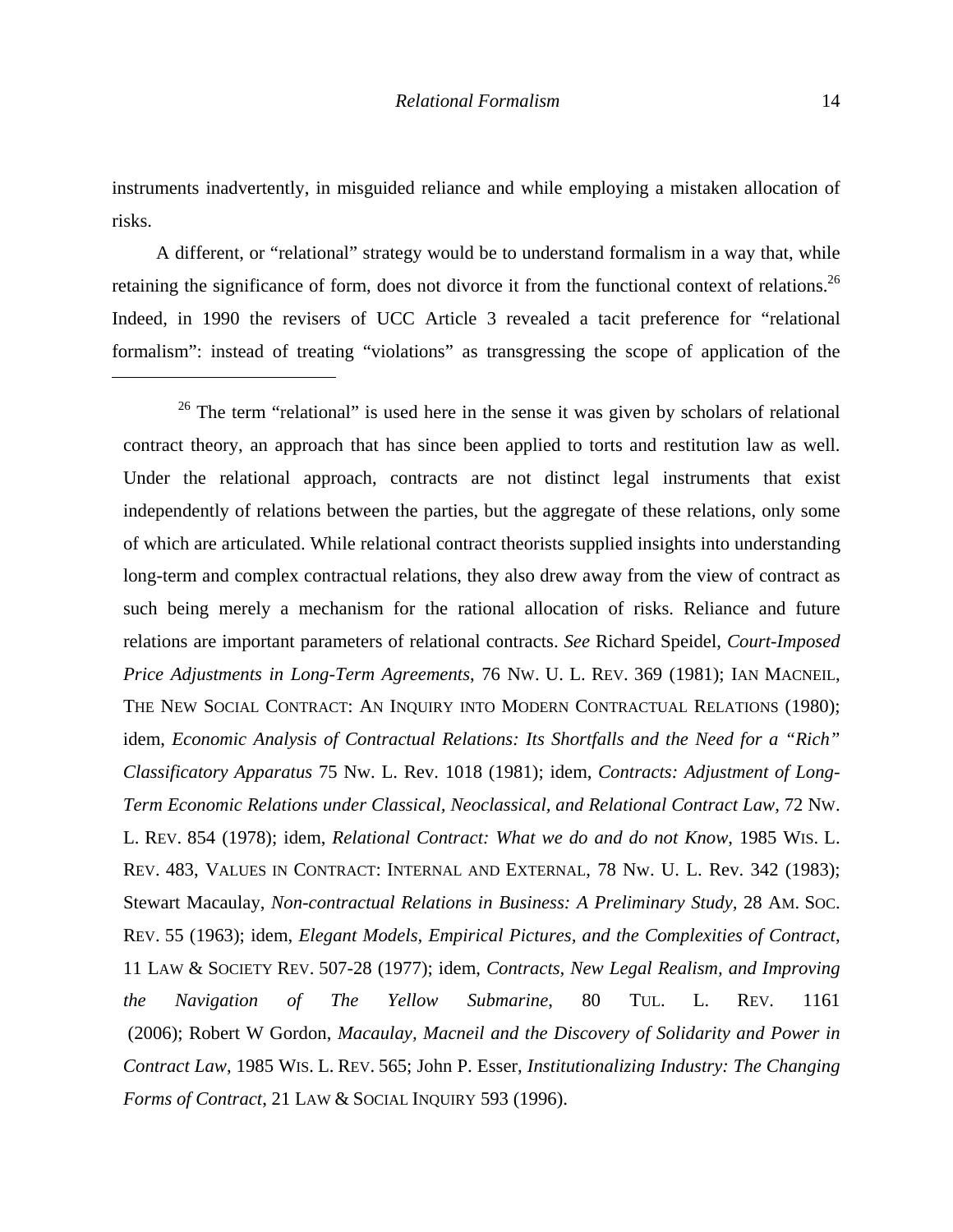definition clause, the revision acknowledged and incorporated some practices that prior to it fell outside.<sup>27</sup> The case of " quasi instruments," to which we now turn, is the most prominent example of the relational strategy in this area of law. It also illustrates the problems (and sometimes quasi-problems) that a piecemeal relational approach risks running into when positioned within an otherwise formalist framework.

#### **III. The Problem with Quasi Checks**

 $\overline{a}$ 

A negotiable instrument must satisfy several constitutive formal conditions.<sup>28</sup> In particular it must contain the "language of negotiability," namely that the instrument be "payable to bearer or to order at the time it is issued or first comes into the possession of a holder."<sup>29</sup> Under the formalistic architecture these requirements constitute a set of necessary and sufficient conditions, and anything that fails to satisfy them is not a negotiable instrument and thus does not fall under the scope of Article 3. The drafters of the revised Article 3 became aware, however, that the most common of all instruments, the check, in fact often lacks "order" or "bearer" language because drawers omit the language or cross it out form preprinted checks.<sup>30</sup> Drawers typically do

<sup>29</sup> *See* UCC §§3-104(a)(1), 3-109.

 $30$  It may be worthwhile to note that while most drawers use legended checks, such paper enjoys no legal privilege and there is normally no obligation, contractual or statutory, to use it. Indeed, ad-hoc drafts, promissory notes and assorted IOU's—some fulfilling the requirements of negotiability, others not—fill the annals of fiction. One such instrument played

 $27$  Not to say that only the revision introduced relational jurisprudence to Article 3 application. *See*, e.g., Taylor v. Roeder, 234 Va. 99, 360 S.E.2d 191 (Ct. App.1987), decided under the pre-revision law, in which the majority and the minority clearly expressed strict formalist v. relational-functionalist approaches to interpretation, respectively (at bar was the question whether a variable rate of interest renders a note nonnegotiable; the majority held that it did, under pre-revision §3-104(1)(b) that required a note to contain "a sum certain.")

<sup>28</sup> *See* generally UCC §3-104(a).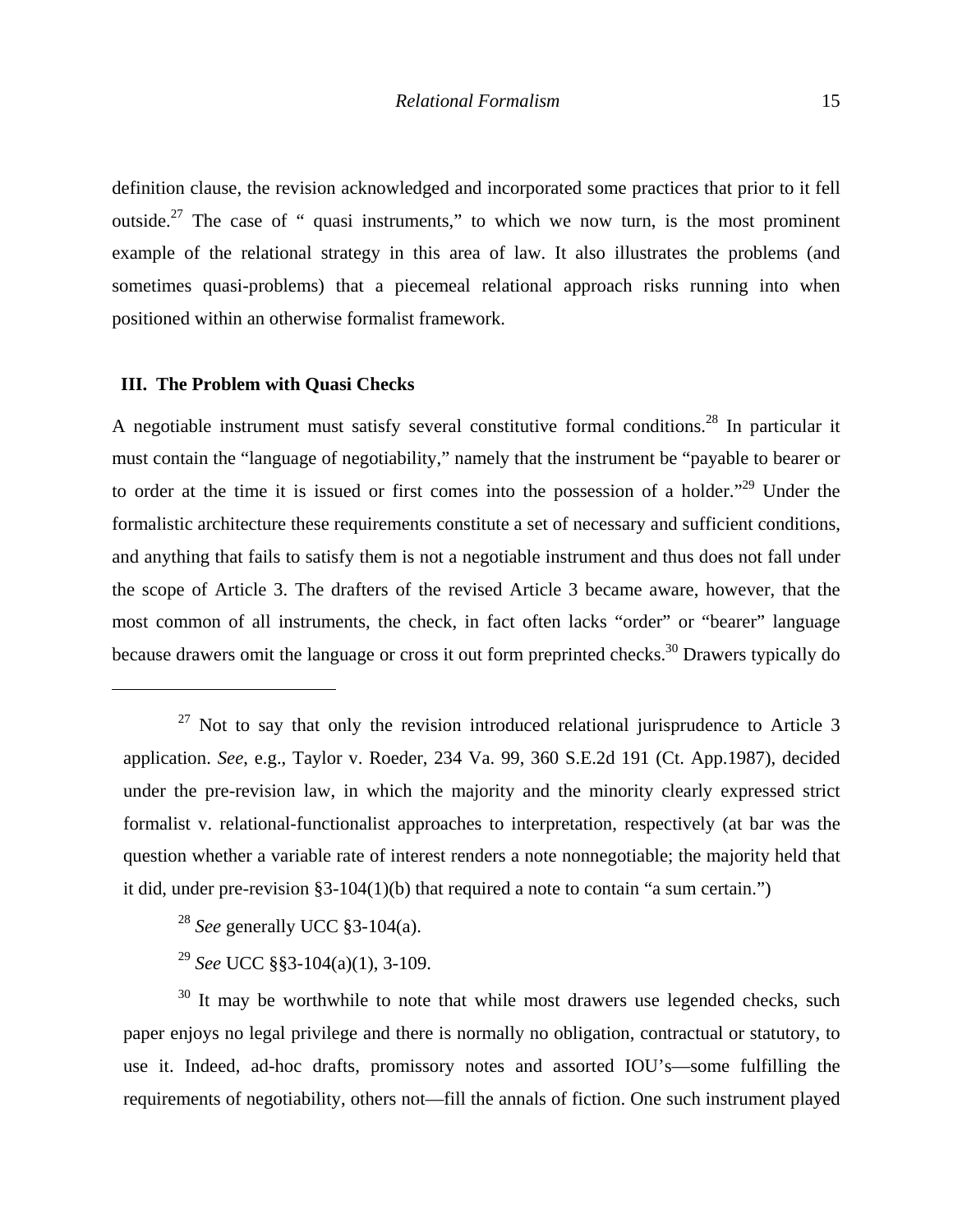this not in order to invalidate the instrument but rather to limit its further transferability beyond the initial payee. The power to limit an instrument's negotiability is not trivial for drawers who wish to restrict its transferability and retain some of its *in personam* characteristics and the defenses that follow from them—in other words, retaining some of the transaction's contractual attributes as opposed to a more complete *in-rem* "propertization." There may be various reasons for this: some wish to be able to invoke future defenses that are untenable against a holder in due course, or attach the instrument's enforcement to an obligation pertaining to the underlying transaction (which can be achieved, e.g. in the form of a condition stipulated on the instrument

1

a pivotal role in Henry Fielding's TOM JONES (1749), where a draft for one hundred pounds was lost by the eloping Sophia Western (both first and last names are not accidental), only to eventually make its way into the possession of her banished lover, Tom. A particular advantage of the negotiable instrument is emphasized in that case: the note was initially found by a less than entirely scrupulous person, who—due to his illiteracy—never realized the instrument's nature and value, and consequently tendered it to the honest Tom for a mere pittance (a "peppercorn" consideration as it were). The example cited with the most relish must be the case of the "negotiable cow," a.k.a. *Board of Inland Revenue v. Haddock*, featuring an English taxprotestor who "draw" a "check" on the back of a live cow and attempted to tender it in payment for dues owed to the British tax authorities, located just off Trafalgar square, London. When the latter objected that "it would be difficult or even impossible to pay the cow into the bank," Haddock suggested that the tax collector could simply "endorse the cow to any third party to whom he owed money" (as indorsements are placed on the back of the check, and the "check" was inscribed on the cow's back, the indorsement belonged on its belly). While the "case of the negotiable cow" gained the status of urban myth among students, it is in fact the product of the English satirist A.P. HERBERT, UNCOMMON LAW 201-205 (London: Dorset 1991) (1935). A Maryland appellate case, *Messing v. Bank of America* is sometimes ridiculed for citing *Haddock* as if it were an actual case; however, *Messing* clearly refers to it as a literary case of *ad absurdum* (Maryland Ct. App. case # 24-C-00-004998, Sept. term 2002).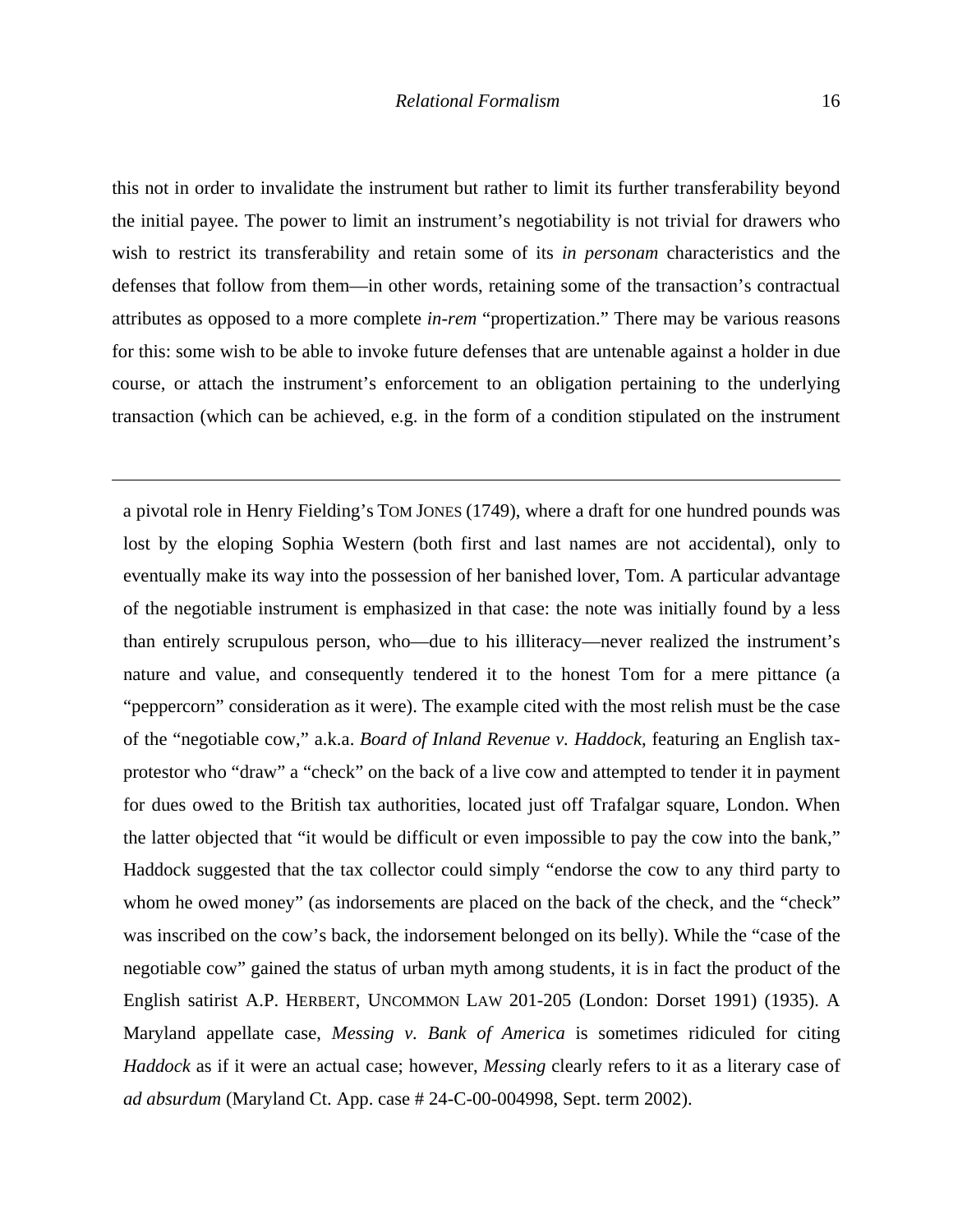and thus revoke its negotiability),  $31$  or rely on an oral promise to defer presentment of the instrument, that even if binding in personam is certainly not binding in rem.

These non-negotiable, quasi checks would have posed a problem for the banking system had banks purchased the instruments from their customers and proceeded to enforce them—as holders in due course—against the drawee, i.e. the drawer's bank.<sup>32</sup> This would have shifted the enforcement and credit risks associated with cash-substitutes from the payee to the bank. Such risks are avoided when banks or other persons present instruments for payment as agents "on behalf of a person entitled to enforce the instrument" instead of as holders themselves.<sup>33</sup> This is simply agency: the presenter bank does not take title and assumes no liability on the instrument, except as an agent (e.g., for loss).<sup>34</sup> However, more often than not the presenting bank actually does become a holder because banks require customers to indorse checks that they deposit.<sup>35</sup> Most persons indorse in blank by simply signing on the back of the check,  $36$  thus making the instrument to bearer,  $37$  and by physically handing it over to an officer or employee of the bank or

 $32$  Holder in due course is a subset of the set of holders, which in turn is a subset of the more general set of persons entitled to enforce the instrument. *See* UCC §3-309.

<sup>33</sup> *See* UCC §3-501.

1

<sup>34</sup> *See* UCC §3-501: "Presentment."

35 A special provision of Article 4, which regulates bank-customer relations, allows banks to become holders in items they receive for collection—as depository banks—"whether or not the customer indorses the item," UCC §4-205(1). *See also* Rosenthal, *infra* note 39.

<sup>36</sup> *See* UCC §3-204.

<sup>37</sup> *See* UCC §3-204(a): "Regardless of the intent of the signer, a signature and its accompanying words is an indorsement." There are exceptions to the rule, notably when the "circumstances unambiguously indicate" that the signature was *not* an indorsement. Is the act of depositing an instrument such a circumstance? The question is not trivial, as indorsers become liable on the instrument, to any person entitled to enforce it upon dishonor, as well as

<sup>31</sup> *See* UCC §§3-104(a), 3-106.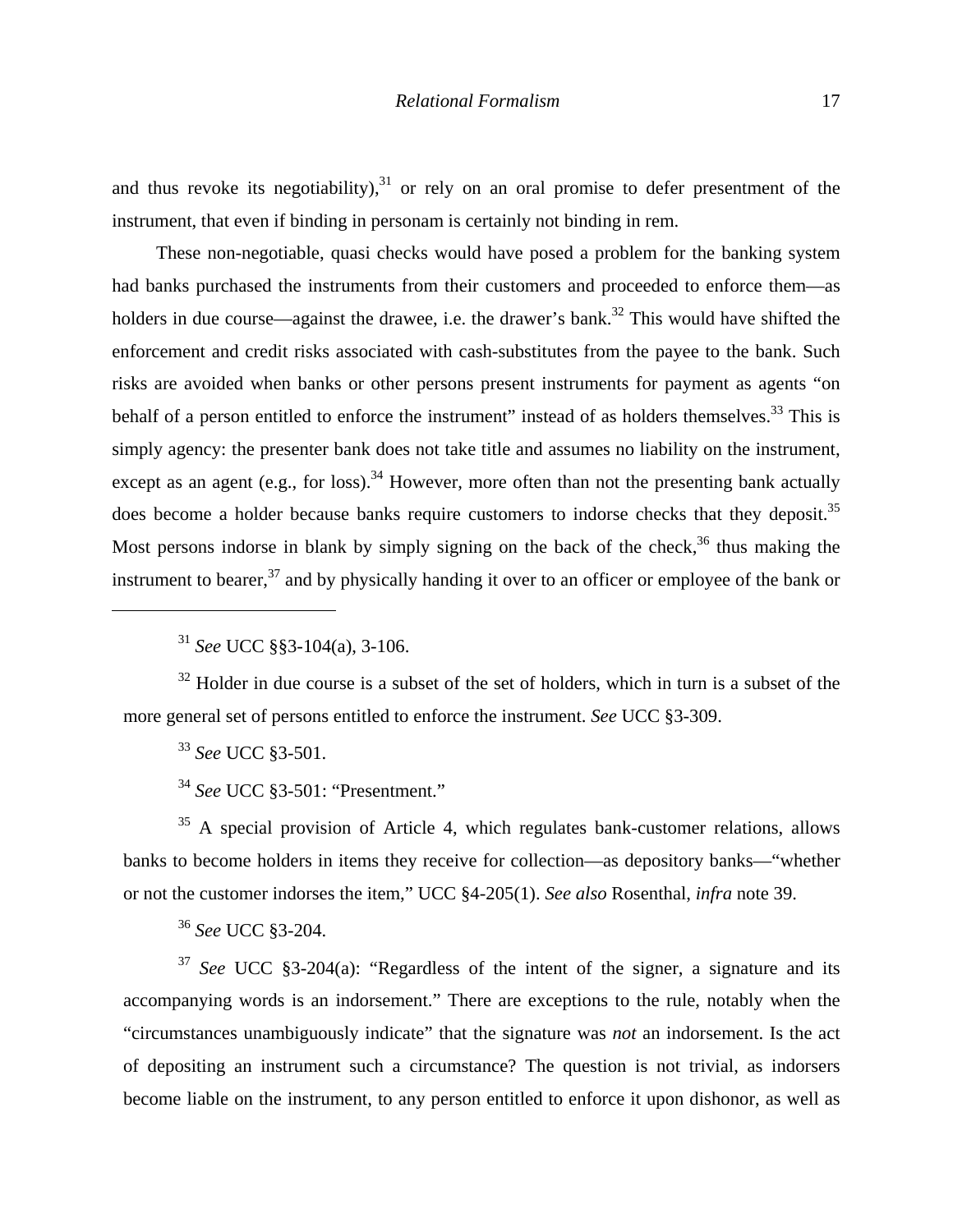a designated automated system, they complete the negotiation.<sup>38</sup> And if the depository bank irrevocably credits the customer's account before the check is honored by the drawee, then it in fact becomes a holder in due course (it took the instrument for value).<sup>39</sup>

to subsequent indorsers who paid the instrument upon dishonor; *see* UCC §3-415(a). Banking practices may be putting customers at risk of becoming liable indorsers when all the latter wished to do is to empower their bank to present. (Avoiding such a liability is possible through an addition of the words "without recourse," *see* UCC §3-415(b)).

<sup>38</sup> *See* UCC §3-201. Otherwise restrictive indorsement, *see* UCC §3-205.

1

<sup>39</sup> *See* UCC §4-205, as well as §§3-302, 3-303. This conclusion runs counter to that of Professor Rosenthal's, according to which depository banks do not, as a rule, become holders in due course in deposited checks, as they do not take them for value. *See* Albert J. Rosenthal, *Negotiability — Who Needs It?* 71 COLUM. L. REV. 375 (1971). It is clear, however, that they in fact do, whenever they credit the customer's account irrevocably (for the definition of "value" in this context *see* UCC §4-211), following either the Federal Expedited Funds Availability Act, 12 U.S.C. 4001 *et seq*., or Federal Regulation CC, 12 CFR 229, or simply bank practices that, experience shows, are sometimes more forthcoming to depositing customers than the statutes actually require (according to a Federal Reserve publication from January 27, 2005, "most banks make funds available faster than required [by EFAA]," http://www.federalreserve.gov/ paymentsystems/truncation/faqs2.htm#ques7. With the use of electronic transmissions instead of paper transfers between an intermediary bank and the drawee since October 28, 2004, according to the Check Clearing for the  $21<sup>st</sup>$  Century Act (a.k.a. "Check 21"), 12 U.S.C. §§ 5001-5018, this trend should accelerate, since EFAA itself requires the Federal Reserve Board to reduce maximum hold times in step with reductions in actual or "achievable" check-processing times, EFAA, 12 U.S.C. § 4002(d)(1)). Note, however, that such credit may be provisional, as the EFAA does not effect the bank's right to revoke a provisional settlement on a draft that was later dishonored; 12 U.S.C. §4006(c)(2); UCC §4- 201.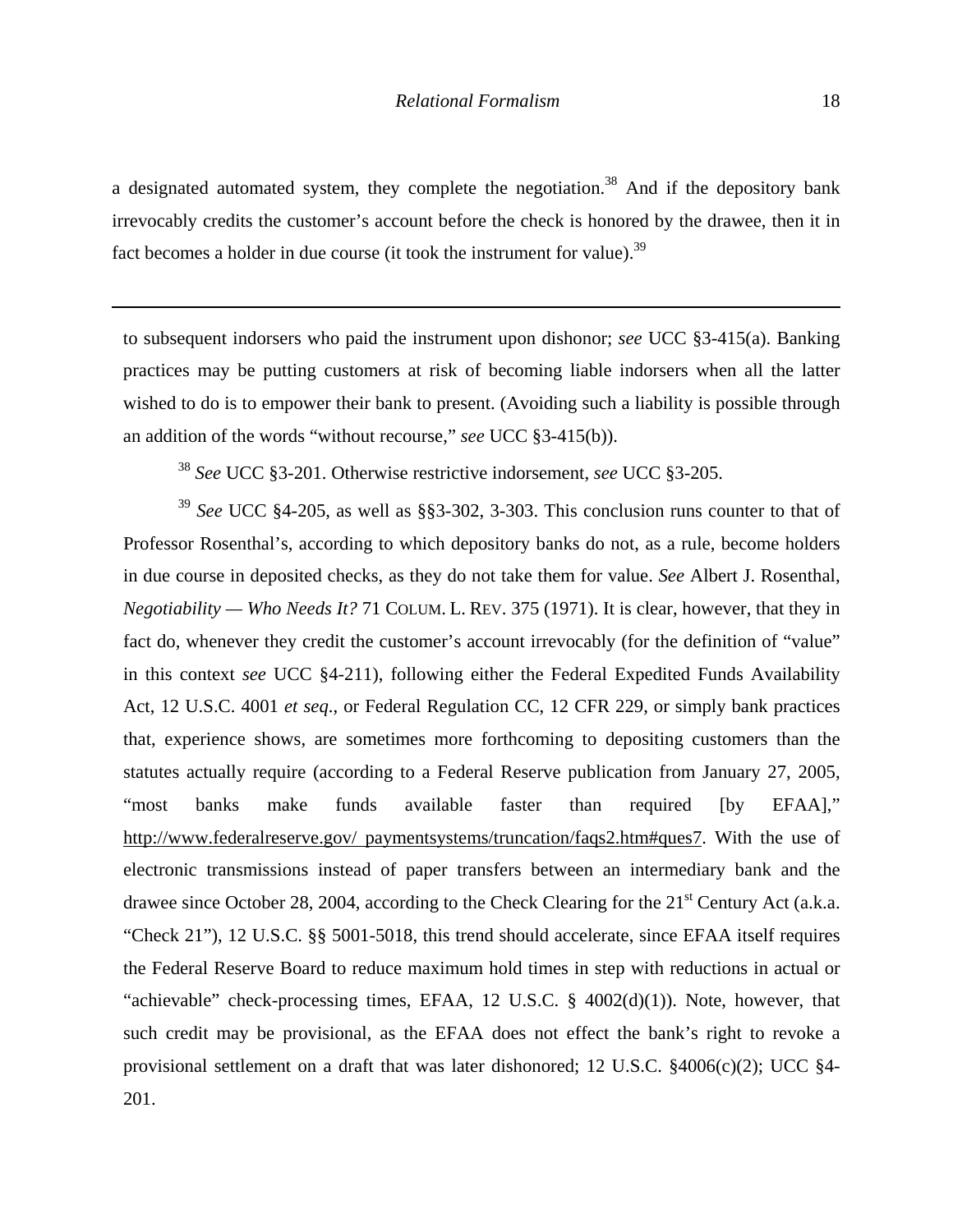How to deal, then, with a "quasi-check" that bears no "order" language because that was crossed off of the instrument? In practice, even under the pre-revision Article 3, banks paid little attention to such omissions or deletions on the face of the check.<sup>40</sup> What banks care about, are indorsements. As a matter of practice, anything that appeared like a standardized check and was properly indorsed counted as a check for purposes of presentment, even if it bore no "order" language and was, strictly speaking, not a negotiable instrument.<sup>41</sup> This reality is largely due to

<sup>40</sup> At least, such is the premise on which the revision of Article 3 seemed to proceed. *See Reporter's Memorandum to Drafting Committee of UCC Articles 3-4-4A*, of March 30, 2000, section VIII(B), quoted here verbatim:

#### *Legended Checks (§ 3-104(c))*

 $\overline{a}$ 

Section 3-104(c) provides that a check can be an instrument even if it does not include order language. As the comment explains, that ordinarily occurs because the maker crosses out the order language on the preprinted check form. § 3-104 cmt. 2. The rationale for that rule is that banks using current check-processing practices cannot reasonably be expected to notice that type of writing on a check. It happens, however, that customers often write other things on checks ("Void after 90 days" "Not good for over \$1,000"). The rationale for § 3-104(c) would apply to those legends as well, but they plainly are not protected by that provision. The questions for the Committee are (a) whether to extend the policy reflected in § 3-104(c) more broadly; and (b) how the extension might be limited to accommodate business practices dependent on such legends.

On file with author; available online at http://www.uccpayments.org/docs/finalblueprint.htm; *also* http://www.law.upenn.edu/bll/ulc/ucc3-4-4A/ucc3m300.htm.

<sup>41</sup> This does not mean that deleting these words from the face of checks has no practical function: it may render the instrument relatively unattractive for future transferees, who might be reluctant to take such instruments in payment. Likewise, their value in the secondary market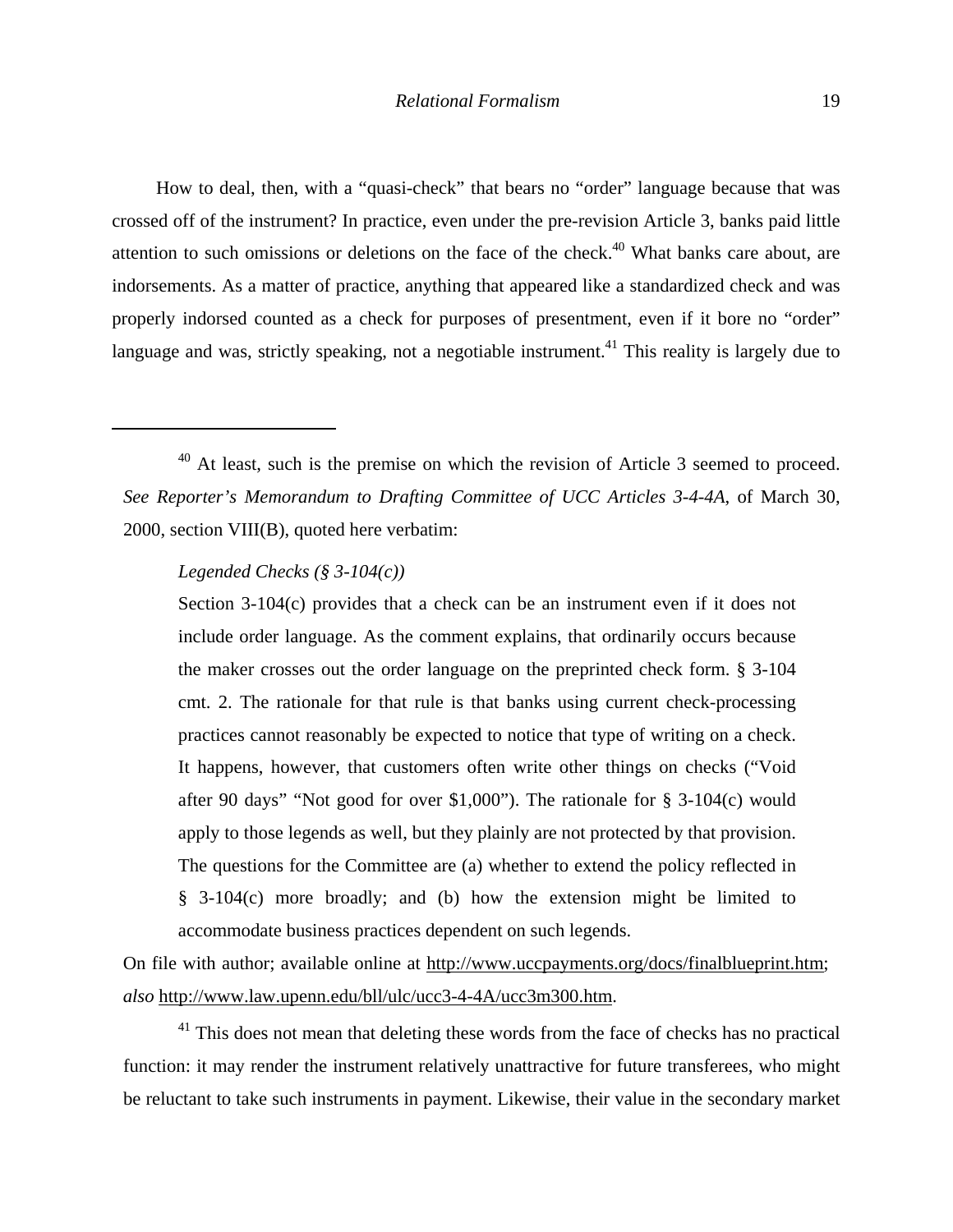the automated technology that banks employ when they "deal with the billions of checks issued every year."<sup>42</sup> Checks are processed primarily by optic sensors that read the machine-readable data encoded on them. But even if banks could check the negotiability of checks they process and as argued below, the can, should, and some in fact do—they are by and large uninterested in doing so. A dissonance occurred between the law and the practice of quasi checks. Manifesting a relational approach to formalism—formalism as grounded in practice and relations, not merely superimposed by statutory regulation—the revisers of the UCC Article 3 added the following provision to the defining section (henceforth the "extension clause"):

3-104(c) An order that meets all the requirements of subsection (a), except paragraph (1), and otherwise falls within the definition of "check" in subsection (f) is a negotiable instrument and a check.

This means that an order that otherwise fulfills the conditions for a check (set in §3-104 (a) and (f)) yet fails to be "payable to bearer or to order"<sup>43</sup> is still a check. Black-letter law bowed to practice. One may produce an instrument that does not contain the negotiability language, or delete it from a standard-issue check, and it would still be a check and negotiable at that. Or would it? In the following section I argue that the answer is neither simple nor clear cut, and depends to a good extent on the linguistic approach one works from when attempting to understand when and how the extension clause applies.

#### **IV. The Formalist Catch**

 $\overline{a}$ 

The problem ostensibly *not* dealt with by the extension clause is not the lack of "bearer" or "order" language as such, but the lack of the imperative "Pay," usually crossed out as well. The "pay" language is the imperative that constitutes the order to begin with, and its lack ostensibly

for negotiable instruments—the market that deals in dishonored and otherwise enforcementchallenged drafts and notes—may be considerably lower than otherwise.

<sup>42</sup> ROBERT L. JORDAN, WILLIAM D. WARREN, AND STEVEN D. WALT, NEGOTIABLE INSTRUMENTS, PAYMENTS AND CREDITS 27 (5<sup>th</sup> ed. 2000).

<sup>43</sup> *See* UCC §3-104(a)(1).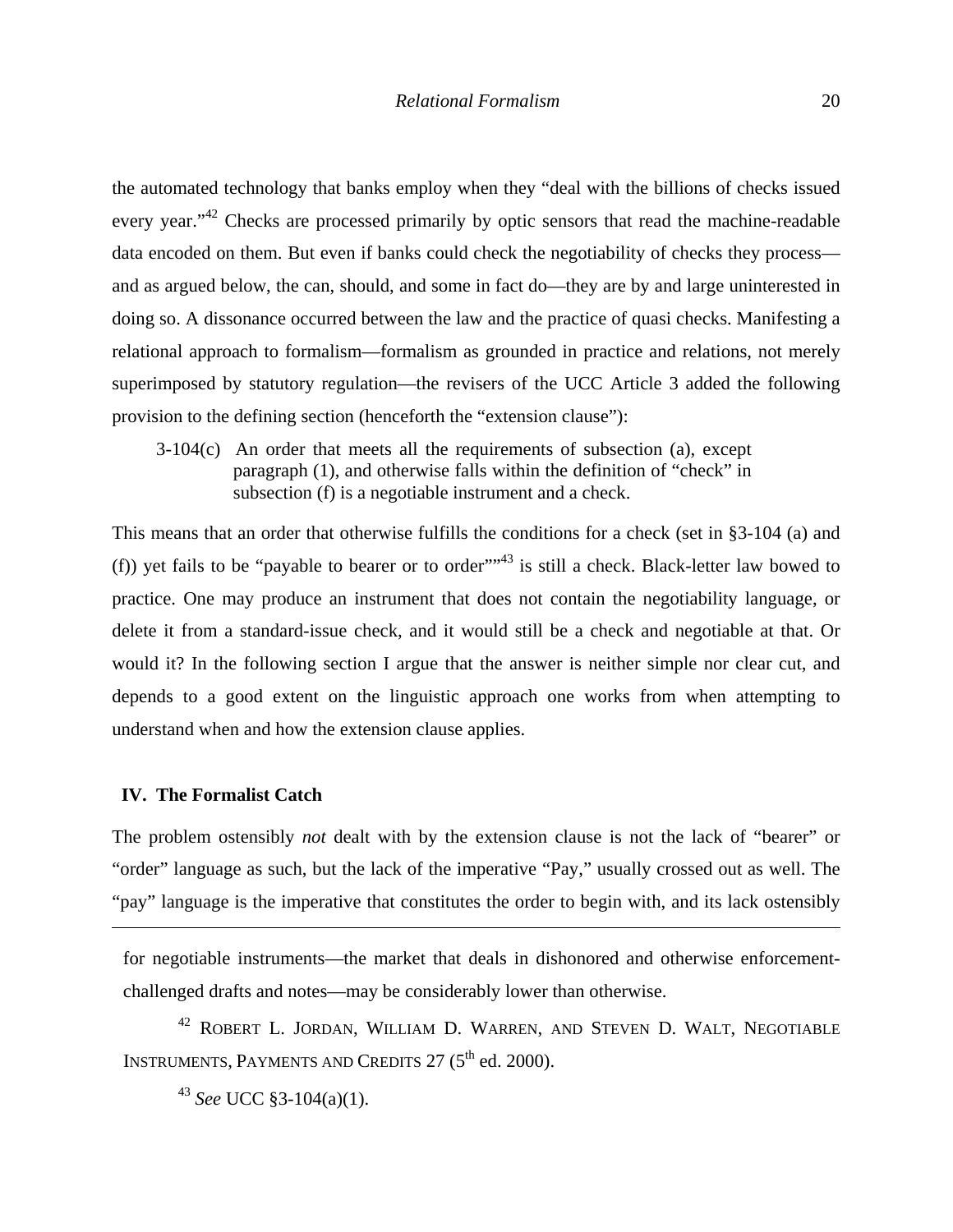revokes not merely the paper's status as bearer or order paper, but its very status as an "instruction to pay."<sup>44</sup> If it is not an instruction, such quasi-instrument cannot be an order,  $45$  let alone a draft<sup>46</sup> or a check,<sup>47</sup> because a draft is a sub-species of order, and a check a sub-species of draft. Thus establishing the negotiability of such quasi instruments will fail much before we ever come to the failure that the extension clause remedies. That is unfortunate, as quasi instruments—namely, all those that fail to be "instructions" for lack of "pay" language—will fail the negotiability requirement exactly in situations which the extension clause was supposed to cover. Observe the formalist architecture as it serves the contrarian's argument: the extension clause compensates for an instrument's failure to include "order or bearer" language, a requirements set in §3-104(a)(1). However, it does not compensate for a failure pertaining to the very essence of a check, namely that it is an order to "Pay." The requirement that a check be an "order" is set in the parent clause §3-104(a), not in subsection (1), and failures pertaining to it are thus not covered by the extension clause. Moreover, as noted above an "order" must itself be a "written *instruction to pay*" (emphasis added).<sup>48</sup> Thus an instrument lacking "pay" language a case not covered by the extension clause—is not a negotiable instrument, let alone a check, and by itself possibly not paper with any legal effect, perhaps not even contractual.<sup>49</sup>

This is a troubling outcome that defeats the purpose of the extension clause. In view of the initial justifications of the extension clause, it appears to create a silly inconsistency in the law and a pitfall for payees who accept such instruments in reliance on the extension clause. Note, however, that it sits squarely with the strict formalist's approach in general: it distinguishes

 $^{44}$  UCC §3-103(a)(6).

 $\overline{a}$ 

<sup>45</sup> *See* UCC §3-103(a)(6).

- <sup>46</sup> *See* UCC §3-104(e).
- <sup>47</sup> *See* UCC §3-104(f)

<sup>48</sup> As defined in UCC  $\S$ 3-103(a)(6)

 $49$  Paper claiming contractual status rather than negotiability must satisfy a different set of conditions, namely those pertaining to formation, consideration, form, etcetera.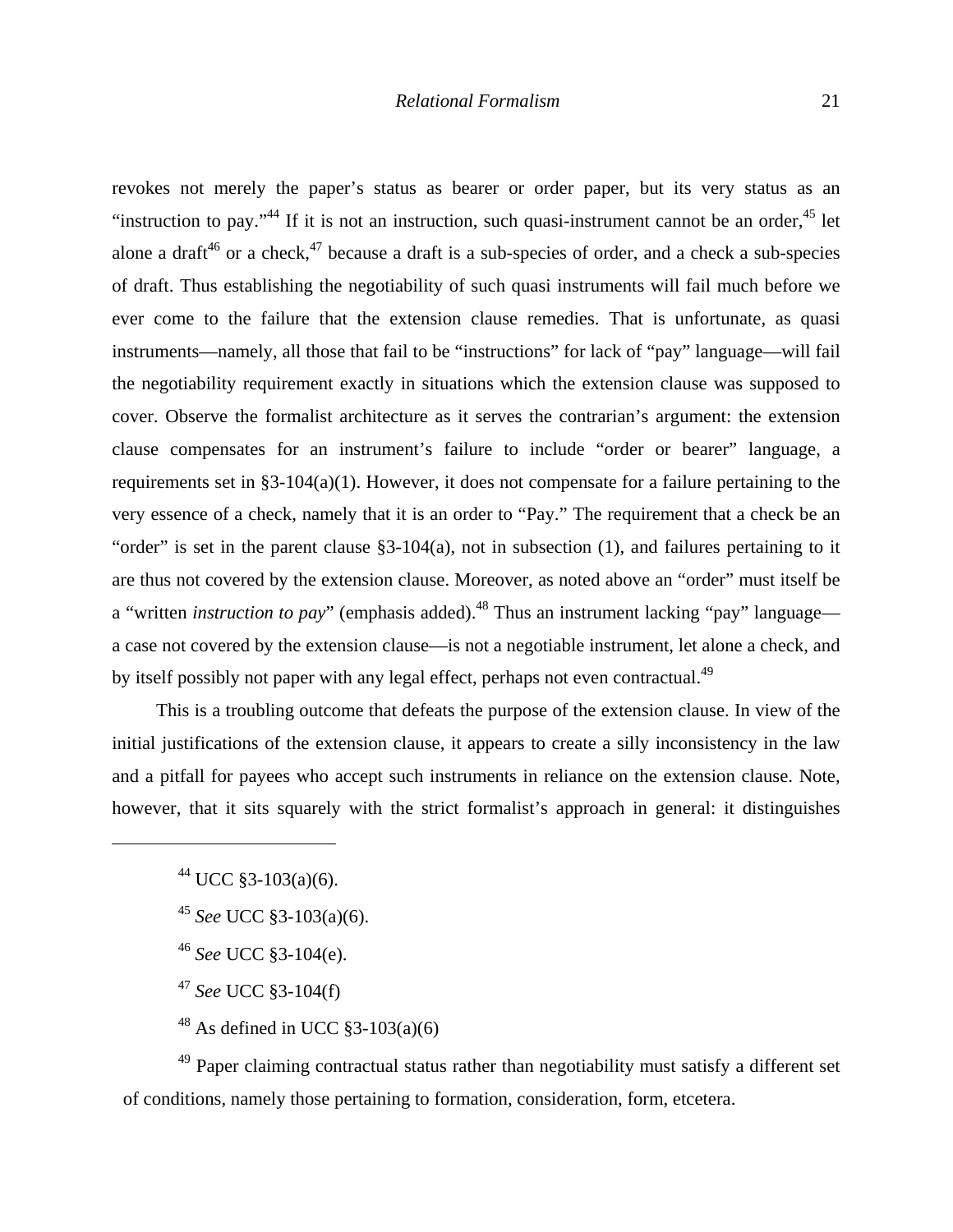sharply between drawers or indorsers who cross out "Pay to the order of" and those who cross out "to the order of" but leave the "pay" imperative. The revised Code simply does not deal with the former case, in which the "pay" language is missing. Note, however, that from a formalistic standpoint this is not a lacuna that may be filled by purposive construction or by analogy to the extension clause, but a perfectly coherent rule.<sup>50</sup> The distinction between the two cases is formally tenable and consistent with a formalist approach to Article 3. It also makes no sense at all. Both actions attempt to limit the check's negotiability and thus its transferability. None of them intends to invalidate the check completely in the sense that it ceases to be an "order" altogether. The check exception of the extension clause is intended to broaden the negotiability of checks and make them less risky as an instrument of exchange for non-suspecting payees and subsequent holders.<sup>51</sup> Nitpicking what exact words where crossed out and what were not reduces the effectiveness of this measure and shifts non-allocated risks to payees and subsequent holders, as well as subjects them to abuse by crafty drawers who ostensibly only need to cross out the "pay" imperative in order to render the instrument nonnegotiable; in other words, to fraud. The strict formalist approach is consistent and even elegant, but it distinguishes arbitrarily between persons who deserve equal protection (the payees of both kinds of quasi checks) and may even create a haven for crooks. Instead of simplifying exchange through negotiability, exchange becomes more complicated and more risky, failing to balance the interests of innocent drawers with the reliance interest of innocent holders. A strictly formalist approach defeats the purpose of the extension clause not by failing to supply a strict line between negotiable and non-negotiable instruments—a "bright line test"—but by supplying a patently arbitrary one. Arbitrariness in itself is not a devastating criticism, and a measure of it is unavoidable when attempting to draw

 $\overline{a}$ 

 $50$  Even the Official Comment 2 to §3-104 discusses only the case in which "the drawer" of a check may strike out" order or bearer language, but not that in which she strikes out the "pay" language.

<sup>51</sup> *See* UCC §3-104(a), official comment 2. This claim—quite different from the one based on banking practices—is dealt with in more detail below.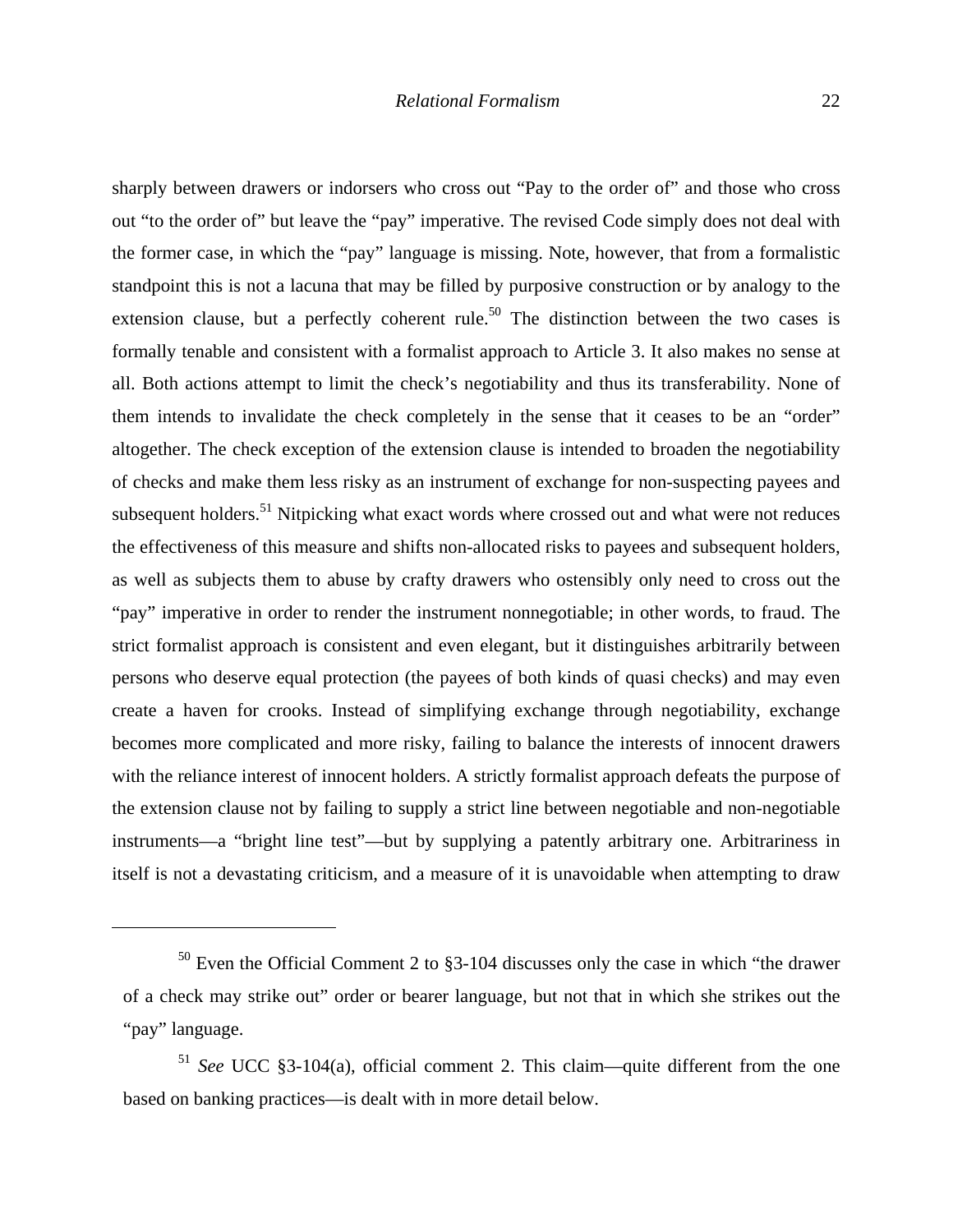clear the lines of demarcation for negotiability. Patent arbitrariness, however, functions as a trap into which unsuspecting innocent parties fall while attempting to accomplish the very act that the statute attempts to facilitate. It is an unattractive solution in the extreme. Can it be avoided?

Both the official comment and the secondary literature that deals with the extension clause generally fail to recognize this problem altogether, because they do not distinguish between the two kinds of quasi checks—those lacking order or bearer language, and those lacking the "pay" imperative. The other commentaries cited throughout this article share this omission.

The omission exists also in the pre-revision UCC Article 3. Yet the pre-revision extension clause works from an entirely different approach to the lack of order or bearer language in quasi instruments.<sup>52</sup> On the one hand, the pre-revision provision is less rigid than the revised extension clause in that it applies not just to checks but to all instruments that would otherwise be negotiable but for lack of order or bearer language, as long as they do not preclude transfer hence the practice of stamping "NON-NEGOTIABLE" language on such documents as check carbon-copies (or "duplicates") or payslips that record direct deposit payments. On the other hand, the pre-revised clause precludes all such instruments from being held in due course; and it does not privilege checks over other instruments.

In order to solve rather than ignore the quasi checks problem under the extension clause, I wish to engage a more attractive approach to formalism than the strict approach that governed the discussion so far. For this, I resort to an examination of the relations between law and language, and in particular regarding checks as a sort of speech act. I argue that legal formalism and linguistic formalism both face some similar problems and, in the following section, will enlist a non-formalistic approach to language and communication in support of a contextuallyformalist approach (rather than a dogmatic one). Recently, work in this vain has been offered by law and language scholars. Thus Henry E. Smith uses the contextual-formalist tension to

52 UCC §3-805.

 $\overline{a}$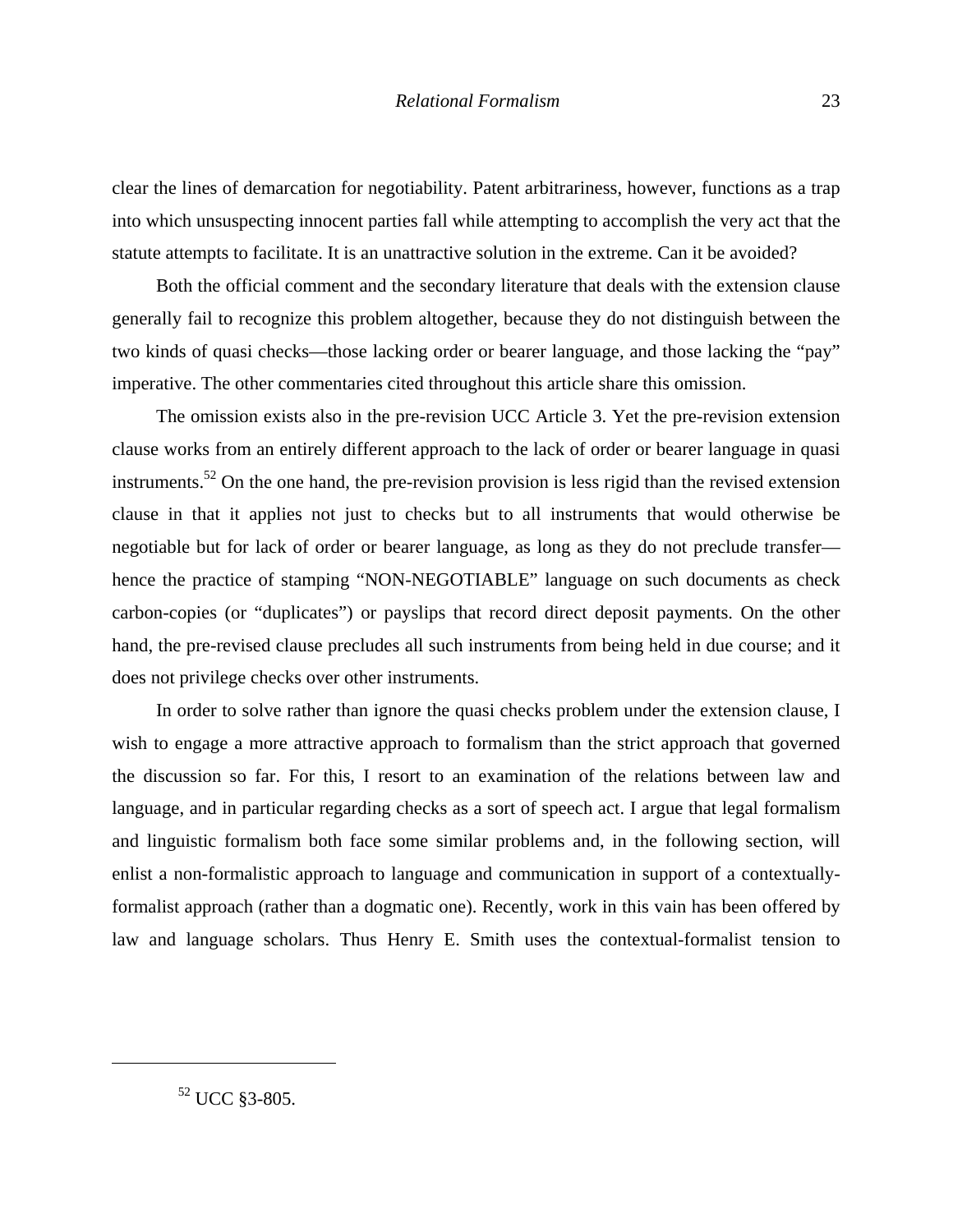reinterpret aspects of the legal realist project.<sup>53</sup> Smith argues that "an investigation of the communicative aspect of property will lead to a more complete view [of legal relations and concepts]" and that "the relationship between context and form… vary with the nature of the audience. Relatively context-sensitive realism and relatively acontextual formalism can be seen as points along a spectrum" of communicative matrices.<sup>54</sup> Smith argues that the structure of legal entitlements (such as pertaining to property) owes considerably to tacit and underlying communicative functions and characteristics in conveying meaning; and that, following relatively recent insights in linguistics and communication, the question of the textual generation of meaning should center not on inherent textual meaning but on audience-centered analysis: what do the purported audience of any legal text (broadly conceived) understand by it? The present analysis works from a general insight quite similar to Smith's. Where it attempts to make a new contribution is in applying speech act theory and openly stressing legal texts' performative functions – what they do, not simply what they mean. The following section is devoted to exploring this perspective. Like Smith's approach, it stresses the formal-contextual tension that is constitutive of communication, and proceeds from the insight that like law, language is a rulegoverned activity whose rules frequently operate quiet differently from popular notions.

### **V. What Do Checks Do? A view From Speech-Act Theory**

Language—whether written or spoken or using some other vehicle of performance and signification—does different things, often simultaneously (this is sometimes referred to as

1

<sup>53</sup> Smith, *supra* note 10 at 1107-8. Another "neorealist" perspective shared with Smith is that, whereas traditional legal realism was by and large court-centered, later approaches look to multiple audiences (not just judges) as "clients" of communication. *See also* Stuart Macaulay, *Contracts, New Legal Realism, and Improving the Navigation of The Yellow Submarine* 80 TUL. L. REV. 1161, 1165-7 (2006), and Dagan, *supra* note 2.

<sup>54</sup> *Id*.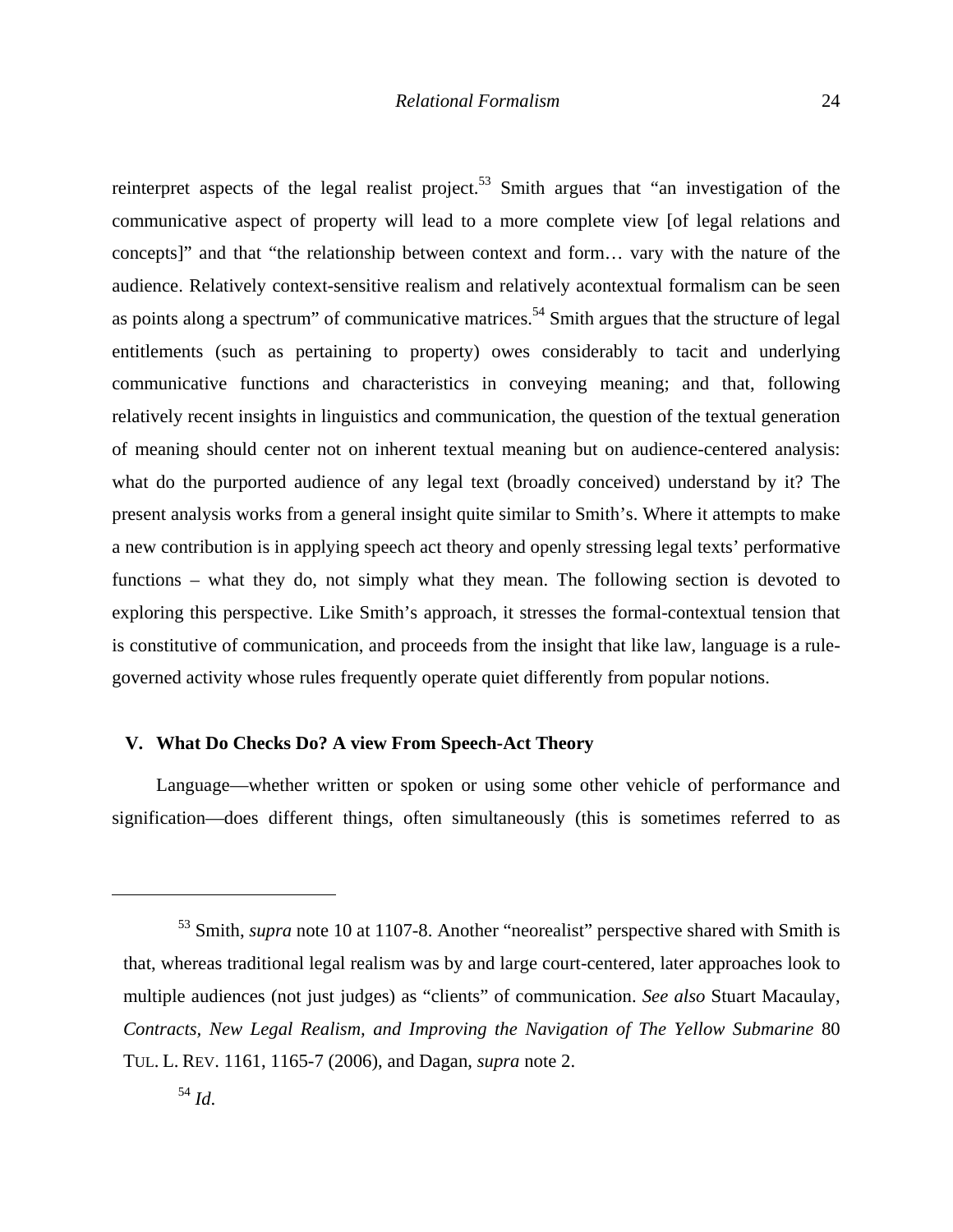linguistic *multifunctionality*).<sup>55</sup> This insight is surprisingly modern: for most of its history, thinking about language revolved either around questions of representation of non-linguistic entities (and the conditions for such representation),<sup>56</sup> or around questions of rhetoric, conceived mostly in terms of persuasiveness of language mobilized in the service of practical goals (a language paradigm abhorred by Plato as subversive in relation to the possibility of true representation, yet considered by the Hellenic sophists and their intellectual progeny—lawyers and advocates of all generations—as the foundation of the *polis*, the public sphere, and collective action.<sup>57</sup> The notion that linguistic acts or "speech acts" (somewhat of a misnomer, as speech acts may be textual and need not be spoken) may be, in different contexts and for different persons, multifunctional—that is, *perform* in different ways—emerged as a mainstream approach in the 1960's and 70's, mainly in the work of the philosopher J.L. Austin.<sup>58</sup> On the background of logical positivism—a philosophy of language preoccupied with questions of meaning and signification—Austin's primary insight was to think about language as *action*, and about its use as *performative*, i.e. bringing about certain effects in the social-normative world rather than merely describing it. Austin was primarily interested in "illocutionary" functions such as, e.g., promising: the utterance "I promise to be there on time" does not merely describe or report what the utterer does, but *constitutes* a promise, creates something in the social world—namely an obligation—where such did not exist before. Legal performances are frequently linguistic, especially those that create normative entities, such as constitutions or checks (consider likewise

 $\overline{a}$ 

<sup>58</sup> *See* J.L. AUSTIN, HOW TO DO THINGS WITH WORDS (1962). For an earlier version of the basic distinction *see* Austin, *Performatif-Constatif, in* CAHIERS DE ROYAUMONT, PHILOSOPHIE NO. IV: LA PHILOSOPHIE ANALYTIQUE 271 (Paris: Editions de Minuit, 1962), translated as *Performative-Constative* in THE PHILOSOPHY OF LANGUAGE 13 (G. J. Warnock, trans., John Searle ed., 1971).

<sup>55</sup> *See infra,* note 72.

<sup>56</sup> *See* LUDWIG WITTGENSTEIN, TRACTATUS LOGICO-PHILOSOPHICUS (1922).

<sup>57</sup> *See* PLATO, GORGIAS (Tr. Donald J. Zeyl, 1987).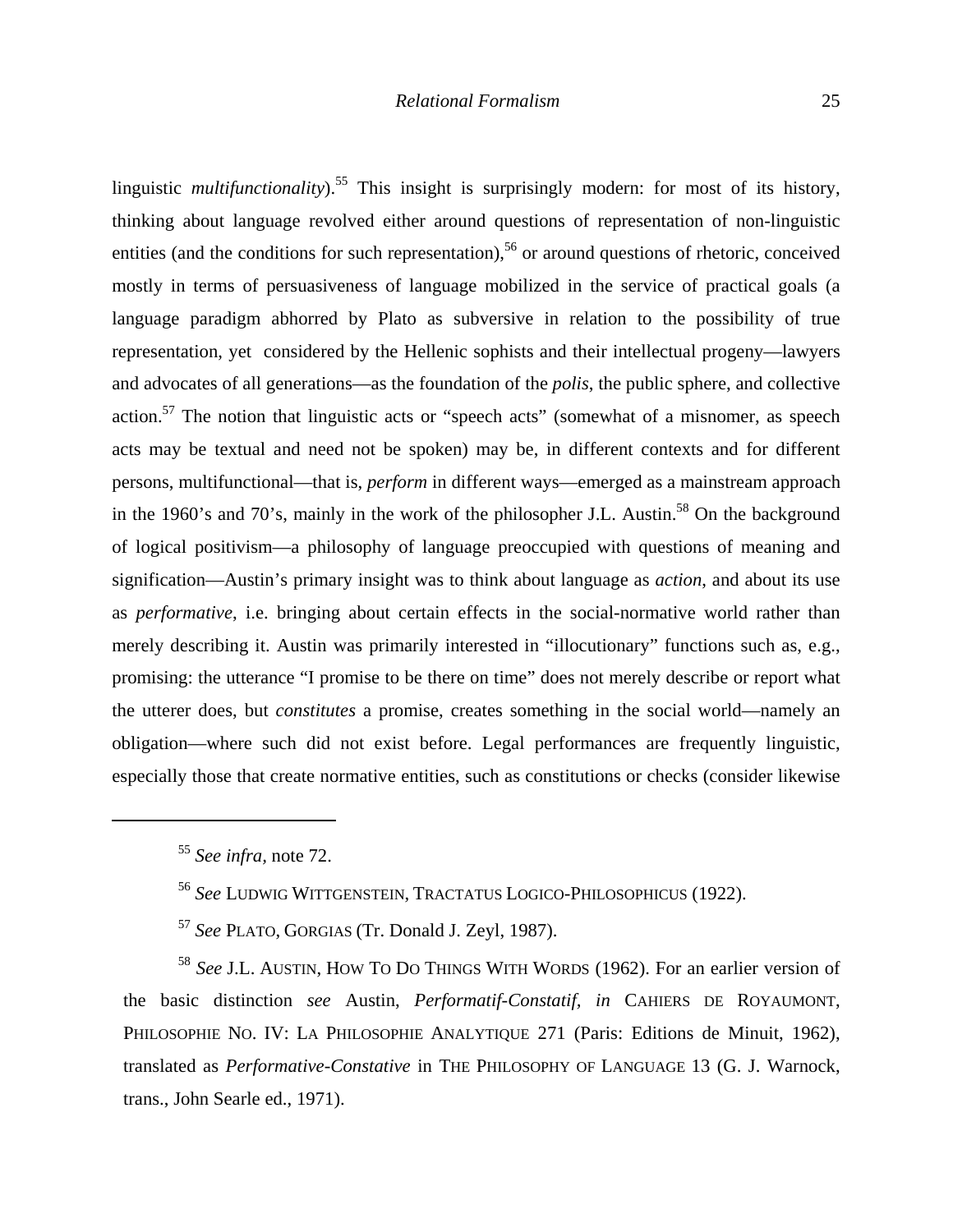forming contracts, "pronouncing" verdicts, legislation)—although, of course, many forms of legally significant acts are not linguistic.<sup>59</sup>

Linguistic insights are invaluable to the understanding of relational formalism and how it links formalism with context. This is because language itself relates to context in ways that significantly resemble those of law, both in constituting meaning and in allowing for performativity. In language, both theories of meaning and theories of performativity have struggled long and hard with the role of context in, respectively, structuring meaning and bringing about performative effects. Austin, in fact, generated some of his key insights from legal practices, distinguishing between the executory and non-executory clauses of contracts as "performative" (or illocutionary) v. "constative" (or locutionary)—those that impose obligations, as opposed to those that state facts (although suggested to Austin by no less an eminent legal scholar that H.L.A. Hart, the example is, nevertheless, mistaken—obviously, contractual representations may be as performative as overt promises; this was indirectly acknowledged by Austin himself later in time).<sup>60</sup> The mistake is due to the failure to consider the several speech acts in their contractual context, which ascribes normative effects both to illocutionary speech acts such as "I promise to sell you this care" and to representational ones like "this car belongs to me." Austin was quick to respond to this point and could not, on the whole, be accused of not paying attention to context. When describing how performative language works, context becomes pivotal. Saying "I do"—Austin's own example—amounts to marrying only in the context of a wedding, <sup>61</sup> rather than, e.g., on a theater stage;  $62$  the context of wedding in turn

 $\overline{a}$ 

<sup>&</sup>lt;sup>59</sup> There are by now several important contributions in this area of examining performative legal language—distinct from questions of interpretation that center on meaning rather than on performance—of which some notable examples include XXX [this note to be completed].

<sup>60</sup> *See* Austin, *supra* note 58 at 7, *also* note 1.

<sup>&</sup>lt;sup>61</sup> J.L. Austin, *Performative Utterances*, in PHILOSOPHICAL PAPERS, 233, 235 (3<sup>rd</sup> ed. 1979).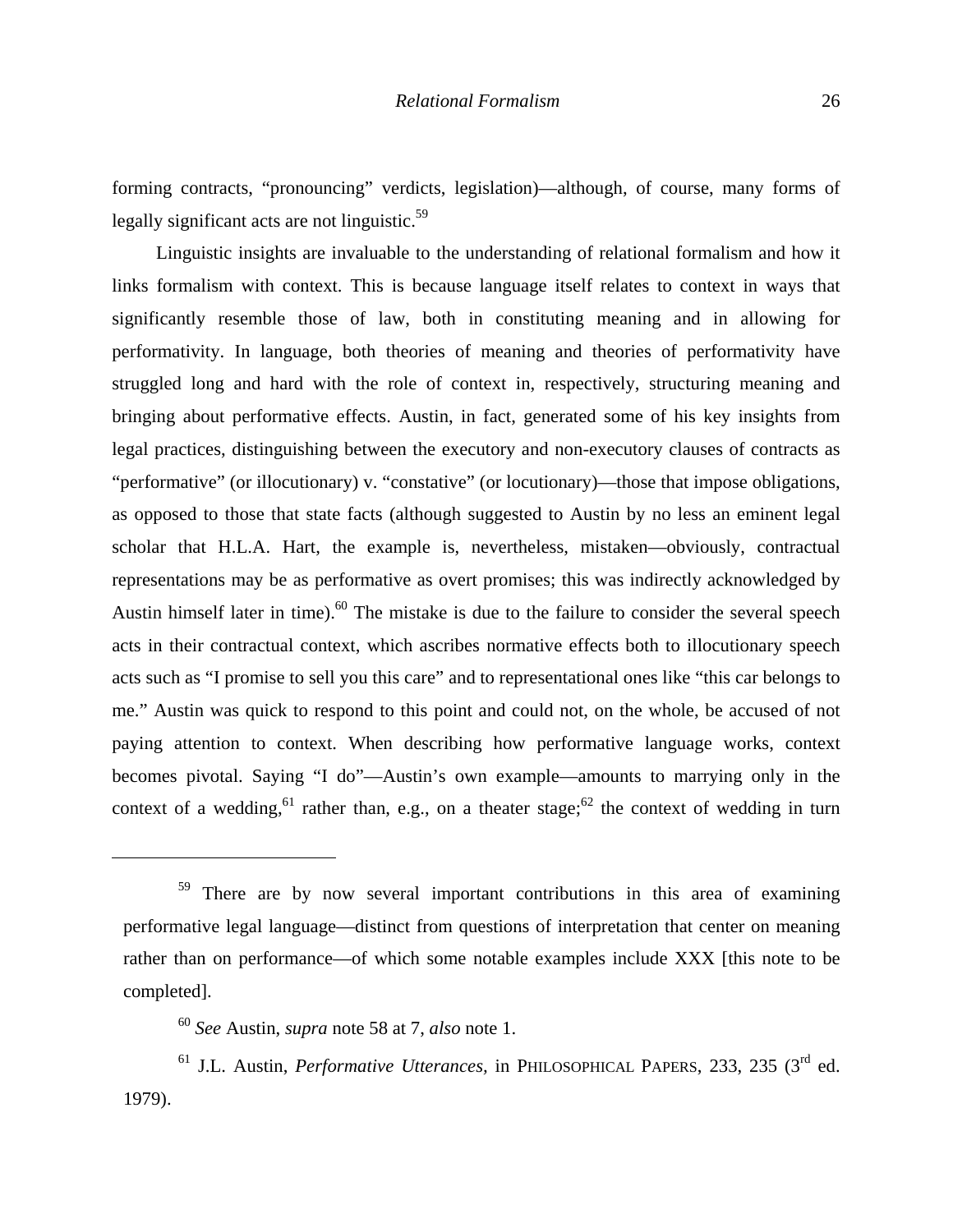#### *Relational Formalism* 27

becomes operative only upon fulfilling a specific set of preliminary requisites. While the *meaning* of such utterances as "I do," "I promise," etcetera, may keep across contexts, their *performance*—what they *do*, how they change things in the social world—depends on social, communicative, and institutional contexts. Austin called those contextual constituents the "felicity conditions" of performance, in the sense that when a set of felicity conditions is met, the designated act is performed.<sup>63</sup> So it could never be the case that performativity rested entirely in semantic properties of words, even if one happened to be a semanticist in questions of meaning (the semanticist here would approximate the legal formalist, while the pragmatist would approximate the legal relationalist).<sup>64</sup> Austin was clear about felicity conditions being a matter of convention rather than some semantic essence; they were about the world and action, not about language. His term for their arrangement was "procedures," by which he characterized them as matters of practice.<sup>65</sup>

 $62$  For the relation of "serious" speech acts to those performed in "non-serious" or fictional contexts *see* Jacques Derrida, *Signature Event Context*, 1 GYLPH (1977).

<sup>63</sup> *See* Austin, *supra* note 58, at 14-32.

1

 $64$  For an excellent review of the role of semantic and pragmatic approaches to meaning in language and in legal practices *see* LAWRENCE M. SOLAN, THE LANGUAGE OF JUDGES (1993); ELIZABETH MERTZ, THE LANGUAGE OF LAW SCHOOL: LEARNING TO "THINK LIKE A LAWYER" (2007); Scott Brower, *Exemplary Reasoning: Semantics, Pragmatics, and the Rational Force of Legal Argument by Analogy*, 109 HAR. L. REV. 923 (1996).

 $65$  This does not mean—as many critics of Austin reproach him for—that felicity conditions are always presupposed by the performance. Unorthodox performances may be construed as offers to modify what may count as a valid set of felicity conditions, either through discourse or in authoritarian manners, both of which interplay in law (e.g. persons may incrementally change the "procedures" for marrying through actual practice, or changes my occur by fiat.)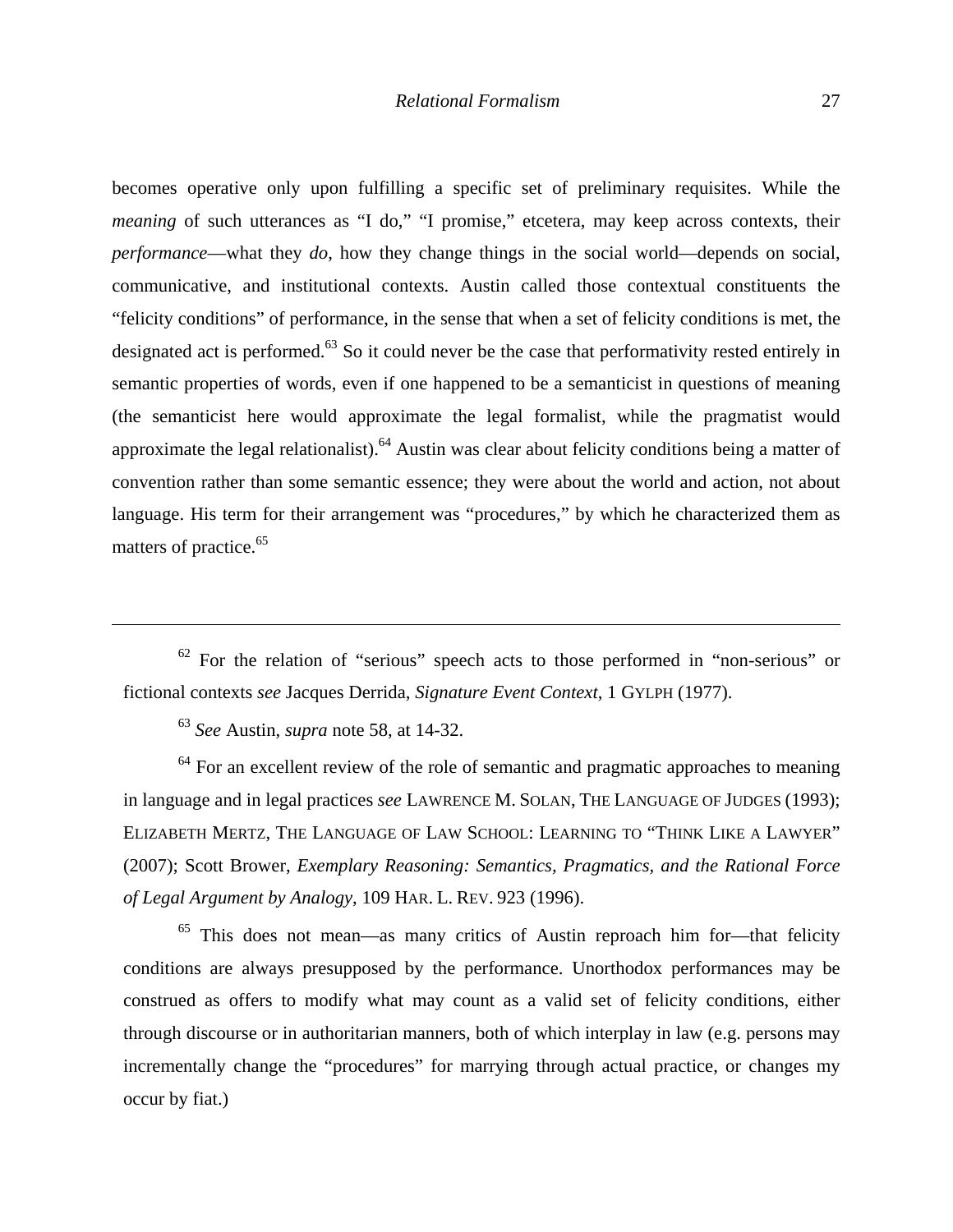Is this also the case with negotiable instruments and quasi checks? Is the use of the word "pay," in this context, a necessary felicity condition for conveying an instruction to pay? An influential school within the philosophy of performative language, coined "Speech Act Theory" (or SAT) and originally associated mostly with the philosopher John Searle, offers a sophisticated framework for exploring the proposition that the presence of "pay" might be obligatory for constituting an order to pay.<sup>66</sup> While accepting the salience of context for communication generally, Searle's approach—unlike Austin's—emphasizes performative words, mostly verbs, that "manifest" their utterer's intention to perform in the indicated way (this appears mainly in Searle's later writings, which are quite critical of earlier work.)<sup>67</sup> This means that while the order "Pay!" will only take effect—i.e., create an obligation—in certain contexts (such as when uttered by a customer to her bank, but not to a stranger, although the meaning of the utterance remains the same), it is nevertheless a necessary condition that "pay" or an equivalent word be used. Not all utterances, claims Searle, have a performative or "illocutionary" *force*; 68 only particular ones may function in such a way.

Strictly applying this approach was critiqued by several commentators,<sup>69</sup> and in fact is not entailed by the philosophical premise of Searle's own approach, worked out by his precursor H. Paul Grice.<sup>70</sup> Communication, for Grice, is about entailment and inference: what participants in any given linguistic interaction infer about each other's intentions to communicate. Linguistic performativity, as a communicative category, builds on our ability to recognize a speaker's intention to perform through the utterance. Thus an order to pay operates by the typical hearer inferring from the speaker's imperative utterance "pay!" the speaker's intention that the hearer

 $\overline{a}$ 

<sup>70</sup> *See* H. PAUL GRICE, 3 SYNTAX AND SEMANTICS: SPEECH ACTS (1975).

<sup>66</sup> *See* JOHN SEARLE, SPEECH ACTS 35 (1969).

<sup>67</sup> *See* John Searle, *How Performatives Work?* 58 TENN. L. REV. 371 (1991).

<sup>68</sup> *See infra*, text to note 73.

<sup>69</sup> *See* JOHN SEARLE AND HIS CRITICS (Ernest Lepore and Robert Van Gulick eds., 1991).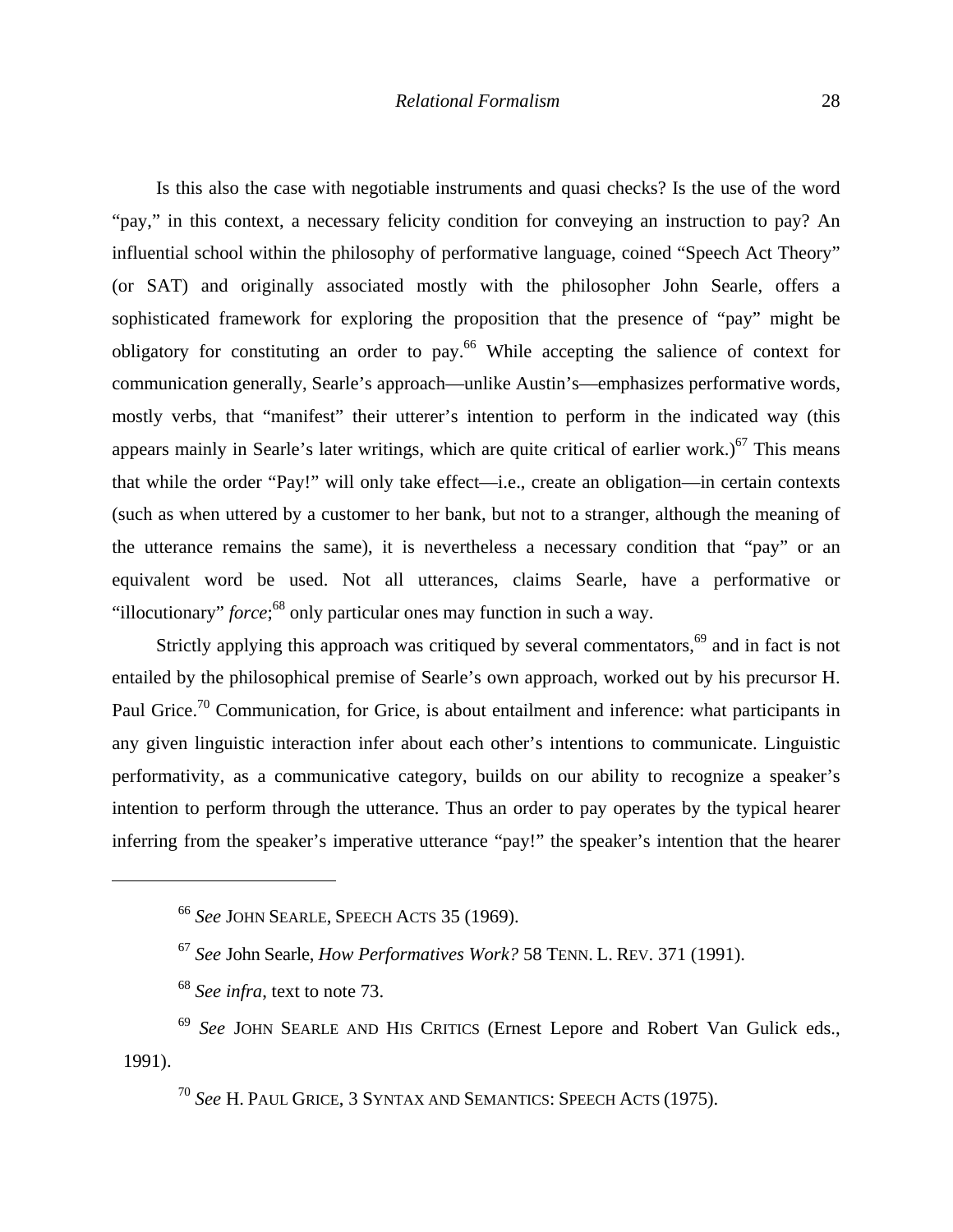pays. In Searle's terms, the imperative use of the word "pay" "manifests" a performative intention to order payment, just as the utterance "I promise," in the first person indicative, creates a promise by "manifesting" an intention to promise. However: Although Searle, eventually, holds that certain terms are performative due to a semantic characteristic (although he still recognizes the salience of the context in which these terms are cast), neither according to Austin nor Grice is there any reason to think that "pay" (in the imperative) or any other term acts as a *sine qua non* of performativity, or, indeed, that a category of performative words, which exclusively hold a performative force, exists at all. Grice's pragmatic point, after all, was that performative language operates when a performative intention is *inferred*, and such inference may be entailed by various communicative acts involving different signifiers. Similar critical arguments concerning Searle's apparent semanticism were made by such commentators as the philosopher Jürgen Habermas<sup>71</sup> or the linguist Michael Silverstein,<sup>72</sup> to the effect that communication is much subtler and richer than can be reduced to a presupposed set of necessary and sufficient conditions for performativity.<sup>73</sup> Silverstein in particular argues that what SAT overlooks is language's "metapragmatic" grounding in practice: that performativity depends on conventional "felicity conditions" that are generated *through* practice rather than being *presupposed* by practice (this critique goes back to Austin, as well).

Checks, too, are speech acts. They depend on a relatively rigid set of semiotic signifiers as felicity conditions in constituting a valid "order to pay." No reason, however, to think that usage

 $\overline{a}$ 

<sup>71</sup> *See* Jürgen Habermas, *Comments on John Searle: "Meaning, Communication, and Representation,"* in Lepore and Van Gulick, *supra* note 69, at 12.

<sup>72</sup> *See* Michael Silverstein, *Metapragmatic Discourse and Metapragmatic Function, in* REFLEXIVE LANGUAGE: REPORTED SPEECH AND METAPRAGMATICS 33 (John Lucy, ed., 1993).

<sup>73</sup> This claim is actually anteceded by Austin who, already in *How To Do Things With Words*, criticized the strict interpretation of the "performative-constative" distinction, emphasizing that acts of describing or asserting are indeed distinct kinds of performing. *See supra*, note 58.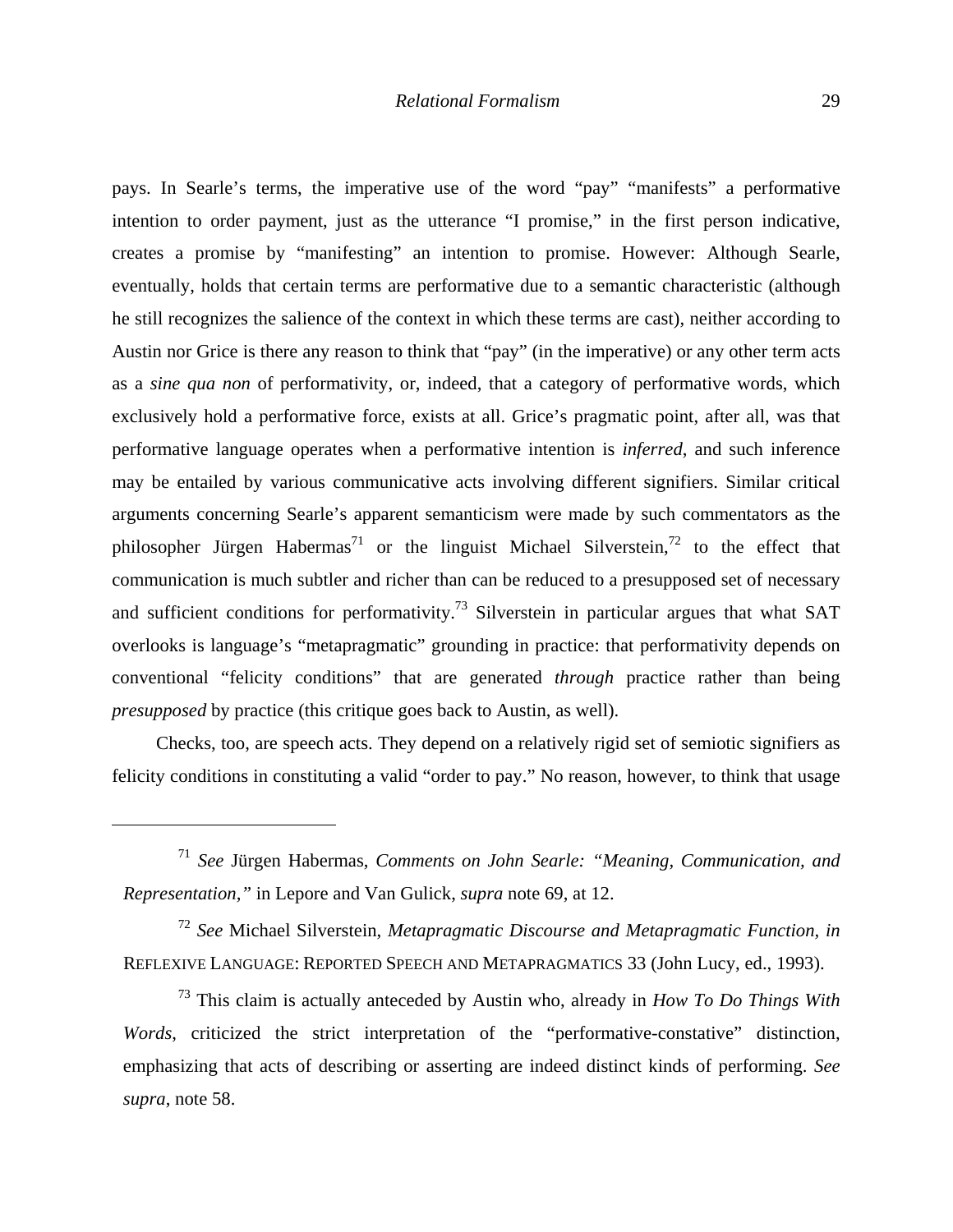of the word "pay" is one of these conditions. Using "pay" is paradigmatic, but the social and transactional context of the production of a check, as well as the aggregate of other relevant signifiers, may easily compensate for the lack of the "pay" language. When commenting on the absence of "order" or "bearer" language from checks, White and Summers acknowledge that "courts have been slow to recognize substitutes for these symbols."74 Yet under an interpretative regime guided by the extension clause of §3-104(c), acknowledging such substitutes for the lack of "pay" language should not prove prohibiting. It serves the purpose of the provision just as much as it applies to the lack of order or bearer language. As Habermas would say, everything about the check (or other instrument) is communicative—the words it carries, other semiotic constituents, even contextual signifiers germane to its creation or tender.<sup>75</sup> This context is by definition relational, invoking the reliance of a party (or both parties) on the assumed validity of the instrument.<sup>76</sup>

To sum up the answer to the formalistic catch: Both the pre- and post-revision extension clauses77 discuss instruments that carry sufficient communicative data to be checks, but lack

<sup>74</sup> *See supra*, note 25 at 514. *See also* Davis v. Davis, 838 S.W. 2d 415, 19 UCC 2d 808 (Ky. App. 1992).

 $75$  For the "courier without excess baggage" doctrine, that supposedly precludes the contextual constituents of meaning from the construction of negotiable instruments, see below, text to note 108 *et seq*.

 $76$  This is an advanced relational position: that the content of a legal interaction is shaped not merely through the constitutive act that brought it about (e.g., in contracts, offer and acceptance), nor just through privileged subsequent acts (such as overt modifications), but also through parties' communicative conduct throughout their relationship, especially such that generates reliance. For relational provisions that underlie modern legal instruments s*ee*, e.g., articles 8 and 29 of the United Nations Convention on Contracts for the International Sale of Goods (1980) ("CISG"), 15 U.S.C.A. App. 332-62 (1998).

 $^{77}$  UCC  $\frac{$83-805, 3-104(c)}{c}$ , respectively.

 $\overline{a}$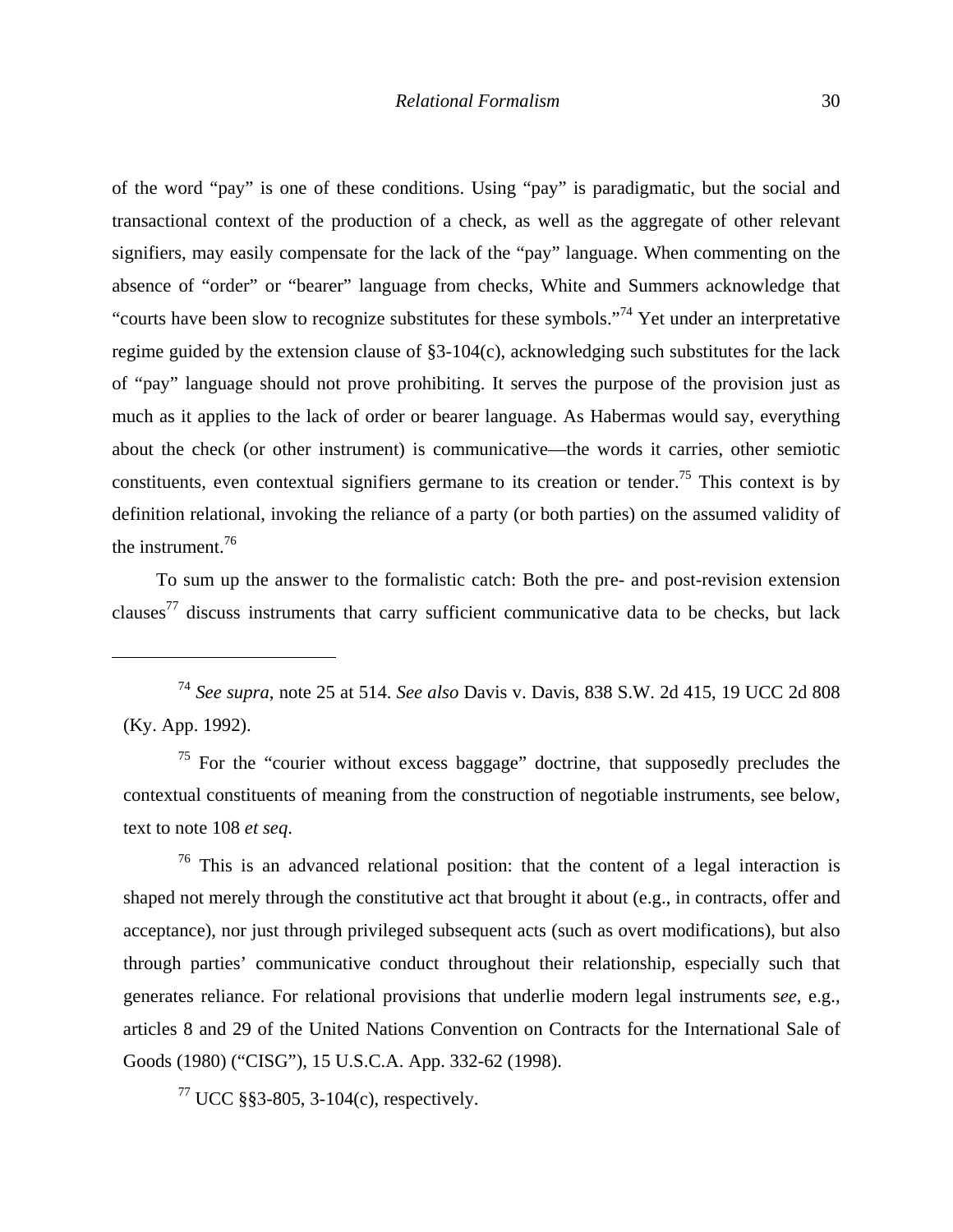certain typical, paradigmatic language, namely the "pay" order. The point is that there is no requirement in the UCC or elsewhere that checks or other drafts use the *word* "pay" or other obviously-performative words in order to count as orders that are "instructions to pay".<sup>78</sup> Linguistically, the requirement that an instrument be, e.g., an order, is best approached using pragmatics than insisting on any single semantic device. Granted, a check must be an order to pay, hence it must be, by nature, imperative. Yet the existence of the word "pay" on its face, while typically satisfying the imperative requirement, is not an exclusive way of compliance with the requirement. The imperative requirement may be satisfied by any number or kind of semiotic devices as long as these satisfy the *communicative* rather than merely semantic "felicity condition" of performance: namely, that in the salient communicative contexts of tender in which checks operate, they entail an instruction to pay. A court that is satisfied that such pragmatic compliance exists must not be deterred from enforcing the instrument on the grounds of formal deficiencies, even under a relatively formalist construction. Thus an instrument can be an order to pay by virtue of the overall communicative data that it contains in the context in which it was created or tendered. Even a relatively strict interpretation of SAT will only require that the check contain some clear semiotic indication, or "manifestation," for its being an instruction to pay, whether employing the word "pay" or not.

In linguistic theory, as in legal construction, strict formalism is found to be highly unattractive. In linguistics, it fails to explain how language works, and in law it fails to prescribe how we would like instruments to work. Contextual theories of performative language (sometimes called "intersubjective" to note that performativity is created by and through practice, and does not presuppose it) explain social realities better than a semantic interpretation of SAT, just as constructing UCC provisions using a relational approach to formalism promotes relevant normative goals better that dogmatic formalism.<sup>79</sup> As a matter of interpretative strategy,

1

 $79$  There is an affinity between this interpretative strategy and Dworkin's "constructive" interpretation," according to which the purpose of construction is not to discover something

<sup>78</sup> *See* UCC §3-103(6).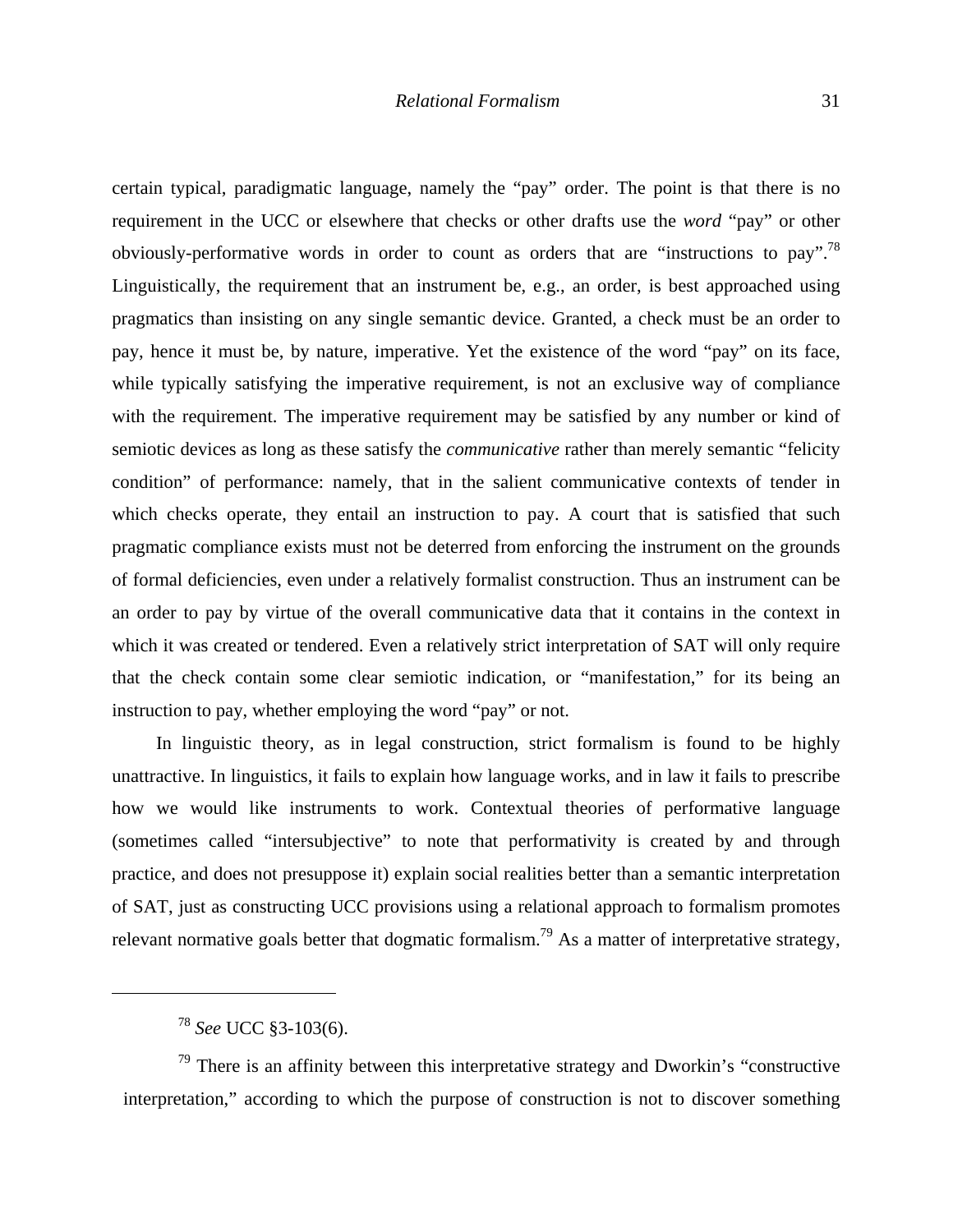I believe that this approach is more coherent with the general approach of the UCC to formalism as a contextualized mode of regulation, used for policy purposes and not as a dogma or a jurisprudential ideology in its own right.

Does this theoretical approach hold in practice? How is it expressed, if at all, in case law? In the following section, cases that involve determining the negotiability of quasi instruments are examined and found to express the two contrasting constructions of formalism discussed above. The theoretical preference for either, I claim below, invariably proves to be the deciding factor in deciding cases.

#### **VI. Form or reliance? Formalism in the Courts**

 $\overline{a}$ 

Sometimes, drawers of notes or drafts fail either to designate a payee or, by use of such words as "bearer" or "cash," create bearer paper.<sup>80</sup> As a negotiable instrument must be one or the other, this would seem a defense against enforcement. Such quasi instruments would then be reduced to contractual status and consequently subject to the contractual defenses that the merger doctrine—merging instrument with value, rather than having the instrument represent value—

essential about its object but instead to present it in "the best possible light." Here, the light is pragmatic and relational: to allow instruments to best serve the relations between the various parties. *See* RONALD DWORKIN, LAW'S EMPIRE (1986).

 $80$  Both cases fell under pre-revision UCC  $\S 3$ -111, according to which an instrument is bearer paper if it is payable to:

(a) bearer or the order of bearer; or

(b) a specified person or bearer; or

(c) "cash" or the order of "cash," or any other indication which does not purport to designate a specific payee.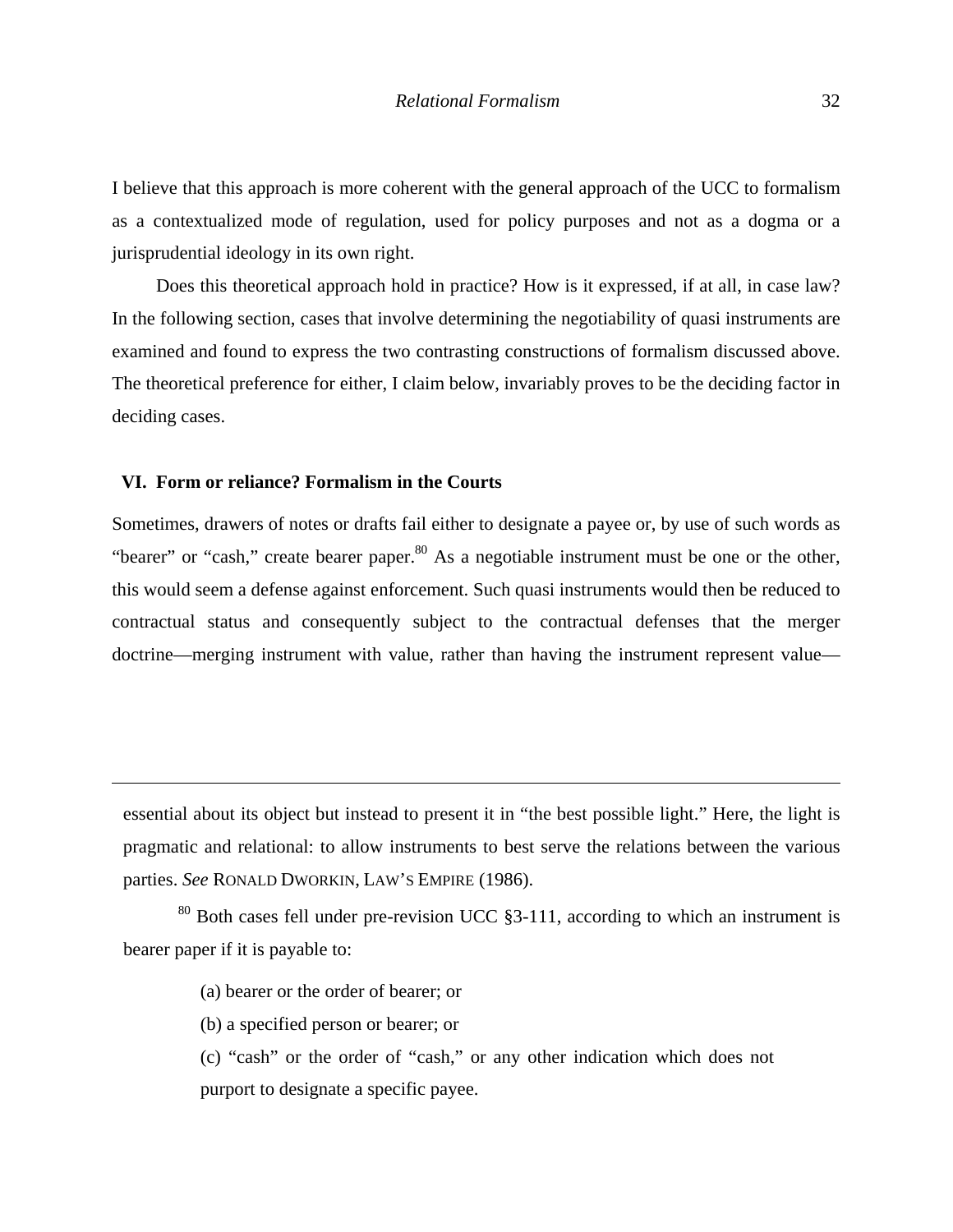overcomes.81 The significant aspect of the following discussion is that, in such cases featuring virtually identical fact patterns and subject to the same UCC provisions, courts reached opposite decisions. That, I claim, is due to their different approaches to formalism: constructing and applying either dogmatic or relational formalism, respectively. Two cases—from Illinois and Tennessee—will be discussed in some detail. In both cases the language immediately following the promise/order language indicated, instead of a payee or some designation of bearer, the sum of money held by the instrument (for instance, "Pay to the order of three hundred dollars.")<sup>82</sup> In such cases the defendant's typical claim is that the promise or order paper fails to satisfy the constitutive conditions of bearer paper by failing to feature—after the promise or order language—any proper indication of a payee. $83$ 

 $\overline{a}$ 

<sup>81</sup> The merger doctrine is described in numerous sources; *see* Gilmore, *supra* note 18; SNS Financial, LLC v. ABCO Homes, Inc., 167 F.3d 235; Lambert v. Barker, 232 Va. 21, 348 S.E. 2d 214.

 $82$  I use the term "sum of money held" by an instrument in preference to "represent" and the like, as better fitting the so-called merger doctrine. A valid instrument does not merely represent a sum of money, it *is* that sum. The value is invested in the instrument, it is not an object for which the instrument stands for or indicates or refers to or signifies.

<sup>83</sup> *See* pre-revision UCC §3-111, *supra* note 80. There is no real significance to the fact that these are pre-revision cases: the concept of quasi-instrument remains the same, and the revision §3-104(c) refers only to checks (which are drafts), while these cases concern notes. Pre-revision §3-104(1) stated that "Any writing to be a negotiable instrument within this Article must… (d) be payable to order or to bearer." Thus the double condition—that the instrument be payable, and that it must be either to bearer or to order, is similar in pre-and postrevision versions.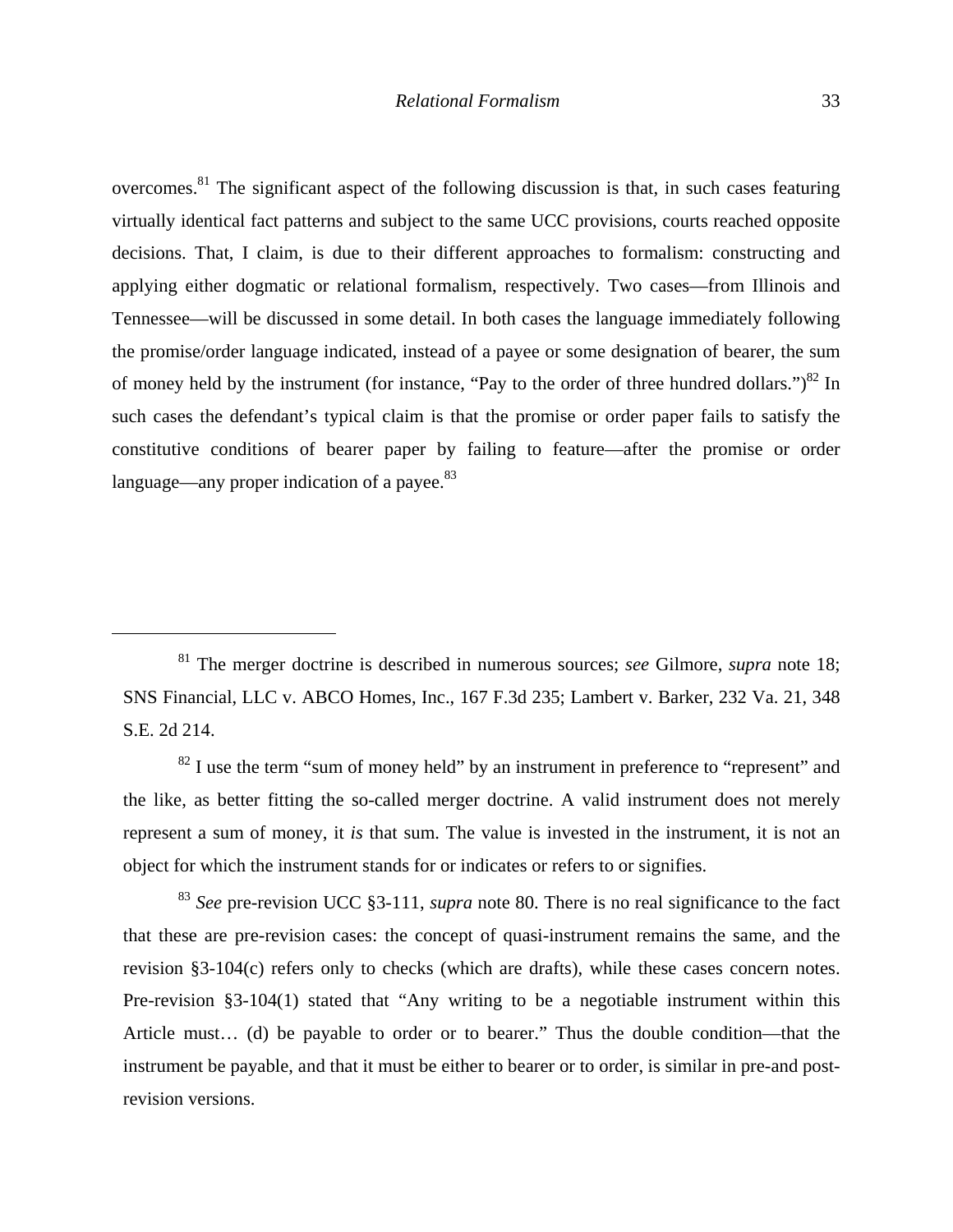In the case of *Broadway Mgmt. Corp. v. Briggs*,  $84$  the instrument—which the court interpreted as a note (it had both "promise" and "order" language, the former preceding the latter) $85$ —read in pertinent part as follows:

Ninety Days after date, we, or either of us, promise to pay to the order of Three Thousand Four Hundred Ninety Eight and 45/100 Dollars.<sup>86</sup>

The underlined words and symbols were typed in; the remainder was pre-printed. Was this bearer paper? It certainly does not squarely fall under any UCC provision.<sup>87</sup> Did it, alternately, contain "any other indication which does not purport to designate a specific payee"?<sup>88</sup> On a dogmatic-formalistic reading of the governing provision, UCC  $§$ 3-111, the Illinois Court of Appeals judged that this alternate condition was not satisfied, either: <sup>89</sup>

The instrument here is not bearer paper. We cannot say that it "does not purport to designate a specific payee." Rather, we believe the wording of the

84 332 N.E.2d 131 (Ill. App. 1975).

1

<sup>85</sup> Not a very unusual case. When an instrument can be equally interpreted as a draft as well as a note, it is the prerogative of the person entitled to enforce it to chose either (UCC § 3-104(e)). In *Broadway Mgmt.* the promise language precedes the order language, thus extending the promise function over the order function; everything that follows the promise language is subject and parenthesized by it.

<sup>86</sup> *Supra* note 84, at 132.

<sup>87</sup> *See* UCC §3-111(a) (bearer or the order of bearer); §3-111(b) (a specified person or bearer).

 $88$  UCC  $$3-111(c)$ .

<sup>89</sup> Influenced, perhaps, by the Official Comment's emphasis on a different situation, namely that of leaving a blank after the order language: "Paragraph (c) is reworded to remove any possible implication that "Pay to the order of  $\cdots$  makes an instrument payable to bearer." Official Comment to §3-111(pre-1990 revision).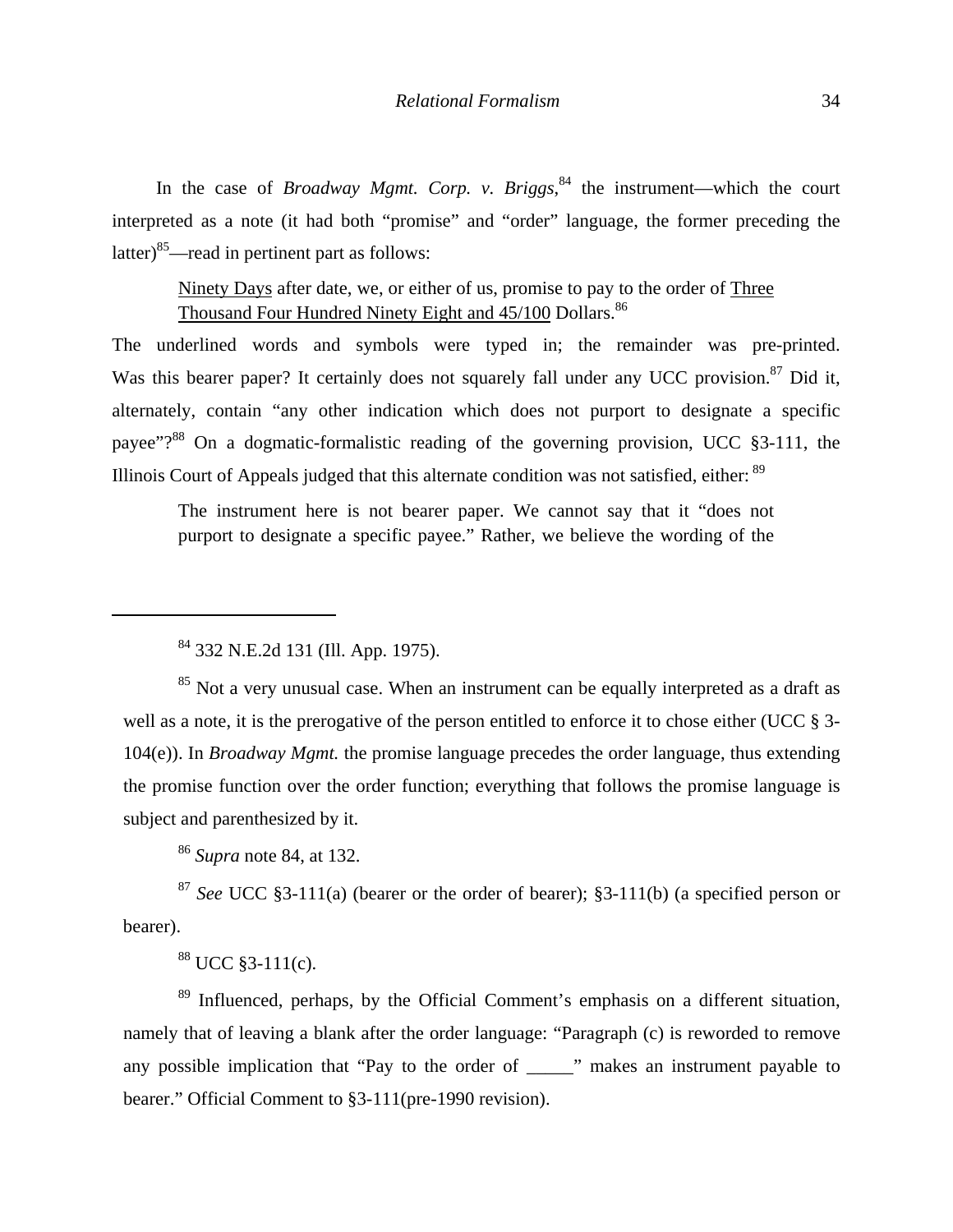instrument is clear in its implication that the payee's name is to be inserted between the promise and the amount...<sup>90</sup>

Such is also the position of Anderson's treatise on the UCC:

When a note is improperly written so that the blank for the name of the payee shows the amount to be paid, the paper is not bearer paper. $91$ 

This approach fails to place the purported instrument in any communicative or relational context. There are two ways to understand it. According to one, it expresses an instance of "mechanical" application, in Roscoe Pound's terms.<sup>92</sup> according to the other, the court may acknowledge the possibility of casuistic injustice—here, the misdrafting might have been due to a simple mistake that shouldn't, other things being equal, be allowed to take normative effect—yet, upholding it is justified by the *ex ante* value of systematic and general clear-cut, bright line rules that promote predictability<sup>93</sup> or efficiency.<sup>94</sup> The court does not state its reasons beyond pointing out to the formal deficiency.

<sup>90</sup> *Supra* note 84, at 133.

<sup>91</sup> RONALD A. ANDERSON, UNIFORM COMMERCIAL CODE 275-76 (3d ed. 1994).

<sup>92</sup> *Supra* note 3.

 $\overline{a}$ 

<sup>93</sup> *See* e.g., Lisa Bernstein, *Private Commercial Law in the Cotton Industry: Creating Cooperation Through Rules, Norms, and Institutions*, 99 MICH. L. REV. 1724, 1735-44 (2001) (stressing the advantages of formalist application in arbitration tribunals; this continues Bernstein's project of attempting to prove not just that relational standards in commercial law are inadequate, but that in many cases such do not exist at all).

<sup>94</sup> *See* Schwartz &. Scott, *supra* note 10, at 547 (advocating default formalist construction and preference for plain-meaning interpretation—as well as relatively strict application of such rules as the parol evidence rule—and the relatively strict enforcement of merger clauses). Schwartz & Scott, however, work from a gradual framework of formalist construction, and are certainly committed to functional justifications for these preferences. The problem with this latter approach, according to its critics, is that it very quickly loses site of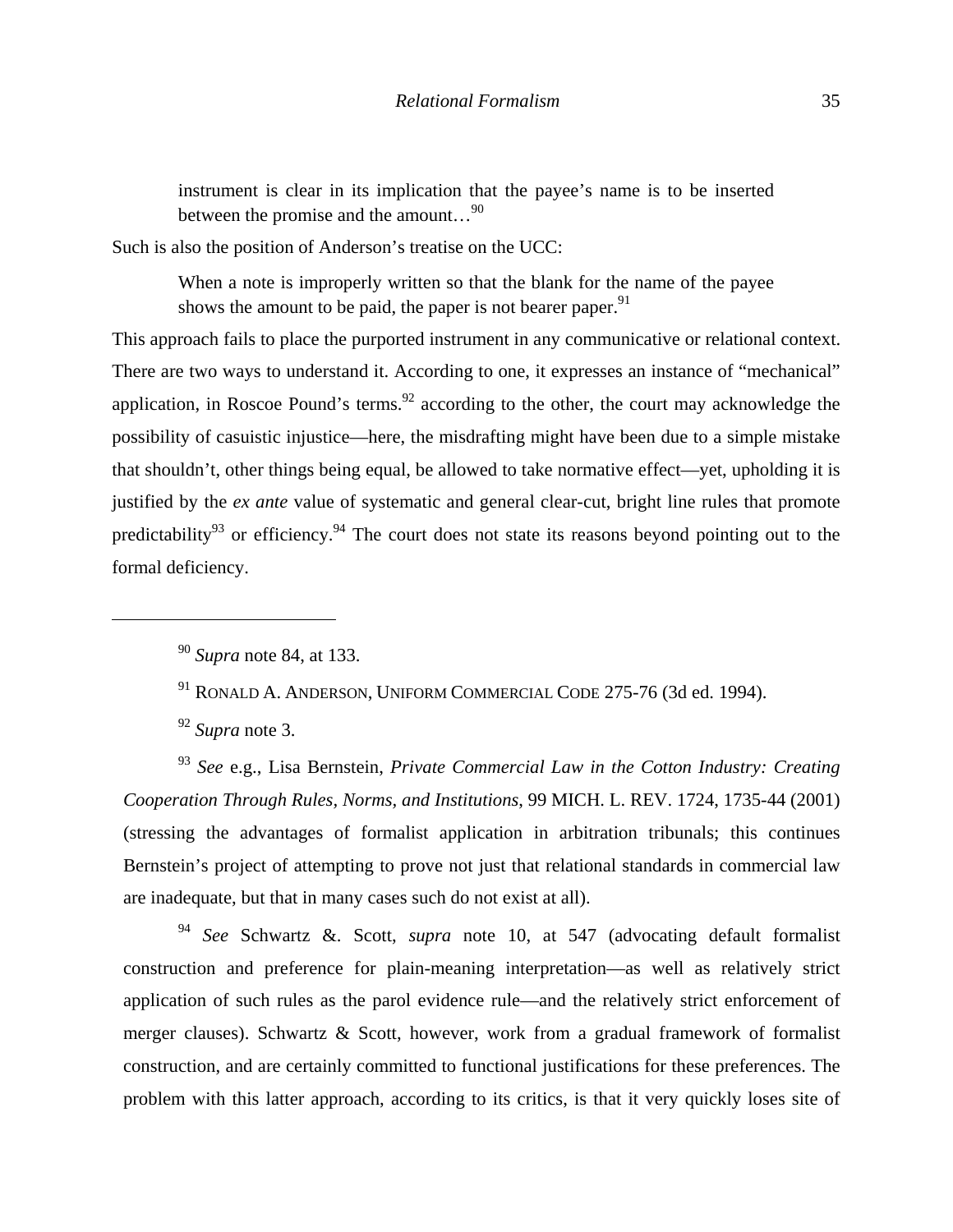In a similar case, *Waldron v. Delfs*, 95 while still committed to the formalism of the code, a Tennessee court analyzed a purported instrument in its "pragmatic," i.e. communicative and functional contexts. The paper read as follows:

[P]romise to pay to the order of one hundred and fifty three thousand and four hundred and fourty dollars Dollars (sic).

 The underlined text was inserted, handwritten, between the pre-printed legends. Among other defenses on the instrument, the main question was the same as in *Broadway Mgmt.*: on UCC §3- 111, was this bearer paper?<sup>96</sup> The court ruled that it was:

[I]t would appear to be a "perversion of logic" if an instrument payable to "cash" qualifies as bearer paper, whereas an instrument payable to a specific amount of cash fails to qualify as bearer paper. $97$ 

 $\overline{a}$ 

relational concerns—indeed, possibly never considered them seriously—in favor of a new essentialism ("contract as efficiency") or at least a "new formalism" far removed and abstracted from practice, experience and relations. For Dagan, this not only shows that "we are not all realists now" but that, indeed, in approaching law through a putatively comprehensive theory, law and economics has "torn it apart,", "it" standing for the basic, pluralistic tenets of legal realism that stresses law's inherent tensions (Dagan, *supra* note 2 at 660); see also *infra* note 120. *See* Mark L. Movsesian, Formalism in American Contract Law: Classical and Contemporary, Hofstra Legal Studies Research Paper Series, No. 06-8 (http://ssrn.com/abstract=894281) at 5 (n.d.).

 $95$  C.A. No. 01A01-9712-CH-00740 (Tenn. Appeal 1998) (on file with author). I thank Edward Janger for drawing my attention to this case.

96 As the facts in *Waldron* occurred prior to Tennessee's enactment of UCC revised Article 3 in 1995, the case was decided under pre-revision Tennessee Code Annotated §47-3- 104 and §47-3-111.

 $97$  This is an supplemental reason: it joins the argument that under §3-111(c) there was no "any other indication which does not purport to designate a specific payee." The court adds that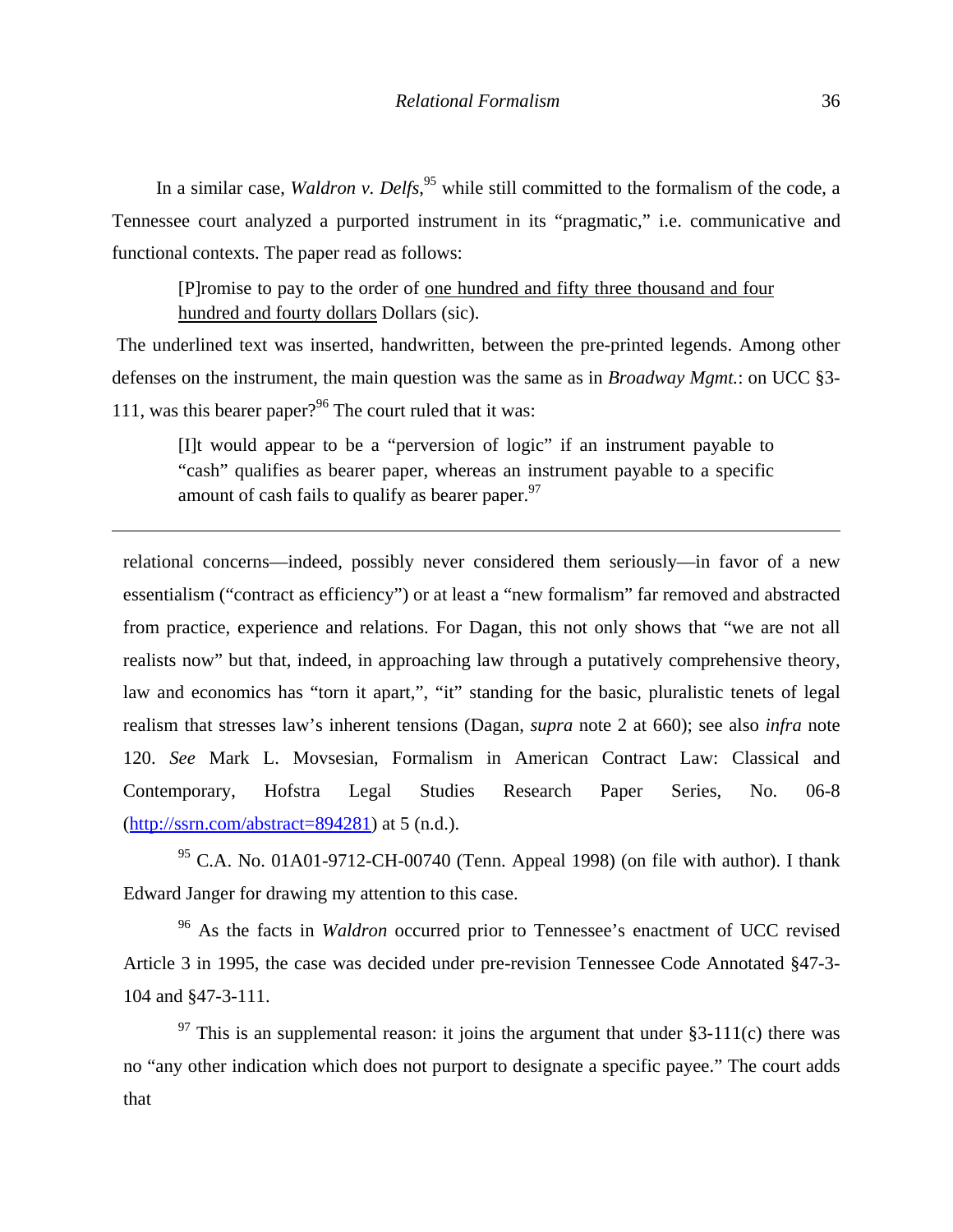What logic would this be a perversion of? Certainly such a construction would not offend strict formalism, whose logic is attractive precisely in its claim of unequivocal precision. The rationalization of formalism that underlies *Broadway Mgmt.* is, that in an area of practice marked by a salient need to provide certainty, rules of interpretation and construction should be semantic rather than pragmatic, and no quarter given to communicative nor to functional considerations. This is an entirely consistent, logical approach. On this approach instruments must follow a strict grammar, according to which invoking a sum where it does not belong violates a sense-creating rule. From a meaning point of view the text then has no sense; consequently it can have no performative effect, either: it cannot be a promise or an order. $^{98}$ 

> There is no logical justification for creating a distinction between the designation of an inanimate object… as the payee and the designation of a certain sum of money as the payee. Judicially creating such a distinction would risk uncertainty for contracting parties, thus thwarting the very intent of the adoption of the UCC.

*Supra* note 95, p. 5 of the unpublished decision.

 $\overline{a}$ 

<sup>98</sup> Jurisprudentially, this section of the paper seems to support a traditional realist critique that centers on the indeterminacy of single rules (in terms of application). Dagan belittles this critique, claiming that adjudicative and other manifestations of practical indeterminacy owe more to doctrinal multiplicity – the "multiplicity of doctrinal materials potentially applicable at each juncture in any given case" than to indeterminacy at the single rule level, Dagan, *supra* note 2 at 614. Note, however, that the doctrinal indeterminacy of the single UCC rule studied here is generated not to the usual suspect— namely the indeterminacy of language (the focus of the problem from Hart to Radin to Schauer)—but to the jurisprudential divergence among the various courts in terms of a theory of formalist construction. This is anticipated by—of all scholars—Dworkin, whose "best possible light" principle shifts the focus of application from linguistic indeterminacy to theoretical indeterminacy (i.e., what interpretation makes the interpreted object the "best" among all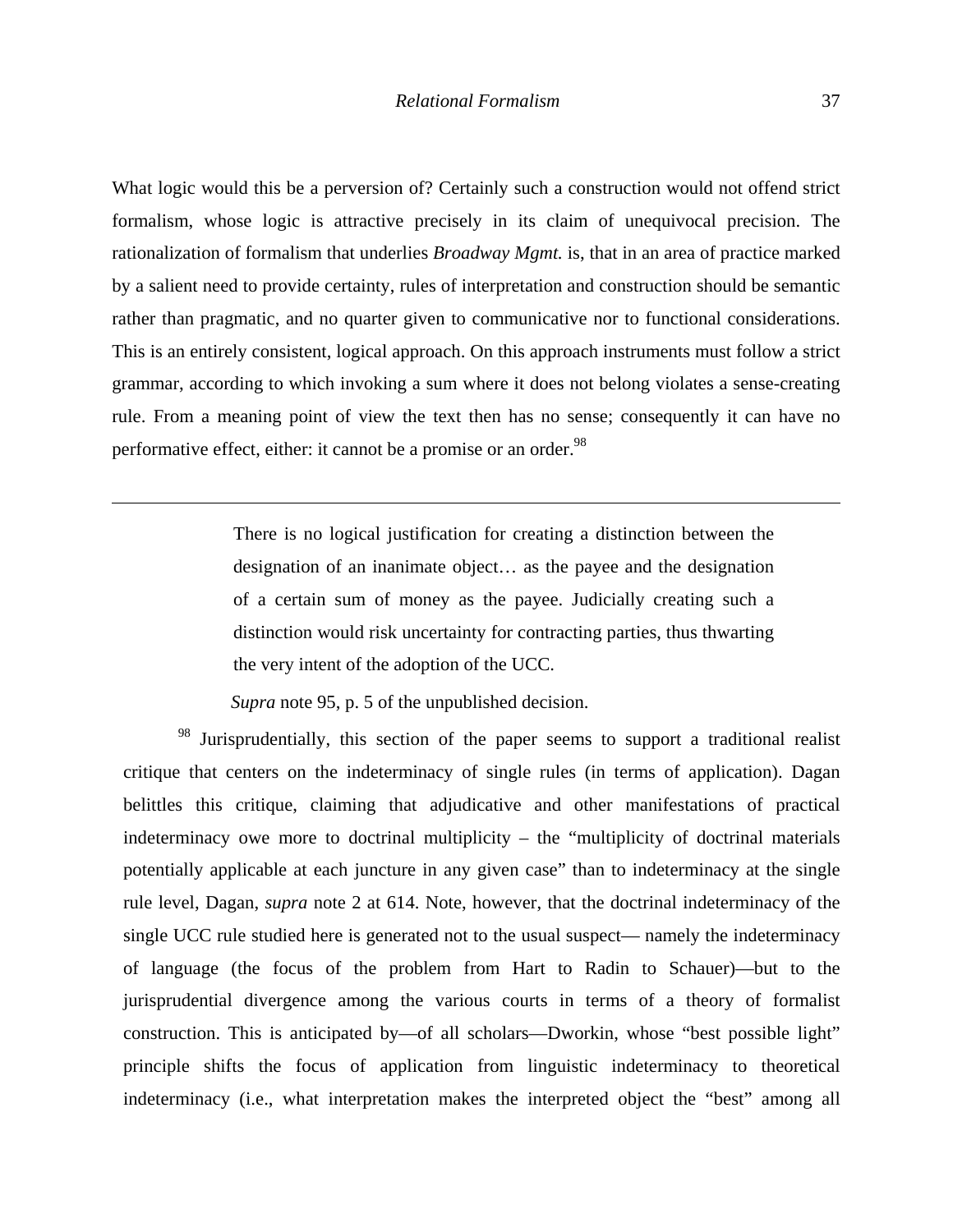However, when the court in *Waldron* calls this construction a "perversion of logic"<sup>99</sup> it works from a different conception of formalism.<sup>100</sup> It does not require that a performative effect be grounded in semantic rules of meaning. Instead, it determines the success, or "felicity" of performance (Austin's term) as responding to given communicative and relational contexts. Nevertheless, it does not substitute form for context: it is still the *form* of bearer paper that the court is committed to reconstructing through the "other indication" clause of the code.<sup>101</sup> The court does not, e.g., apply a reliance-biased "objective theory" to language, as it would had the purported legal interaction been strictly contractual (e.g., had this been a matter of offer and acceptance).<sup>102</sup> Instead, it places the question of formalist construction within the performative context. It looks for what such a paper *does* rather than what it semantically *means*, and finds that enough signifying conventions were followed to avoid nullifying the instrument and making it a piece of legal nonsense. The "perversion of logic" invoked by the court pertains to formalist logic in relational context: it is still the matter of form that determines the case, not a comprehensive switch to functionalism.<sup>103</sup>

possible permutations. *See* RONALD DWORKIN, LAW'S EMPIRE 51-2 (1986)). See generally, BRIAN BIX, LAW, LANGUAGE, AND LEGAL DETERMINACY (1993).

<sup>99</sup> *Supra* note 97.

 $\overline{a}$ 

 $100$  For a useful jurisprudential distinction between a concept and competing conceptions of it ("what does the concept really entail?") *see* DWORKIN, *supra* note 98 at 70-71.

<sup>101</sup> *See* UCC §3-111(c).

 $102$  Yet note a certain resembles to interpretative strategies that draw from the common law's "mischief rule" of interpretation *See* E. ALLAN FARNSWORTH, CONTRACTS 118-126 (2nd ed. 1990).

<sup>103</sup> *See* White and Summers, *supra* note 25, at 19; *see also* Brett H. McDonnell, *Purposive Interpretation of the Uniform Commercial Code: Some Implications for Jurisprudence*, 126 U. PA. L. REV. 795 (1978); *Note: How Appellate Opinions Should Justify Decisions Made Under the UCC*, 29 STAN. L. REV. 1245 (1977). The court also follows the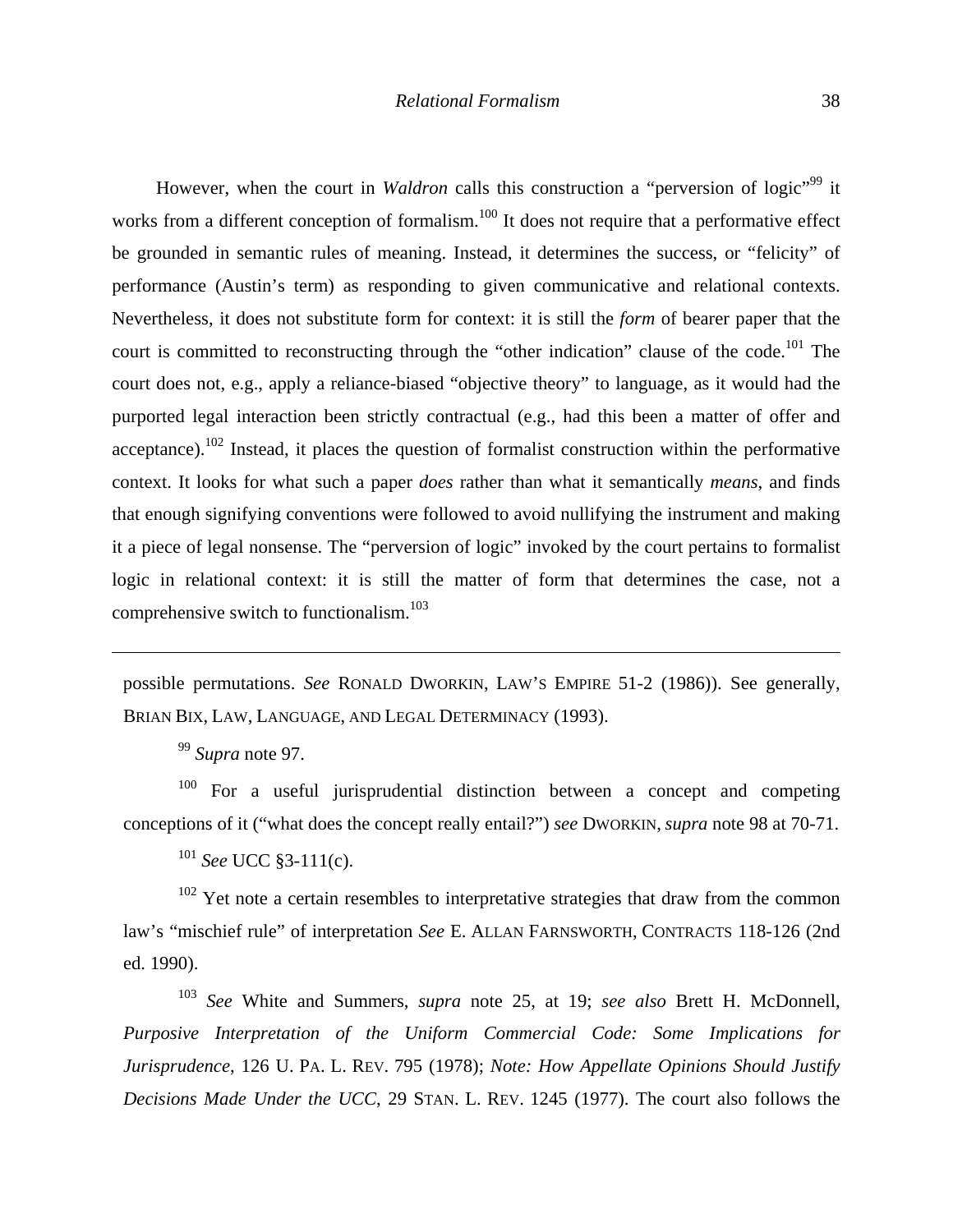There is another device offered by the philosophy of language that pertains to the different approaches of the two courts to formalist definitions, namely presuppositions regarding what counts as a *definition* to begin with. To recall, we interpreted the *Broadway Mgmt.* decision as dealing with an application of analogy relations: what was the paper at bar more "like," bearer paper or non-bearer paper?<sup>104</sup> Two different traditions—one going back to Aristotle, the other to Wittgenstein—offer different approaches to this question, and I suggest that the courts in question, as well as other courts generally, tacitly apply either of these two different models of definition and likeness relations. If to be "like" bearer paper means to satisfy a strict set of

UCC's own chief interpretative rule, set in §102(1), according to which any provision "shall be liberally construed and applied to promote its underlying purposes and policies," including the promotion of "custom, usage, and agreement of the parties." UCC §1-102(2)(b).

1

 $104$  Analogical reasoning works on two axis: qualitative ("what is the quality X that object A and object B must share in order to be "alike"?) and quantitative ("how much resemblance in relation to X do we require in any practical context to consider A to be "like" B?) Thus "likeness" is a contextual and practical device: A is like B only in relation to a certain trait X, and when that trait is expressed in both to a required degree. More precisely, in order to say that "A is like B" we must be able to satisfy the following criterion: "for the purposes of the practical context C, A is *like* B *in relation to* X if and only if both A and B express X to a degree determined by C." The literature on analogy in both common law and continental traditions is, of course, vast. Some very helpful critical analyses are Cass R. Sunstein, *Analogical Reasoning*, 106 HAR. L. REV. 741 (1993); Scott Brower, *Exemplary Reasoning: Semantics, Pragmatics, and the Rational Force of Legal Argument by Analogy*, 109 HAR. L. REV. 923 (1996); RICHARD POSNER, THE PROBLEMS OF JURISPRUDENCE 86-92 (1990); Giuseppe Zaccaria, *Analogy as Legal Reasoning: The Hermeneutic Foundation of the Analogical Procedure*," in Legal Knowledge and Analogy: Fragments of Legal Epistemology, Hermeneutics, and Linguistics (Patrick Nerhot ed., Kluwer Law and Philosophy Library, 1991).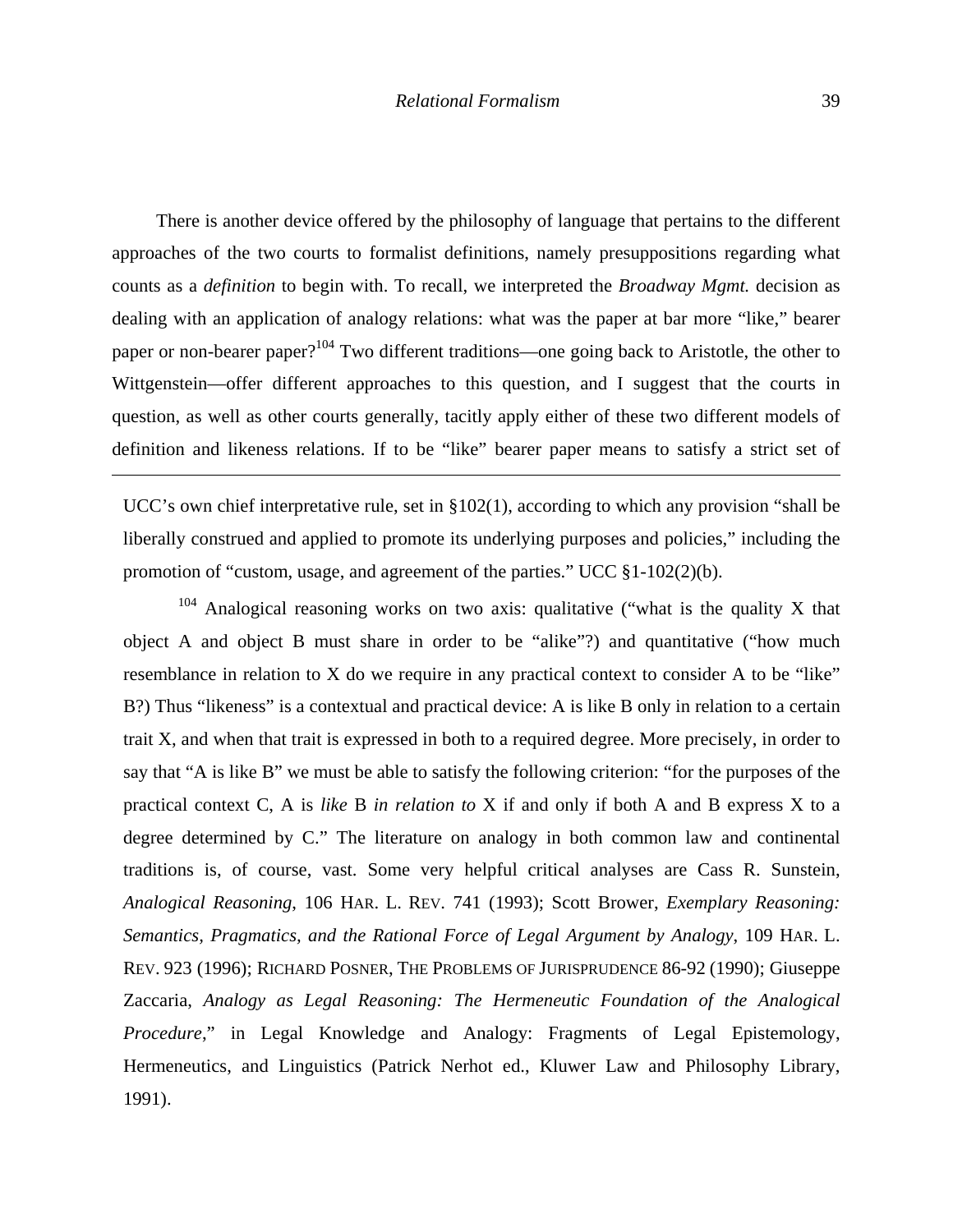shared, presupposed, necessary and sufficient conditions then the papers in both cases seem not to be "like" bearer paper: both failed under the definition, lacking a necessary condition under §3-111. Suggested by Aristotle, this model of definition—sometimes termed the "classical" approach—has for centuries ruled supreme over western logic, and to an extent still does.<sup>105</sup> The court in *Waldron*, however, seemed to claim that there was any number of signifiers that may satisfy the "bearer" requirement of §3-111, and that it did not make sense to try and presuppose, or stipulate in advance, what those may be because they are products of practice. In *Waldron* it was a linguistic string that signified the exact amount of money involved. That was close enough to the "cash" language required by §3-111(c). But the *relation* between the words that indicated a figure and the word "cash"—in this case, the former specifying the amount of the latter—does not originate from the code. Semantically, one does not mean the other, neither in sense nor in reference. But pragmatically they may be interchangeable, as determined by the relevant context. Given the communicative and relational context, the court judged that to specify the amount of cash is close enough to "cash" in order to satisfy the definition of "bearer." There are no presupposed necessary or sufficient conditions involved here. In another case, another context, the court may find that some other linguistic relation satisfied §3-111(c).

This flexible approach to meaning is very much like what the philosopher Ludwig Wittgenstein termed "family likeness."<sup>106</sup> Some things, Wittgenstein tells us, are *like* other things

1

<sup>&</sup>lt;sup>105</sup> See DAVID H. SANFORD, IF P, THEN Q: CONDITIONALS AND THE FOUNDATIONS OF REASONING, (1989); BRIAN MCLAUGHLIN, ON THE LOGIC OF ORDINARY CONDITIONALS (1990). For the Aristotelian sources of this approach to definition *see* JAN LUKASIEWICZ, ARISTOTLE'S SYLLOGISTIC FROM THE STANDPOINT OF MODERN FORMAL LOGIC (1957).

<sup>&</sup>lt;sup>106</sup> LUDWIG WITTGENSTEIN, THE BLUE AND BROWN BOOKS, 17 (2<sup>nd</sup> ed. 1960). *See also* Wittgenstein's functional treatment of what a "copy" is: "roughly speaking, copies are good when they can easily be mistaken for what they represent" (*id*. at 37), namely the thing they are copies of—a teleological approach quite close, of all things, to Aristotle's. Of course, in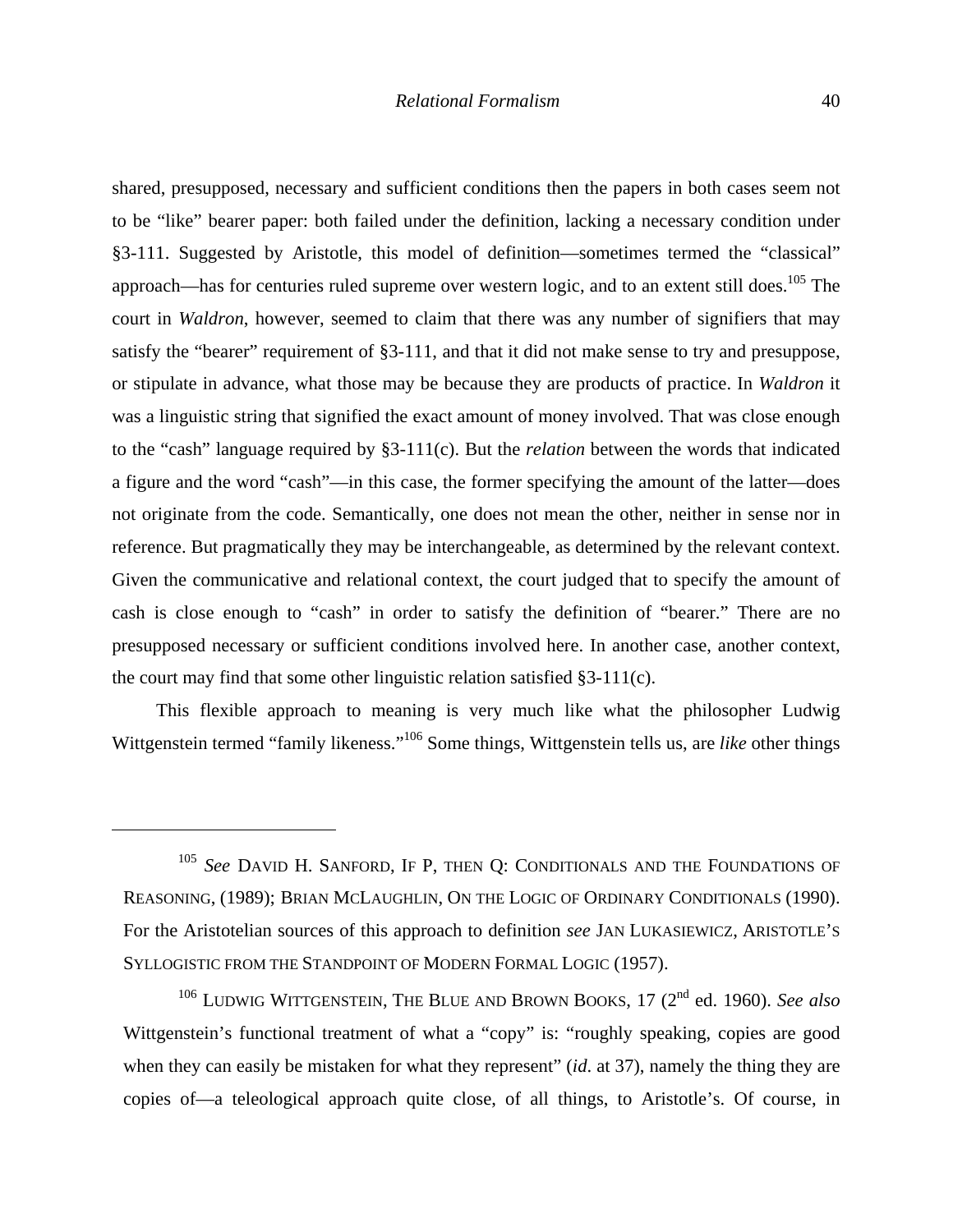not because they share a presupposed set of necessary or sufficient conditions, but because they share non-exclusive, non-conclusive elements that are not privileged as "necessary"; furthermore, they may not be defined in advance, prior to practice. Wittgenstein's famous example was the set of all games (another was that of all "Churchill-like faces.")<sup>107</sup> A practice X would count as a game if it featured enough game-like traits (e.g. competition, turn-taking, symbolic representation—"enough" being a pragmatic, context-dependent measure), even if it did not feature others (e.g., coordination, use of artifacts, chance).

Accepting that some concepts yield better to Wittgenstein's approach than to Aristotle's does not mean relinquishing formalism. In UCC Article 3 construction, we are still interested in—and committed to—the form or forms of negotiable instruments. Relational formalism does not mean a recession to general contract law or to community standards. All it says is that *form itself is contextual*, to be constructed and judged functionally, not independently as some autonomous object that may be examined outside the framework of relations. Indeed, it is exactly the typical reliance relations involved that may require a stricter brand of formalism in some areas of private law (e.g., negotiable instruments, some types of contracts) than in others (e.g., general contracts). As the court in *Waldron* implies, Article 3 formalism is a communicative device in the service of relational purposes—chiefly, reliance—not a detached interpretative dogma.

A relational approach to negotiable instruments—one that reads and judges them in the communicative context of relations in which they were issued or otherwise used—may seem to run afoul of an entrenched doctrine of construction one may term the "face value" approach.

 $\overline{a}$ 

different contexts artifacts masked as copies are intended to express something about the original by *not* being easily mistaken for it (consider Warhol's work).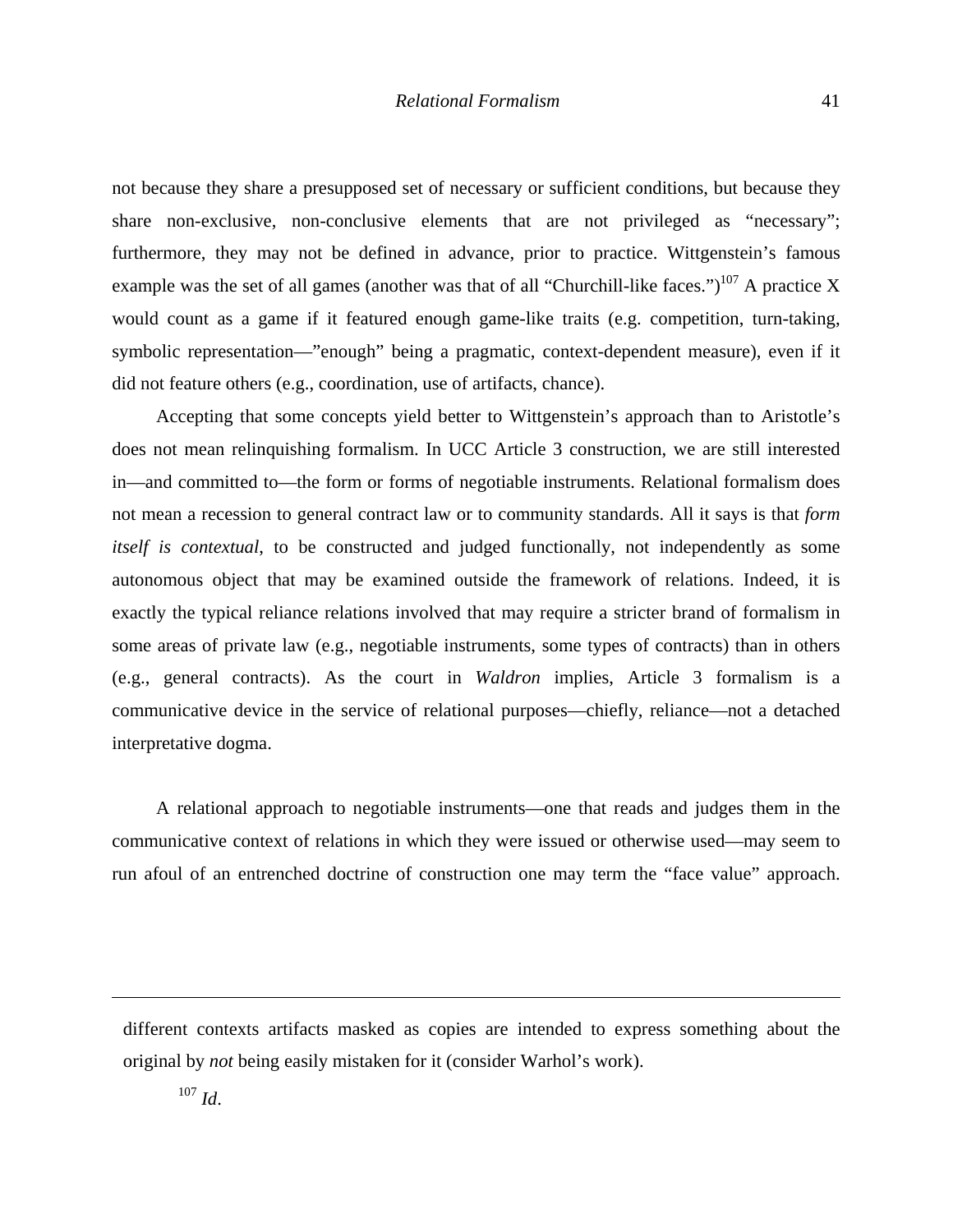According to this, in determining the negotiability of an instrument, a court may look only to the face of it.<sup>108</sup> Using a complex metaphor, the Oklahoma Court of Appeals famously remarks that

Negotiable notes are designed to be couriers without excess luggage . . . and so negotiability must be determined from the face of the note without regard to outside sources.<sup>109</sup>

 This appears to contradict the relational approach through and through as the "face of the instrument" is taken to be an autonomous entity, a hermetic interpretative object, and the context of its creation or tender excluded as an "outside source." This notion, however, is far from devastating for relational formalism. The reason is that the "face value" doctrine is itself relational: it designates, that in the context of determining negotiability (as opposed to other interpretative questions pertaining to negotiable instruments), the document itself is the salient aspect of the parties' relations. Accordingly, the "face value" doctrine is used in one direction: namely, to avoid derogating negotiability on the basis of "outside sources" when the document appears to satisfy the conditions of negotiability.<sup>110</sup> Thus the doctrine kicks in when an external defense is raised against a purported instrument that, on face value alone, is negotiable:

[The purpose of the doctrine is] to declare that transferees in the ordinary course of business are only to be held liable for information appearing in the instrument itself and will not be expected to know of any limitations on negotiability or changes in terms, etc., contained in any separate documents. The whole idea of the facilitation of easy transfer of note and instruments requires that a transferee be able to trust what the instrument says, and be able

1

 $110$  Denying negotiability requires no special doctrine: if a document does not meet the conditions of negotiability—all of which must be apparent on its face—it is deemed either nonnegotiable (like in *Broadway Mgmt*.) or, alternately, negotiable on relational grounds, as in *Waldron*.

<sup>108</sup> *See* Walls v. Morris Chevrolet, Inc., 515 P.2d 1405, 1406 (Okla. Ct. App. 1973); First State Bank at Gallup v. Clark, 91 N.M. 117, 570 P.2d 1144, 1146 (N.M. 1977).

<sup>109</sup> *Walls*, *supra* note 108, at 1407.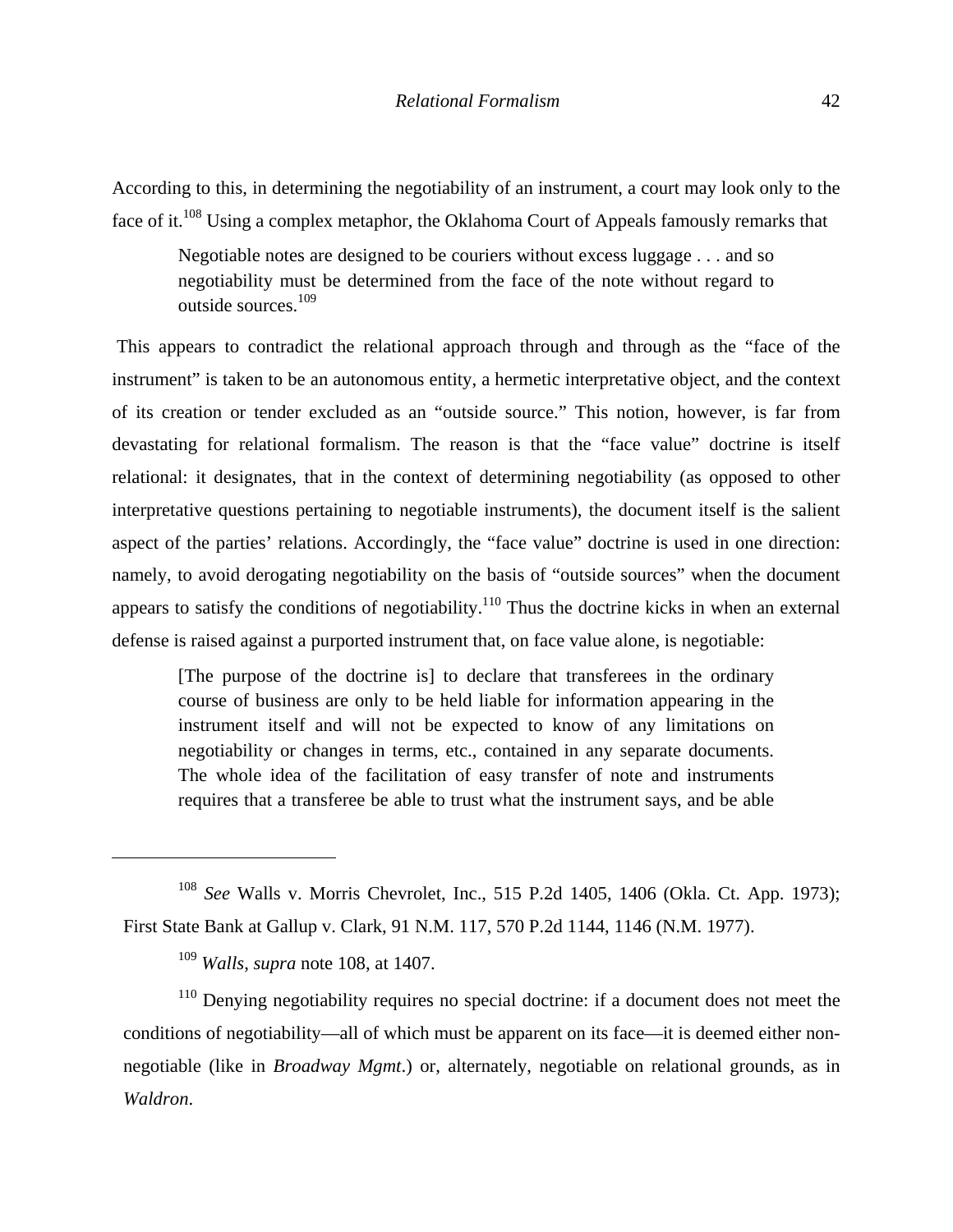to determine the validity of the note and its negotiability from the language of the note itself. $^{111}$ 

This is an outright relational justification. It justifies an interpretative rule on the basis of transferees' reliance on the instrument—more to the point, it takes the relational fact-pattern of reliance ("transferees rely on the face of the document to determine negotiability") and renders it legal validity ("transferees have a *right* to rely on the face of the document to determine negotiability"). Read this way, the "face value" doctrine is not a result of a dogmatic approach to formalism but rather an inference from an analysis of reliance. It should accordingly not hold when its effects circumvents legitimate reliance.

The language of the Oklahoma court is both literate and precise. It does not proclaim instruments to be "without" luggage, only without "excess luggage." The qualifier is significant both interpretatively and in relation to the metaphor's literary origin. It invokes the 1937 play *Le voyageur sans bagage* [*Traveler without Luggage*] by the French playwright Jean Anouilh,<sup>112</sup> whose protagonist is an amnesiac veteran of the Great War who has completely lost his memory, albeit not the use of language. In some ways, this serves as a perfect metaphor for legal formalism itself: language is still at our disposal, but it is approached without recourse to prior events or considerations (such as the relations between parties to a commercial interaction or the normative underpinnings of a piece of legislation). The court's qualification of the phrase is thus significant in that it does not call for amnesia—it simply deters interpretative exegesis. However, determining what should count as an "excess" of contextual signifiers is itself a judgment call. How much is too much? We can supply heuristic guidelines, but not rules to work through this question. In respect to the relevant relations between the parties, the matter of the *degree* of recourse to context cannot be precisely predetermined—either in the case of instruments or otherwise. Relational formalism thus emerges as a formalism-in-practice, where determining

1

<sup>111</sup> First State Bank at Gallup, *supra* note 108, at 1147. *See also* Yin v. Society National Bank Indiana (Indiana Ct. App. 1996) (unpublished, on file with author).

<sup>112</sup> Jean Anouilh, *Le voyageur sans bagage* (Paris 1937).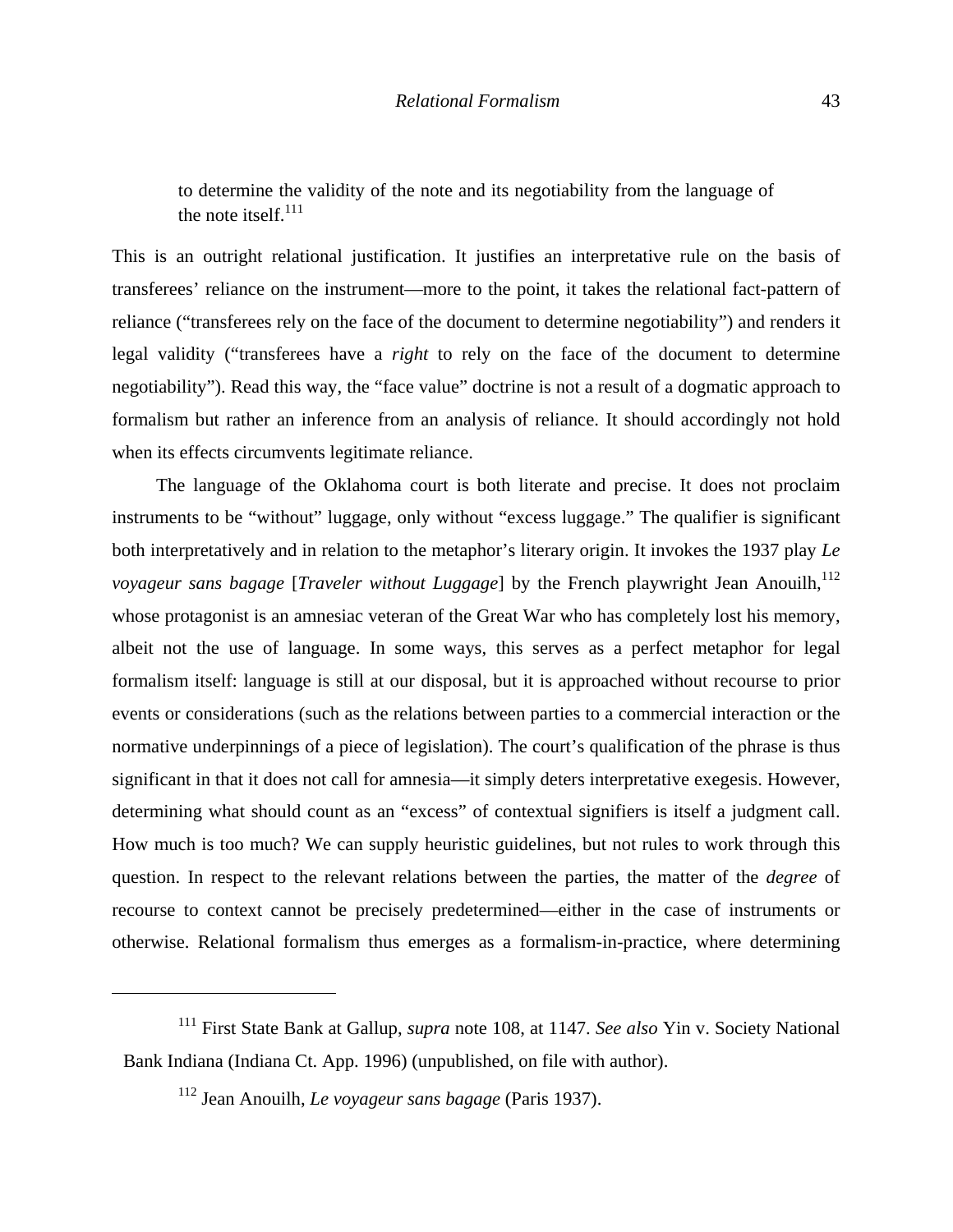what belongs to the category of form and what does not is itself a matter of application and construction.

In the cases of *Broadway Mgmt.* and *Waldron*, enforcement was clearly based on legitimate reliance. In *Waldron* the court deemed it absurd to rule on a strict, face-value grammatical rule. Instead, it first determined whether in the context of the relations between the parties there were good grounds for reliance, namely, for the payee taking the instrument. Once the court determined that there were, certain flaws on the face of the document (but, ostensibly, not others) could not, by themselves, revoke negotiability on a doctrine whose purpose is to protect legitimate reliance in the first place.

It may be claimed that the variance in the courts' decisions may be better explained on other grounds, namely the value that they respectively ascribe to negotiability to begin with rather than any commitment to a given jurisprudence of formalism. Hence a court that values negotiability as a serious mechanism in the service of legitimate reliance interests (typically, those of payees and further holders) would accordingly tend to be relatively forthcoming in evaluating relational context. A court that, in contrast, puts more relative value on adherence to the governing legal norm, would approach the matter more narrowly. This realist explanation initially seems quite attractive. My claim, however, is that it is in fact identical with the analysis offered above. The court that values negotiability for its relational functions is the court that prefers relational formalism in general; the case of negotiability is a private case, expressing the more general relational bias. The court that values adherence to valid, binding legal rules and understands its own role in terms of enforcing them is the court that applies strict formalism rather than engaging in functional or relational analysis, expressing the bond between legal formalism and legal positivism.<sup>113</sup>

1

<sup>&</sup>lt;sup>113</sup> This relation, however, is more complex and less obvious than often assumed, and especially does not necessarily entail a politically conservative approach, as very persuasively shown in ANTHONY SEBOK, POSITIVISM IN AMERICAN JURISPRUDENCE (1992).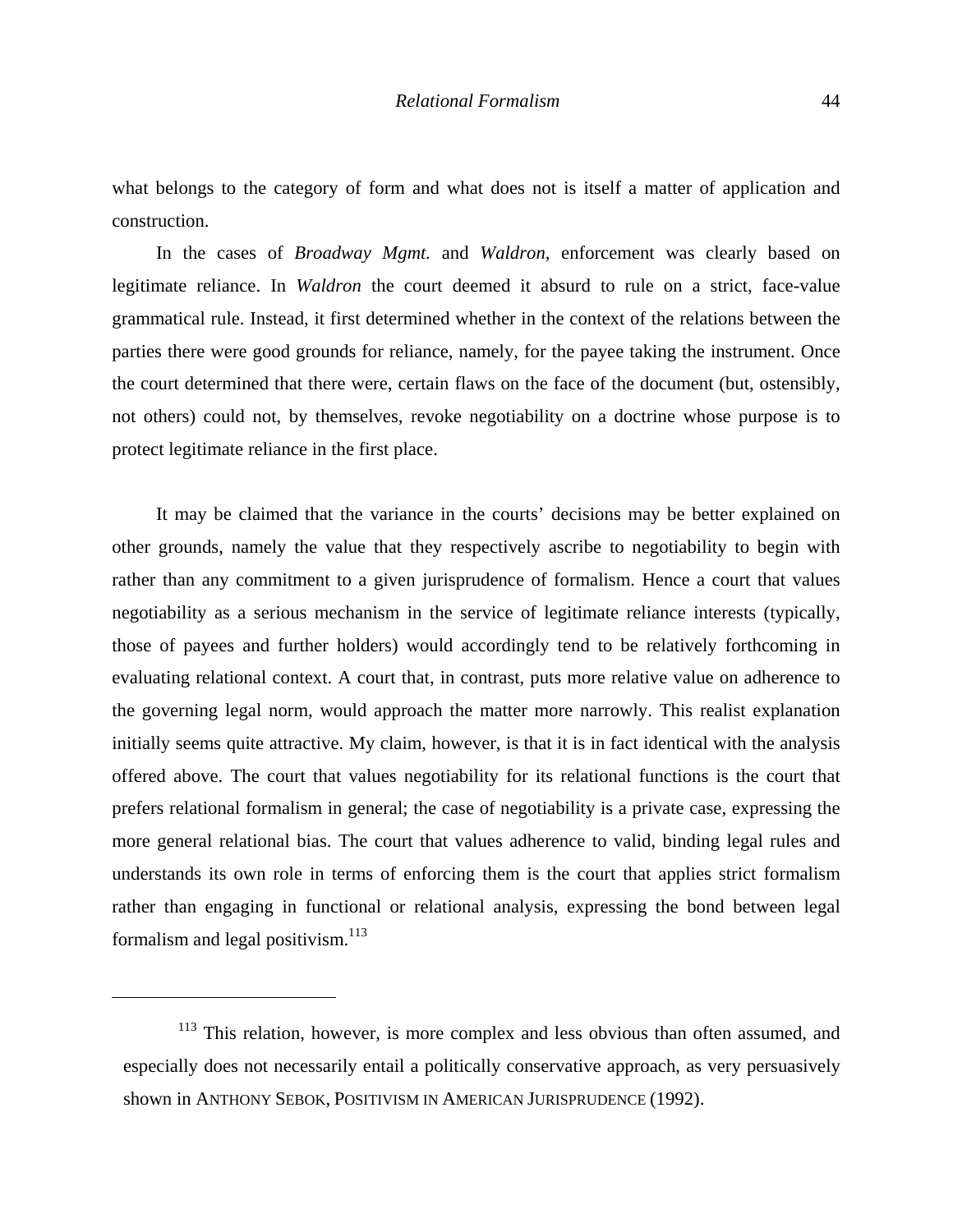#### **VII. Conclusion**

1

Both law and language share a parsimonious aspiration to apply to the ever expanding and shifting forms of human experience. Both approach this through a generative yet finite structure of norms of different types and functions.<sup>114</sup> The applicability of linguistic theory to legal and jurisprudential questions thus relies on shared modalities, on top of the fact that a great deal of law is done with language.

<sup>114</sup> *See* Merrill & Smith, *supra* note 20 at 36-8. Keeping on the analogy between law and language, the authors stress that

Quite complex structures—of property rights or sentences—can be constructed from a limited number of standard building blocks. Importantly, these complexes are easier to process for the very reason that they are built with the standard building blocks. In language, sentences that obey grammatical constraints are likely to be easier to parse than are ungrammatical sentences… Similarly, in property, a complex of property rights built from a small number of standard building blocks is likely to be easier for third parties to process than functionally equivalent complex property rights for which third parties must figure out the nature of the building blocks.

A functional approach to formal construction seems in line with the authors' further comments:

 In both language and property, standardizing the building blocks will cause some frustration of purposes, but the analogy to language suggests why this may be tolerable. If there were only one form of tailor-made property right for each objective people might have, then limiting such rights would have a severe effect on the objectives people could pursue with the law's aid. But if building blocks can be combined in many ways to serve objectives that cannot be served with the building blocks themselves, then the degree of frustration depends on how well and how easily the building blocks can be combined to serve those objectives. That is, it is important to know the generative power of the system of property rights. (*id*. at 36).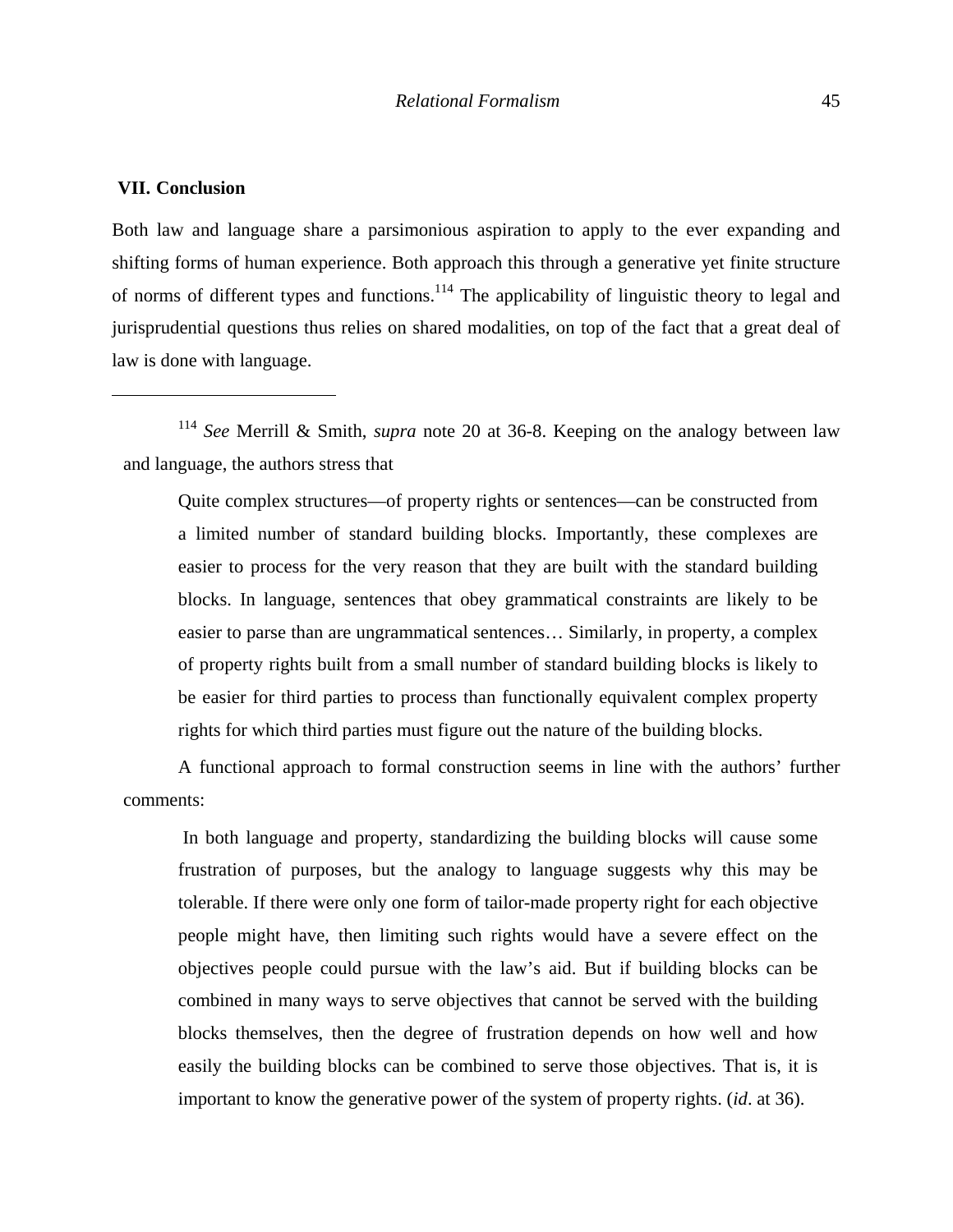As for dogmatic formalism, there is certainly something attractive about it. It is an interpretation of law that endorses the possibility of approximating a perfect representational and performative language. In the formal sense relevant to this study, perfect languages typically strive for a finitude of expression and modes of performance through an abrogation of the contingencies produced by natural languages.<sup>115</sup> In a perfect language, by following the prescribed grammar—and only by following the prescribed grammar—one is guaranteed to perform felicitously; e.g., to successfully create a check or bearer paper or anything else. Unfortunately or not, perfect languages for the most part do not work.<sup>116</sup> Not that they are necessarily flawed, but rather, once cast into the ever-expanding, shifting and unpredictable matrices of human action and relations, they crumble and cease to function as languages. If too strict, their own systematicity—their structure as constitutive systems, prescribing exclusive legitimate modes of expression, and thus of action—arbitrarily inhibits both. If open-ended, they eventually tend to resemble natural languages. In both cases of quasi instruments explored

<sup>115</sup> In this vain, consider the attractive notion of a "closed system" of inferences, defined by the  $19<sup>th</sup>$  century logician Karl Friedrich Hauber: a system of material implications of the form "if p then q," where the antecedents exhaust all possible cases and the consequents exclude each other. In such a system it is always determine determinable—through grammar, not empirical knowledge—whether any argument featuring one connective is true or false each time this is known of the other. *See* ALFRED TARSKI, INTRODUCTION TO LOGIC AND TO THE METHODOLOGY OF THE DEDUCTIVE SCIENCES 176 (1956). "Hauber's theorem," as it awkwardly came to be known (for it is not a theorem but a model) first appeared in F.K. Hauber, SCHOLAE LOGICO-MATHEMATICAE §287 (Stuttgart, 1829). *See* Cyril F. A. Hoormann, Jr., *On Hauber's Statement of his Theorem*, 12 NOTRE DAME JOUR. FORMAL LOGIC 86 (1971).

 $\overline{a}$ 

<sup>116</sup> *See* UMBERTO ECO, THE SEARCH FOR THE PERFECT LANGUAGE (James Fentress trans., 1995). Eco traces an entire history in which linguistic perfection is conceived in different terms: from those of function or structure to perfection of expression and communication or even perfection in terms of mystical performance and transcendence.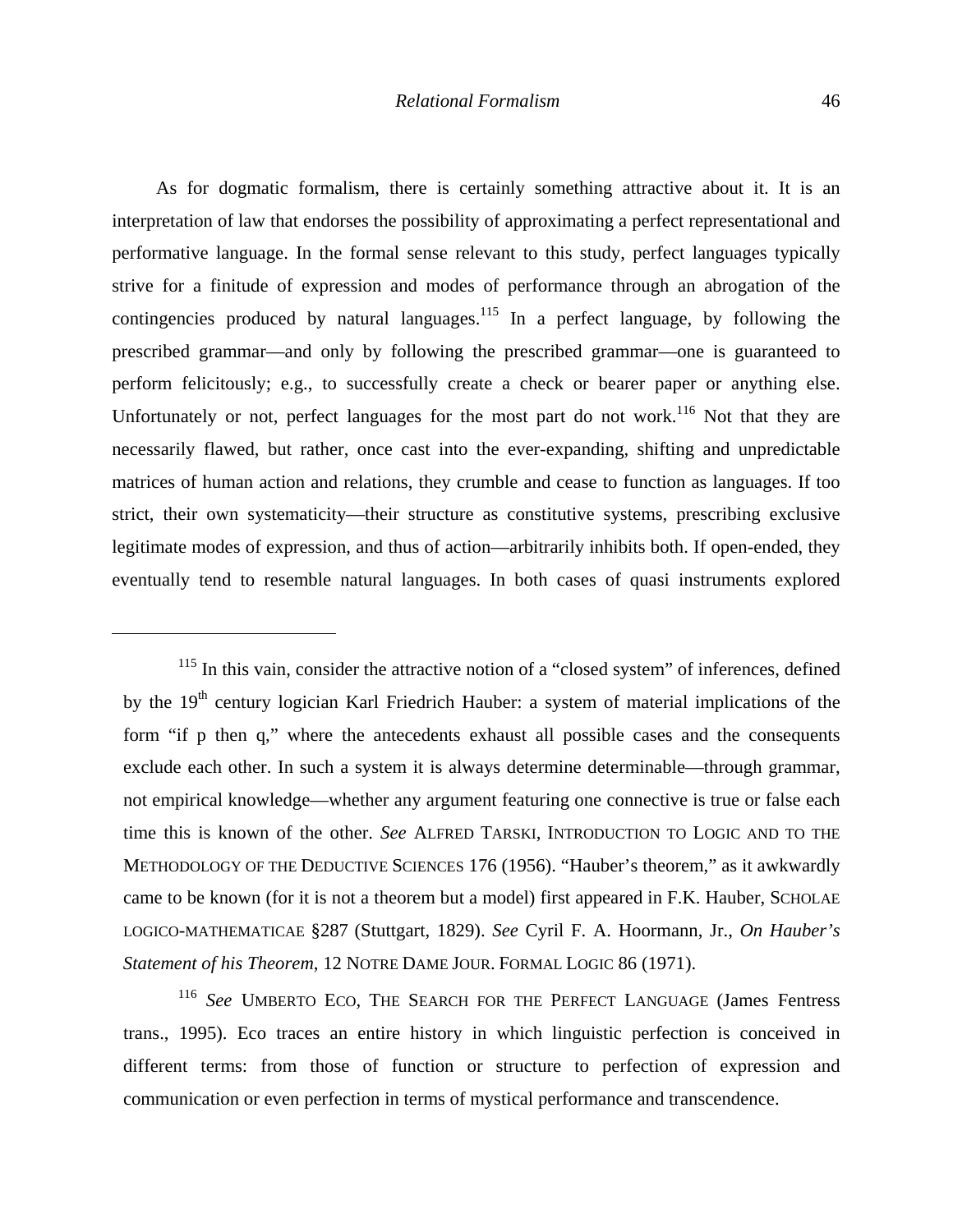above, we found good grounds to accept performance that deviated from grammar; validating experience required forsaking linguistic perfection.

When teaching a class in the law of payment systems, I can candidly assure my students of a much higher level of certainty than in many other branches of private or commercial law. This does not mean a shortage of interpretative questions or normative underpinnings. It does, however, involve a relative straightforwardness of application in most situations. This is due to a relatively strict legal grammar of what counts and what does not count as a member of the system (e.g., a negotiable instrument) and of what the case amounts to or doesn't (e.g., enforceability of an instrument). But—to continue the metaphor—the language of negotiable instruments is not, indeed, perfect, nor is it utopian.<sup>117</sup> It recognizes the need to accommodate non-paradigmatic uses, make sense to multiple audiences, and indeed deal with clear-cut mistakes. The two types of quasi instruments explored above feature what may be termed syntactical mistakes within the language-game of negotiability.<sup>118</sup> Dogmatic formalism would

117 The notion of linguistic perfection I have in mind here is akin to the *Characteristica Universalis* envisaged by the philosopher Gottfried Wilhelm Leibnitz (who was also a lawyer by training and some practice), where grammar is a sort of calculus, guaranteeing truthful descriptions of diverse aspects of reality. In a 1679 letter to the Duke of Hanover, Leibnitz who, among other things, invented differential calculus independently of Newton and slightly before him—rhapsodizes that

[M]y invention uses reason in its entirety and is, in addition, a judge of controversies, an interpreter of notions, a balance of probabilities, a compass which will guide us over the ocean of experiences...

Eco, *supra* note 116 at xii; *see also* 271-279.

 $\overline{a}$ 

<sup>118</sup> The concept of "language game" served Wittgenstein to characterize any system of communicative and linguistic performance, defined by its own rules of usage, whether a fullfledged language or the most minimal frameworks of linguistic interaction. *See* LUDWIG WITTGENSTEIN, PHILOSOPHICAL INVESTIGATIONS §§1-21 (G.E.M. Anscombe tr., 1953).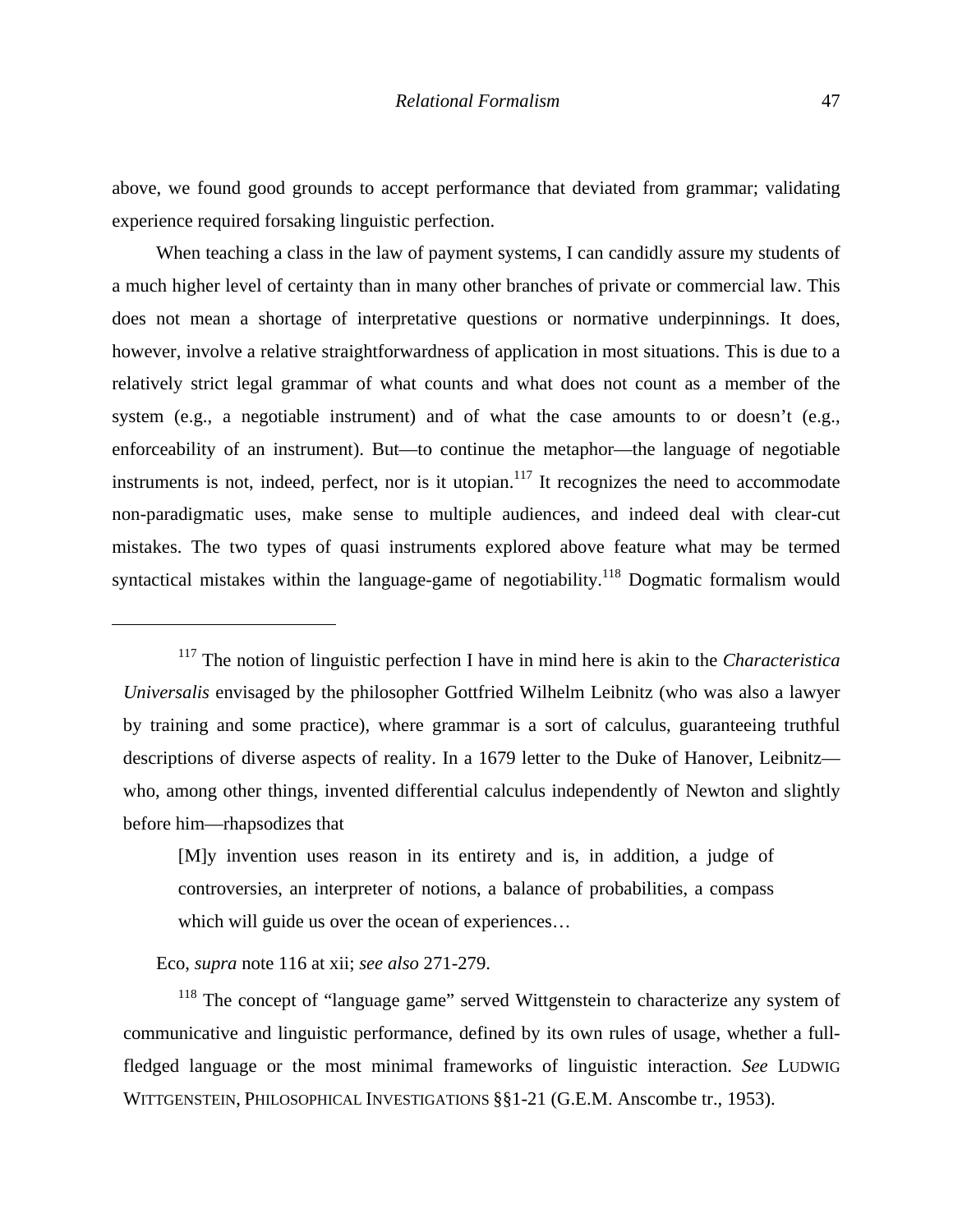disqualify both expressions as meaningless, or illegitimate performances, just as moving the bishop horizontally in chess is not a legitimate move in chess. Dogmatic formalism claims a constitutive status for the syntactical rules of the relevant form (e.g. that of draft or bearer paper) in relation to the language-game of negotiability.<sup>119</sup> Relational formalism, in contrast, sees both

 $\overline{a}$ 

 $119$  It is by design that I do not wish, in this study, to frame the different approaches to formalism on the somewhat dusty distinction between constitutive and regulative rules. The reason is not the inapplicability of the distinction but an effort to provide new insights rather than merely apply entrenched ones. Here, cursorily, is how the distinction might be useful in the context of this study. Approached as *constitutive* rules, the UCC Article 3's extension provisions—§3-104(c) and pre-revision §3-111(c)— constitute types of instruments, or speechacts. On this interpretation, they do so exclusively: what does not follow the rule cannot be an instrument or a speech-act of the type in case. Derogate from the fixed set of recognized speech-acts and you will not be speaking (or writing) within that language-game anymore, just as making a move on the chessboard that violates the rules of chess cannot be a move in chess. Conversely, on the *regulative* interpretation these provisions direct our actions in relation to the creation—or further manipulation—of instruments. Chess, on this interpretation, is a misleading metaphor for language, even for such a relatively-formal language-game as the law of negotiable instruments. Of course, employing the distinction between regulation and constitution is itself contextual and must be applied carefully: every constitutive act is also regulative, and every regulative act contains a constitutive aspect as well. Many rules simply have both aspects (Joseph Raz makes the point that regulative rules actually constitute the action of acting on them *qua* rules, whether following or breaching them. To wit: any rule creates the possibility of a new form of practice, namely, action by adhering, breaching, or merely referring to it *qua* rule. Regarding the rule as a reason for action, even if the behavior it mandates has existed antecedently, is possible only once there is a rule, whether in relation to other action it functions constitutively or regulatively. *See* JOSEPH RAZ, PRACTICAL REASON AND NORMS 108-113 (1975)). It is a matter of what counts more: to constitute, through a legal language-game, a form of action, or to regulate through a legal language-game a form of action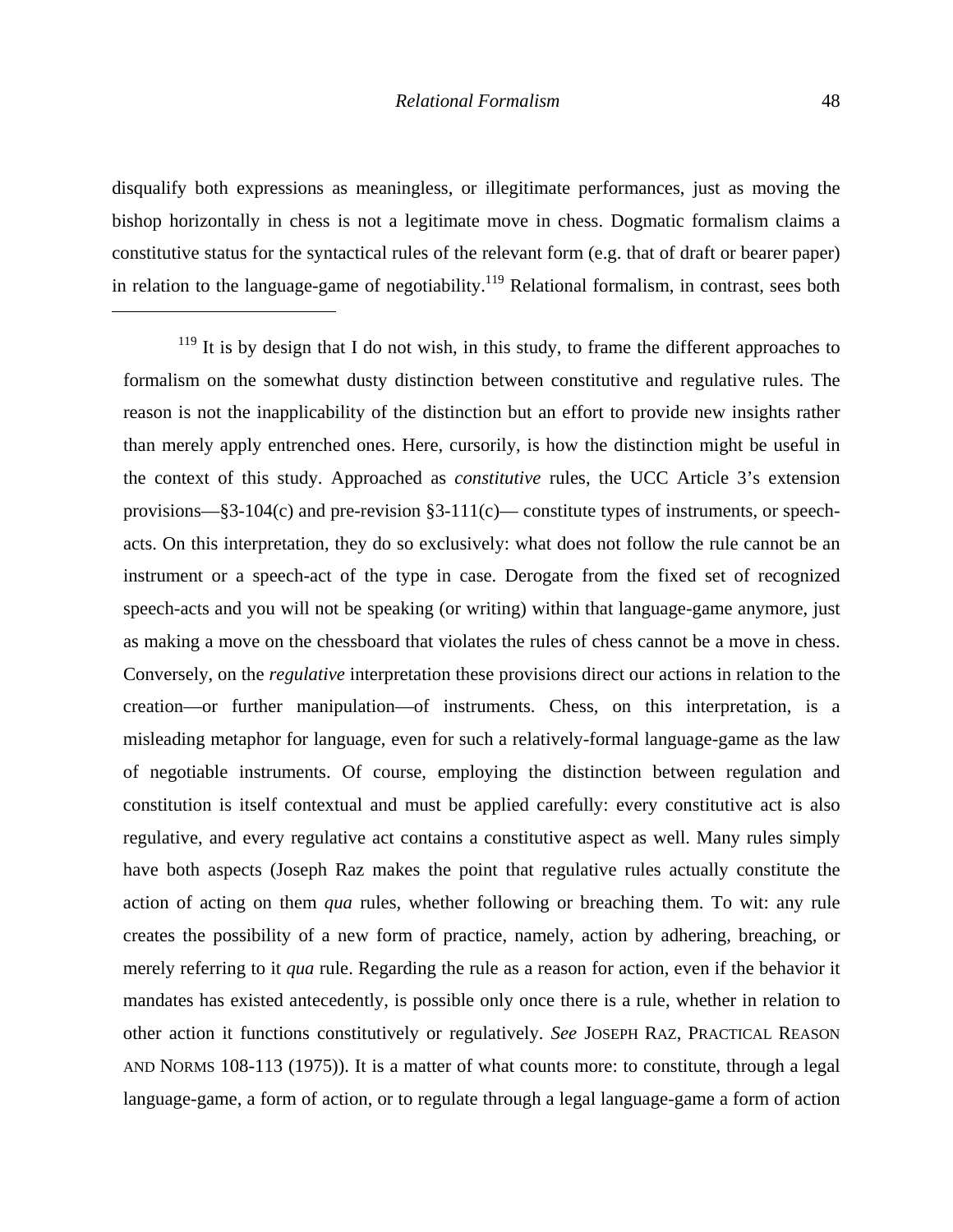language and form as pragmatic devices in the service of practical goals. Devising and interpreting legal language means constantly accommodating useful forms of action stemming from relational concerns such as reliance, even in a legal field dominated—and rightly so—by matters of form. Viewing legal practices and discourse as constituted by such constitutive tensions, according to recent and illuminating work by Hanoch Dagan, puts this analysis squarely within the realist conception of law: not because it considers context to preempt form, but precisely because it considers both to operate in the same practical, normative, and institutional space.<sup>120</sup>

One aim of this study was to discuss conceptions of formalism with the aid of linguistic theory, relatively independent of notions entrenched by previous legal scholarship. In its relative

 $\overline{a}$ 

of which we have a pretty good idea even before the legal language-game tells us how to implement it in practice. Dogmatic formalism envisions the former, relational formalism—the latter. For the distinction itself *see* Raz, *id*, as well as Searle, *supra* note 66 at 31; *see also* Max Black, *The Analysis of Rules* in MODELS AND METAPHORS 95 (1962); H.L.A. Hart, *Definition and Theory in Jurisprudence*, in ESSAYS IN JURISPRUDENCE AND PHILOSOPHY 21 (1983); FREDERICK SCHAUER, PLAYING BY THE RULES (1991). For important applications of the distinction *see* David K. Lewis, *Scorekeeping in a Language Game*, 8 JOUR. OF PHILOSOPHICAL LOGIC 339 (1979).

<sup>120</sup> *See* Dagan, *supra* note 2, at 622-660. According to Dagan, the realist conception sees law as bounded by three constitutive tensions: between power and reason, science and craft, and tradition and progress. It is not my intention here to indorse these tensions particularly, or any given formulation of them (I have elsewhere suggested that these are actually some of the constitutive categories of modernity rather than of the concept of law, to which we must add the tension between regulation and idiosyncrasy that accounts for the modern phenomenon of the subject), but rather to join Dagan in identifying legal realism with a dialectic—yet decidedly non-Hegelian—approach to law as a series of constitutive tensions, played out in institutional and non-institutional contexts alike, which do not yield to any a-priori or secondary forms of control. Elaborating this theory must wait for another opportunity.